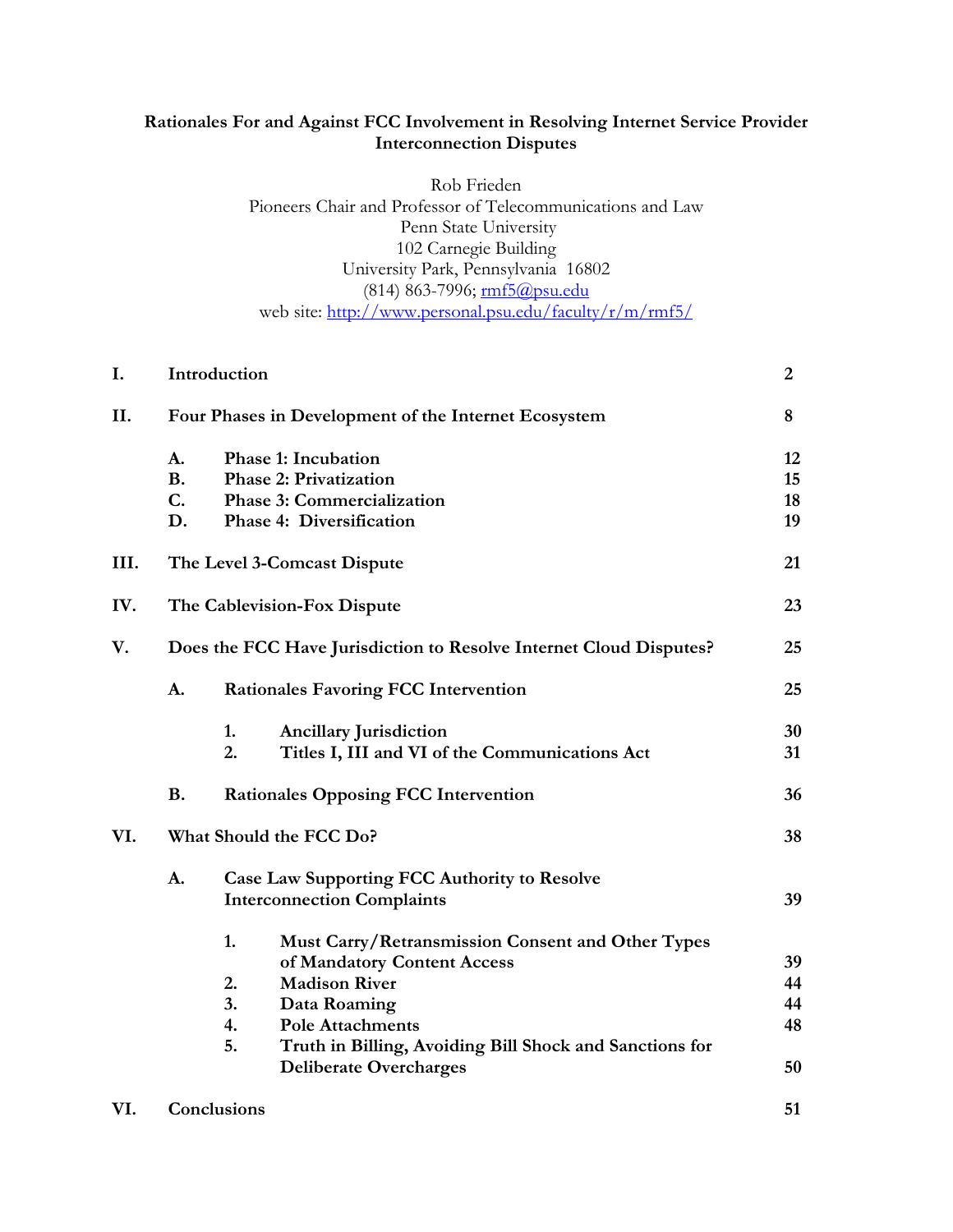### **I. Introduction**

Internet Service Providers ("ISPs") provide end users with access to and from the Internet cloud. <sup>1</sup> In addition to providing the first and last mile carriage of traffic, <sup>2</sup> ISPs secure upstream access to sources of content via other ISPs typically on a paid (transit), or barter (peering) <sup>3</sup> basis. Because a single ISP operates in two separate segments of traffic routing, both the terms and conditions of network interconnection and the degree of marketplace competition can vary greatly. In this two-sided market, <sup>4</sup> ISPs typically have many transit and peering opportunities upstream to

<sup>2</sup> The first and last mile refers to the link, of any length, provided by a retail ISP to subscribers so they can download and receive content from the Internet cloud and also upload and content and instructions.

<sup>3</sup> "Currently, agreements for the exchange of Internet traffic are unregulated and left solely to commercial negotiation between Internet backbone providers. Agreements for the exchange of traffic between operators are called "peering agreements" and depending on the balance of traffic, it may be either free or paid. Other arrangements provide that one network will carry traffic without exchanging traffic on that network link. This will involve payment, and such service is called "transit."" Daniel L. Brenner and Winston Maxwell, *The Network Neutrality and the Netflix Dispute: Upcoming Challenges for Content Providers in Europe and the United States*, 23 INTELL. PROP. & TECH. L.J. 3,5 (March 2011).

<sup>4</sup> "Informally, a two-sided market can be thought of as a meeting place that brings together two distinct user groups, each of which benefits from the presence of the other. Examples include auctions, credit cards, dating bars, newspapers, video game consoles, and the Yellow Pages. No car auction would be possible without the presence of buyers willing to purchase and sellers willing to sell vehicles; thus, auctioneers must set their commissions to make sure there are a sufficient numbers of buyers and sellers at a given auction. In the case of heterosexual "singles" bars, bar owners must attract both men and women and often set different prices for men and women to

<sup>1</sup> The Internet cloud refers to the vast array of interconnected networks that make up the Internet and provide users with seamless connectivity to these networks and the content available via these networks. "The increasing functionality of the Internet is decreasing the role of the personal computer. This shift is being led by the growth of "cloud computing"--the ability to run applications and store data on a service provider's computers over the Internet, rather than on a person's desktop computer." William Jeremy Robison*, Free at What Cost?: Cloud Computing Privacy Under The Stored Communications Act*, 98 GEO. L.J. 1195, 1199 (April, 2010).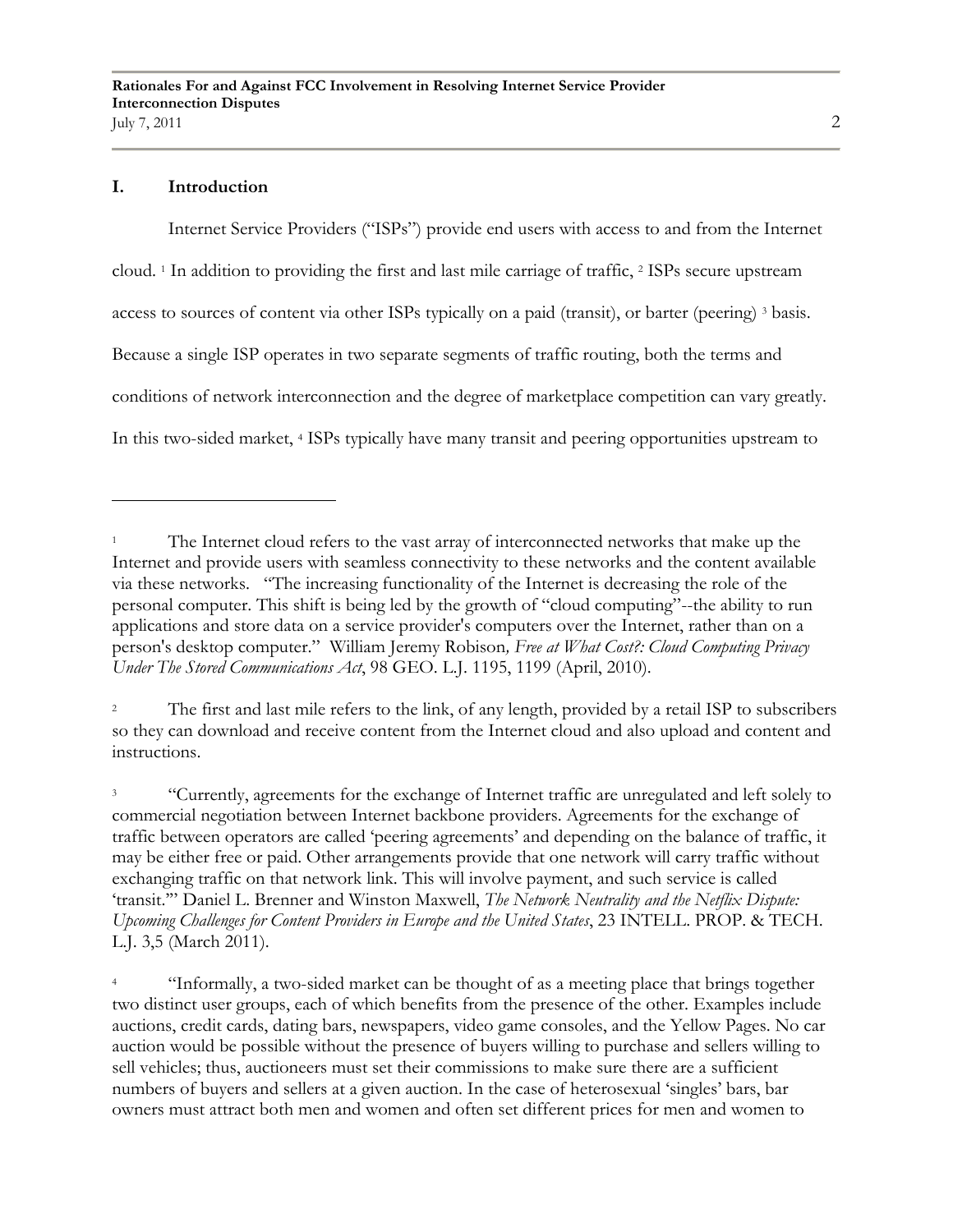content providers, but downstream end users may have a limited choice of ISP options for first and last mile Internet access. Regardless of the scope of retail Internet access competition, consumers generally select only one ISP to handle all traffic requirements. <sup>5</sup>

The variability of competitiveness in the market for upstream and downstream Internet access has motivated some stakeholders to claim that federal government agencies, such as the Federal Communications Commission ("FCC"), should intervene to remedy market failures and existing or potential anticompetitive practices. The so-called Network Neutrality  $\epsilon$  debate has focused largely on the potential for ISPs serving end users to favor affiliates in the delivery of traffic to subscribers, or to offer priority content delivery in exchange for additional payments from content providers, subscribers, or both. 7

attract each gender in the desired proportions. Newspapers derive their revenues from both subscribers and advertisers; thus, the prices that newspapers set for subscribers and the prices they set for advertising space must be calibrated due to the fact that advertisers" willingness to pay will be determined by subscriber-ship." Dennis L. Weisman and Robert B. Kulick, *Price Discrimination, Two-Sided Markets, and Net Neutrality Regulation*, 13 TUL. J. TECH. & INTELL. PROP. 81, 87-88 (Fall 2010); *See also*, Marc Rysman, *The Economics of Two-Sided Markets*, 25 J. Econ. Persp. 125, 125 (2009).

<sup>5</sup> "A broadband provider could force edge providers to pay inefficiently high fees because that broadband provider is typically an edge provider"s only option for reaching a particular end user. Thus broadband providers have the ability to act as gatekeepers." Preserving the Open Internet, GN Docket No. 09-191, Report and Order, 25 F.C.C.R. 17905, 17919 (2010)[hereinafter cited as Open Internet Report and Order].

Network neutrality refers to the imposition of nondiscrimination, transparency and other requirements on ISPs designed to foster a level competitive playing field among content providers and to establish consumer safeguards so that Internet users have unrestricted access limited only by legitimate concerns such as ISP network management and national security. *See* Rob Frieden, *A Primer on Network Neutrality*, 43 INTERECONOMICS: REVIEW OF EUROPEAN ECONOMIC POLICY, NO. 1 4-15, 4,5(Jan./Feb. 2008).

<sup>7</sup> *See* Rob Frieden, *Assessing the Merits of Network Neutrality Obligations at*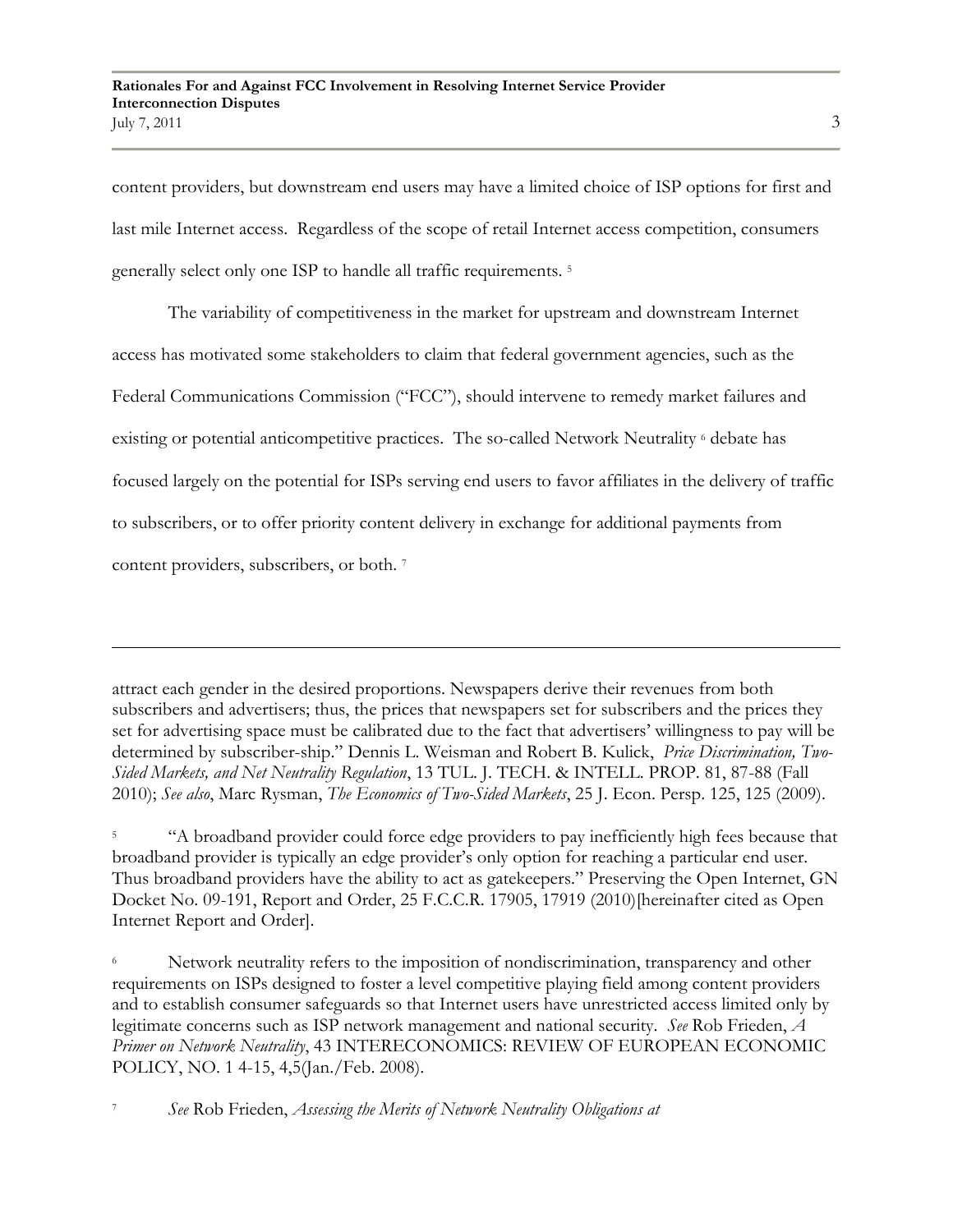The Network Neutrality debate primarily addresses the potential for anticompetitive practices to harm consumers, but occasionally also addresses the potential for ISPs to favor or disadvantage specific content sources. <sup>8</sup> Advocates for regulatory intervention note that end users have limited broadband access options, <sup>9</sup> but generally the marketplace for long haul carriage of

*Low, Medium and High Network Layers*, 115 PENN STATE LAW REVIEW, No. 1, 49-82 (Summer, 2010); Marvin Ammori, *Beyond Content Neutrality: Understanding Content-Based Promotion of Democratic Speech*, 61 FED. COMM. L.J. 273 (March 2009); Dan G. Barry, *The Effect of Video Franchising Reform on Net Neutrality: Does the Beginning of IP Convergence Mean That It Is Time for Net Neutrality Regulation*, 24 SANTA CLARA COMPUTER & HIGH TECH. L.J. 421 (Jan. 2008); Sascha D. Meinrath & Victor W. Pickard, *Transcending Net Neutrality: Ten Steps Toward an Open Internet*, 12 J. INTERNET L., No. 6, 1 (Dec. 2008); Jennifer L. Newman, *Keeping the Internet Neutral: Net Neutrality and Its Role in Protecting Political Expression on the Internet*, 31 HASTINGS COMM. & ENT. L.J. 153 (Fall 2008); T. Randolph Beard, *Network Neutrality and Industry Structure*, 29 HASTINGS COMM. & ENT L.J. 149 (Winter 2007); Jerry Brito, *A Tale of Two Commissions: Net Neutrality and Regulatory Analysis*, 16 COMMLAW CONSPECTUS 1 (2007); Rob Frieden, *Internet 3.0: Identifying Problems and Solutions to the Network Neutrality Debate*, 1 INT"L J. OF COMM., 461 (2007); Rob Frieden, *Network Neutrality or Bias?-- Handicapping the Odds for a Tiered and Branded Internet*, 29 HASTINGS COMM. & ENT. L.J., No. 2, 171 (2007); Brett Frischmann & Barbara van Schewick, *Yoo's Frame and What It Ignores: Network Neutrality and the Economics of an Information Superhighway*, 47 JURIMETRICS J. 383 (2007); Tim Wu and Christopher S. Yoo, *Keeping the Internet Neutral? Tim Wu and Christopher Yoo Debate*, 59 FED. COMM. L.J. 575 (June 2007); Tim Wu, *Network Neutrality, Broadband Discrimination*, 2 J. TELECOMM. & HIGH TECH L. 141 (2005), Christopher S. Yoo, *Beyond Network Neutrality*, 19 HARVARD J. L. & TECH. (Fall 2005); Christopher S. Yoo, *Would Mandating Broadband Network Neutrality Help or Hurt Competition? A Comment on the End-to-End Debate*, 3 J. ON TELECOMM. & HIGH TECH. L. 23 (2004); Mark A. Lemley & Lawrence Lessig, *The End of End-to-End: Preserving the Architecture of the Internet in the Broadband Era*, 48 UCLA L. REV. 925 (2001).

<sup>8</sup> *See* Dirk Grunwald, *The Internet Ecosystem: The Potential for Discrimination*, 63 FED. COMM, L,J, 411 (March, 2011).

"As of December 2009, nearly 70 percent of households lived in census tracts where only one or two wireline or fixed wireless firms provided advertised download speeds of at least 3 Mbps and upload speeds of at least 768 Kbps--the closest observable benchmark to the minimum download speed of 4 Mbps and upload speed of 1 Mbps that the Commission has used to assess broadband deployment. About 20 percent of households are in census tracts with only one provider advertising at least 3 Mbps down and 768 Kbps up. For Internet service with advertised download speeds of at least 10 Mbps down and upload speeds of at least 1.5 Mbps up, nearly 60 percent of households lived in census tracts served by only one wireline or fixed wireless broadband provider, while nearly 80 percent lived in census tracts served by no more than two wireline or fixed wireless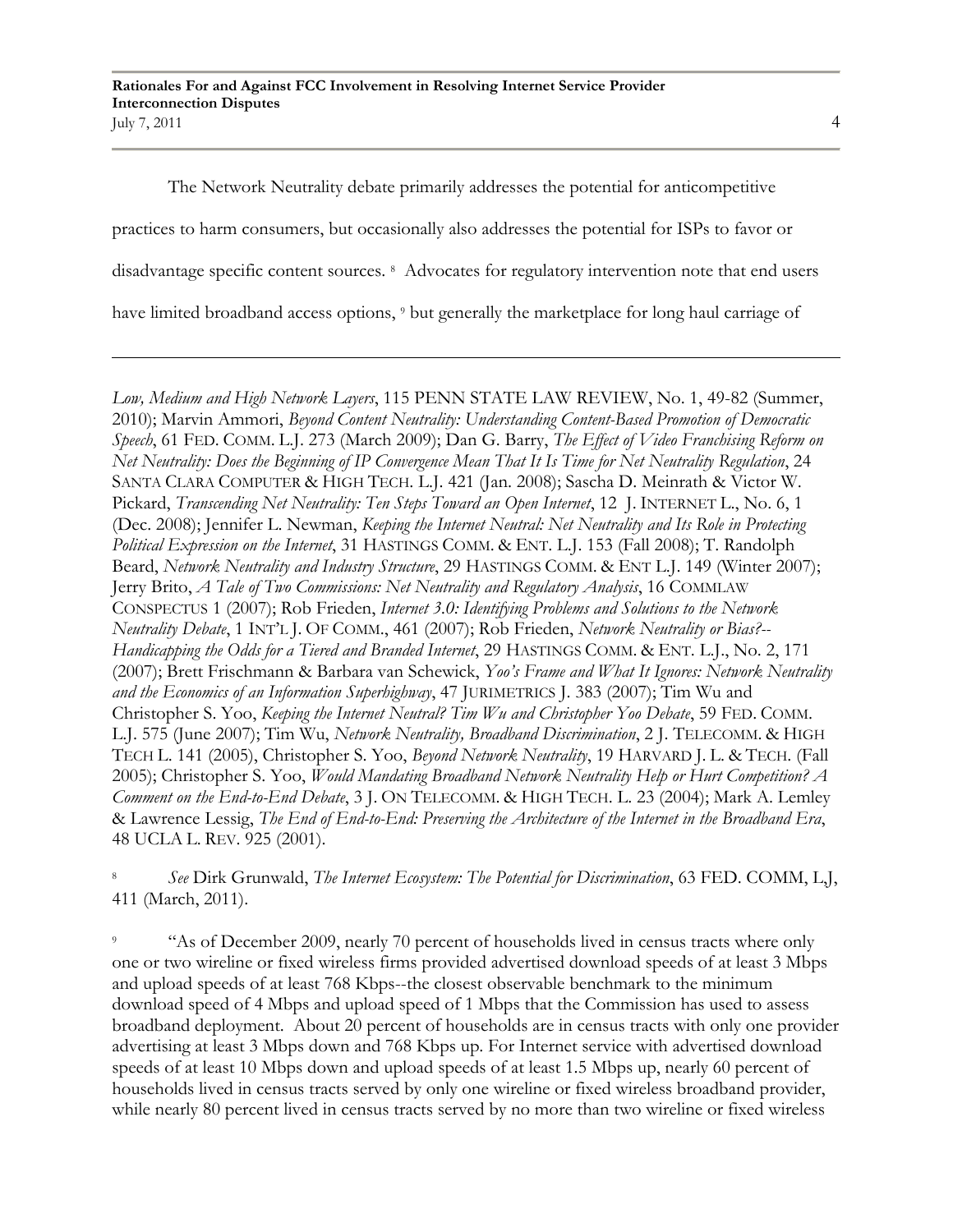Internet traffic operates more competitively. Notwithstanding such upstream competition, content and software applications eventually route through a single retail ISP to end users.

Recently a long haul ISP, Level 3, sought FCC intervention to resolve a traffic dispute with Comcast. <sup>10</sup> Level 3 had contracted with Netflix to serve as a primary distributor of online movies thereby substantially increasing the volume of traffic that Level 3 needs retail ISPs like Comcast to deliver to their subscribers. <sup>11</sup> In response to the increase in terminating traffic generated by Level 3, Comcast imposed a surcharge. Level 3 objected to it being singled out for a surcharge asserting that Comcast had installed an Internet toll booth for only certain traffic that happens to compete with Comcast's pay per view cable television service.

Another interconnection dispute raising Network Neutrality questions occurred when Cablevision, a provider of both broadband Internet access and cable television services, could not meet a deadline for extending a retransmission consent agreement with Fox to continue carrying

broadband providers." Preserving the Open Internet, GN Docket No. 09-191, Report and Order, 25 F.C.C.R. 17905, 17923-24 (2010) (footnotes omitted).

 $\overline{a}$ 

<sup>10</sup> Level 3, Press Release, Level 3 Communications Issues Statement Concerning Comcast's Actions (Nov. 29, 2010); available at: [http://www.level3.com/en/About-Us/Newsroom/Press-](http://www.level3.com/en/About-Us/Newsroom/Press-Release-Archive/2010/2010-11-29-level3-statement-comcast.aspx)[Release-Archive/2010/2010-11-29-level3-statement-comcast.aspx.](http://www.level3.com/en/About-Us/Newsroom/Press-Release-Archive/2010/2010-11-29-level3-statement-comcast.aspx)

<sup>11</sup> *See* Comcast Corp., Correspondence with FCC Common Carrier Bureau Chief Sharon Gillette, (Nov. 30, 2010); available at: [http://www.comcast.com/MediaLibrary/1/1/About/PressRoom/Documents/Comcastexparte113](http://www.comcast.com/MediaLibrary/1/1/About/PressRoom/Documents/Comcastexparte1130.pdf) [0.pdf;](http://www.comcast.com/MediaLibrary/1/1/About/PressRoom/Documents/Comcastexparte1130.pdf) *see also*, Comcast Corp., Comcast Voices Blog, 20 Q's - with Accurate A's - About Level 3's Peering Dispute (Dec. 7, 2010); available at: [http://blog.comcast.com/2010/12/20-qs---with](http://blog.comcast.com/2010/12/20-qs---with-accurate-as---about-level-3s-peering-dispute.html)[accurate-as---about-level-3s-peering-dispute.html;](http://blog.comcast.com/2010/12/20-qs---with-accurate-as---about-level-3s-peering-dispute.html) *See also*, Level 3, Press Release, Level 3 Releases Statement to Clarify Issues in Comcast/Level3 Interconnection Dispute (Dec. 3, 2010); available at [http://www.level3.com/About-Us/Newsroom/Press-Release-Archive/2010/2010-12-03](http://www.level3.com/About-Us/Newsroom/Press-Release-Archive/2010/2010-12-03-statement-interconnection-dispute.aspx) [statement-interconnection-dispute.aspx.](http://www.level3.com/About-Us/Newsroom/Press-Release-Archive/2010/2010-12-03-statement-interconnection-dispute.aspx)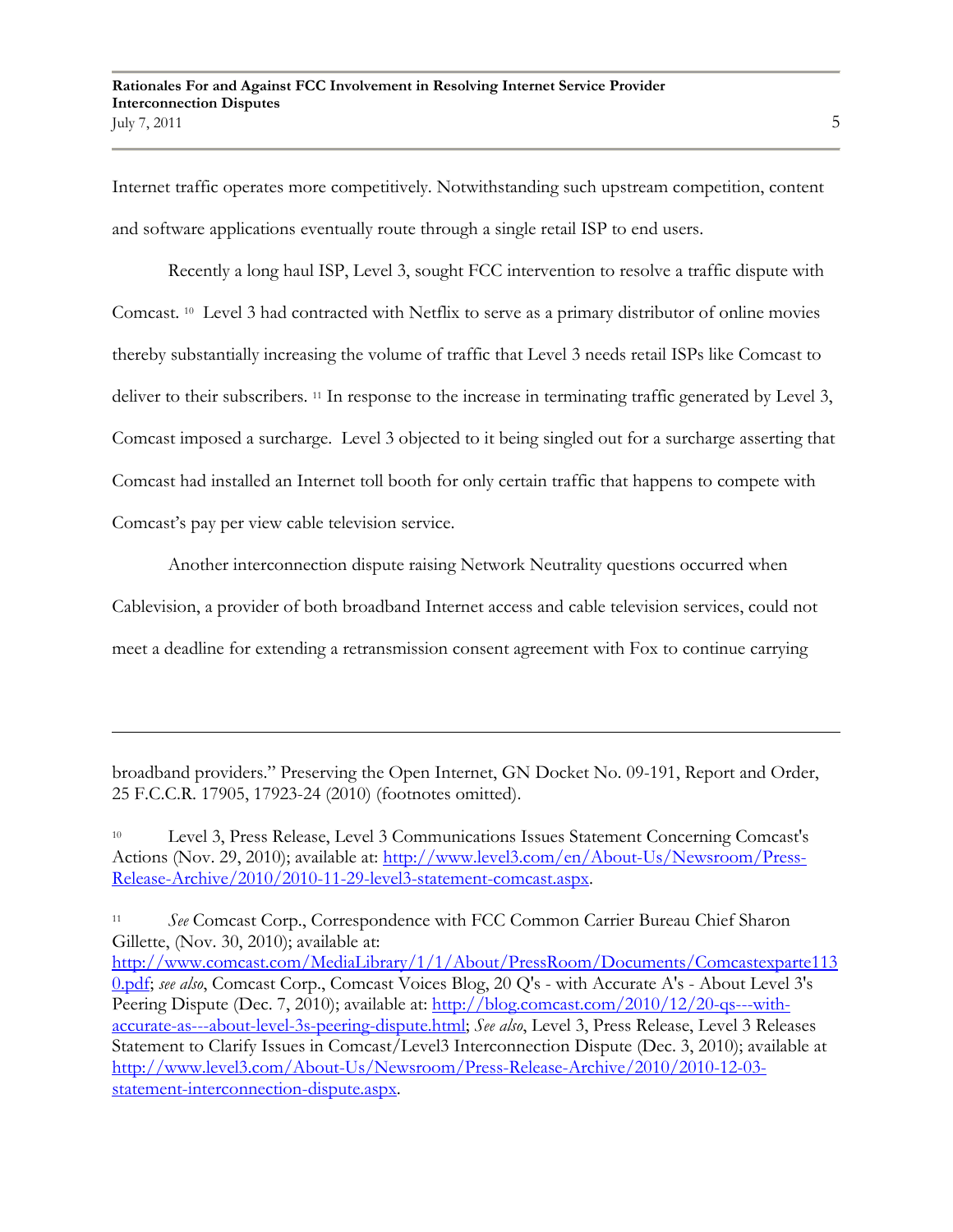Fox broadcast television content on Cablevision's New York systems.<sup>12</sup> For a brief period, Fox used techniques to identify inbound traffic coming from Cablevision subscribers via the Hulu World Wide Web site. To secure additional leverage in its cable television retransmission consent negotiations with Cablevision, Fox blocked Cablevision subscribers, including broadband access only customers, from accessing video programming the company otherwise made available to anyone else accessing the Hulu Web site.

The Cablevision-Fox dispute identifies another beachhead in the Network Neutrality debate in light of the fact that blocked or discriminatory access occurred not at the last mile operated by a retail ISP, but far upstream. In this instance the fact that upstream, long haul ISPs operate in a competitive marketplace, did nothing to help subscribers of a particular retail ISP secure access to content available to everyone else. Fox could use techniques to identify and target Cablevision subscribers for discriminatory treatment, based on nothing more than the fact that they took service from a company with which Fox had a commercial dispute.

Under ordinary circumstances when the volume of traffic between Internet peers changes and becomes unbalanced, the carrier generating more traffic than it receives bears the financial obligation to compensate the terminating carrier. However peering ISPs typically seek to balance out the traffic if possible in lieu of resorting to a monetary settlement. For ISPs that concentrate on

<sup>12</sup> *See* Brian Stelter, Internet Is a Weapon in Cable Fight, THE NEW YORK TIMES (Oct. 19, 2010); available at:

[http://www.nytimes.com/2010/10/20/business/media/20hulu.html?\\_r=2&ref=technology;](http://www.nytimes.com/2010/10/20/business/media/20hulu.html?_r=2&ref=technology) Peter Kafka, News Corp. Shuts Off Hulu Access to Cablevision Customers—And Turns It Back On, Wall Street Journal, All Things Digital, Media Memo, (Oct. 16, 2010); available at: [http://mediamemo.allthingsd.com/20101016/news-corp-shuts-off-hulu-access-to-cablevision](http://mediamemo.allthingsd.com/20101016/news-corp-shuts-off-hulu-access-to-cablevision-subs/)[subs/.](http://mediamemo.allthingsd.com/20101016/news-corp-shuts-off-hulu-access-to-cablevision-subs/)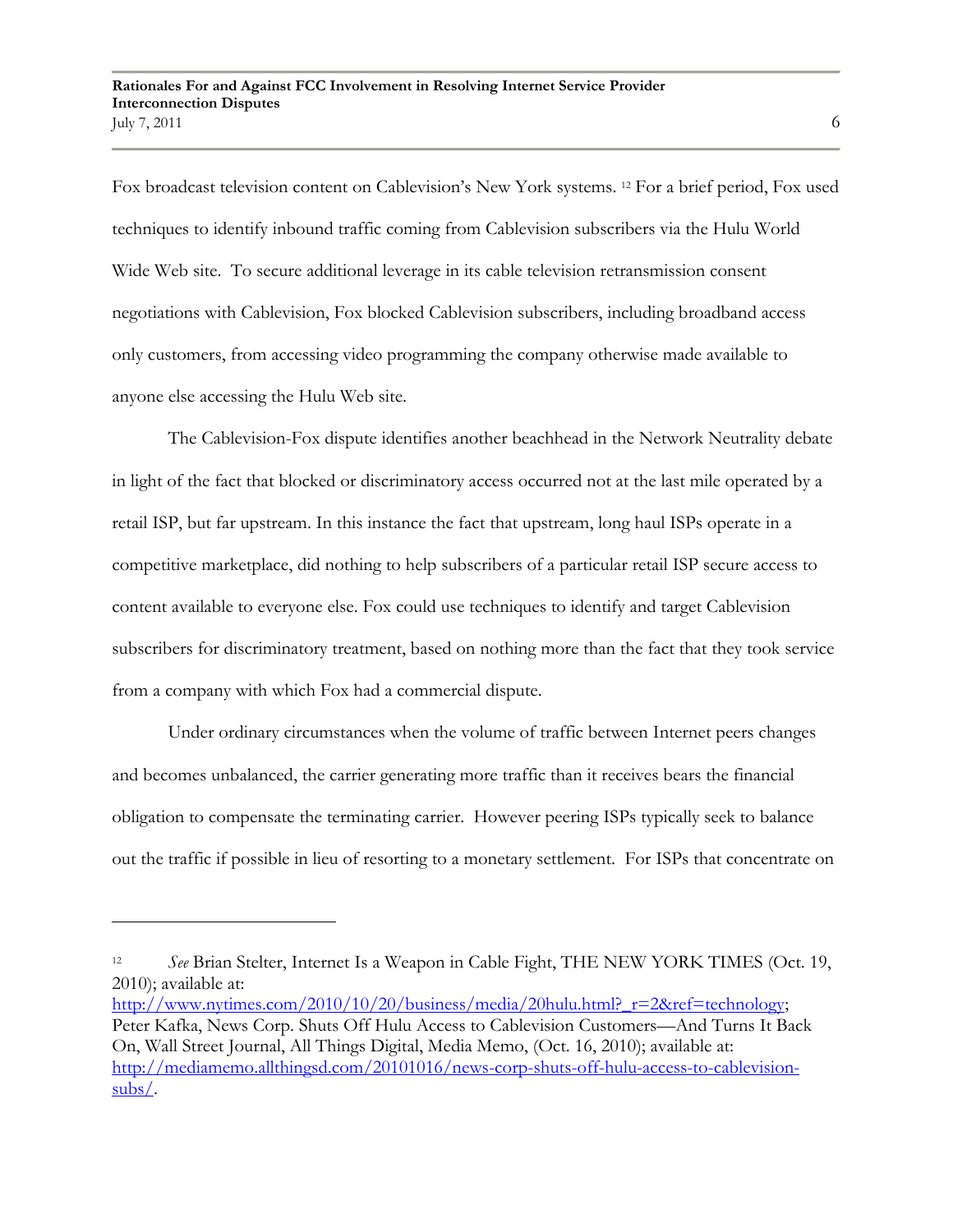the downstream delivery of content, an offsetting upstream flow of traffic may not be available to forestall a surcharge. However in the dispute between Level 3 and Comcast, Level 3 operates a large transcontinental network that could handle more upstream traffic from Comcast had Comcast elected to offset the Netflix downstream traffic volume. In the case of the Cablevision-Fox dispute, absolute blockage occurred because of a broadcast television content carriage dispute having nothing to do with Internet traffic imbalances. Level 3 appears to want the FCC to resolve the traffic dispute by prohibiting Comcast from imposing a surcharge, on top of the Internet access charges Comcast"s subscribers pay. Comcast frames the issue narrowly as a peering matter between an upstream ISP and the ISP providing last mile termination. The Cablevision-Fox dispute was resolved before Cablevision could frame the issue as a Network Neutrality violation or unreasonable and anticompetitive act.

This paper will examine the terms and conditions under which Internet carriers switch and route traffic for each of several links between a source of content, e.g., Netflix, and the delivery of that content to consumers via a retail ISP. The paper concludes that for each networking element commercial terms and conditions apply and that the FCC may lack direct statutory authority to intervene based on its determination that the largely unregulated information service classification applies to much of what constitutes Internet access. Additionally the FCC may appropriately forebear from regulating disputes regarding long haul telecommunications capacity, like that offered by carriers such as Level 3, because sufficient competition favors industry self-regulation. Similarly for peering disputes upstream from a retail ISP the marketplace appears sufficiently competitive for ISPs to pursue remedies free of regulatory intervention.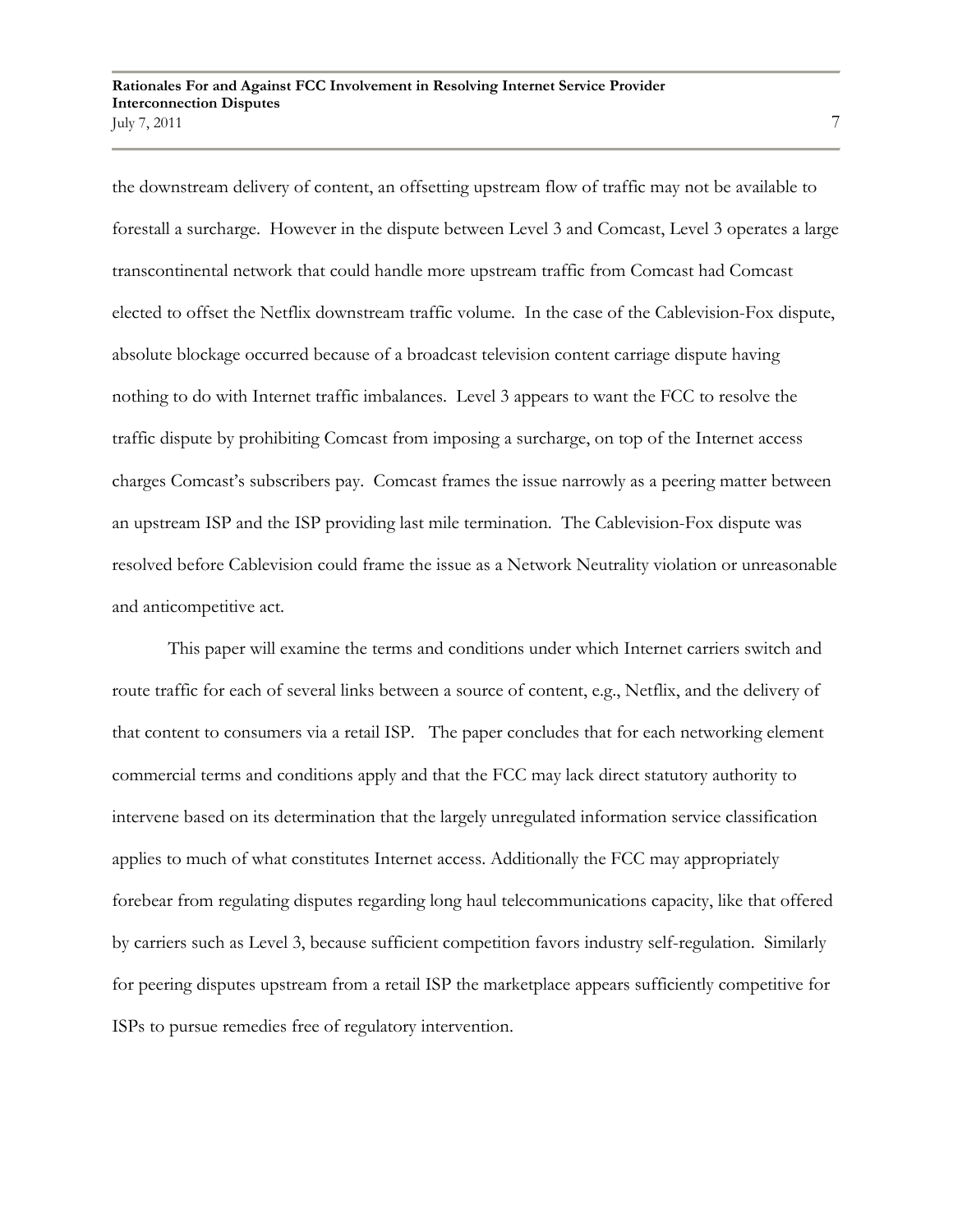Despite substantial reasons not to intervene, the FCC nevertheless might have to clarify its understanding of what subscribers of retail ISP services can expect to receive. Under truth in billing and other consumer safeguards the Commission might require ISPs to explain what a subscription guarantees not only in terms of transmission speed and downloading capacity, but also what subscribers can expect their ISPs to do when receiving content requiring downstream termination, or when an upstream source of content becomes blocked by the actions of a specific party such as the owner of content. The paper concludes that both Netflix customers and retail ISP subscribers expect their service providers to guarantee delivery of movies and all sorts of Internet traffic respectively. For physical delivery of DVDs Netflix must pay the U.S. Postal Service and for delivery of streaming bits Netflix must pay Level 3. But for Internet traffic involving two or more ISPs, the paper examines whether other retail ISPs providing last mile delivery of content violate their service commitments to subscribers by demanding additional payment from upstream carriers.

#### **II. Four Phases in Development of the Internet Ecosystem**

Over its short history the Internet has significantly changed from a government financed network with limited availability to a diversified, commercial "network of networks" <sup>13</sup> increasingly available to provide a variety of information, communications and entertainment ("ICE") services. Throughout its evolution the Internet has achieved connectivity between and among various networks based on government underwriting, or commercial terms. While governments incubated

<sup>&</sup>lt;sup>13</sup> "The idea of a computer network intended to allow general communication between users of various computers has developed through a large number of stages. The melting pot of developments brought together the network of networks that we know as the Internet." Wikipedia, History of the Internet; available at: [http://en.wikipedia.org/wiki/History\\_of\\_the\\_Internet.](http://en.wikipedia.org/wiki/History_of_the_Internet)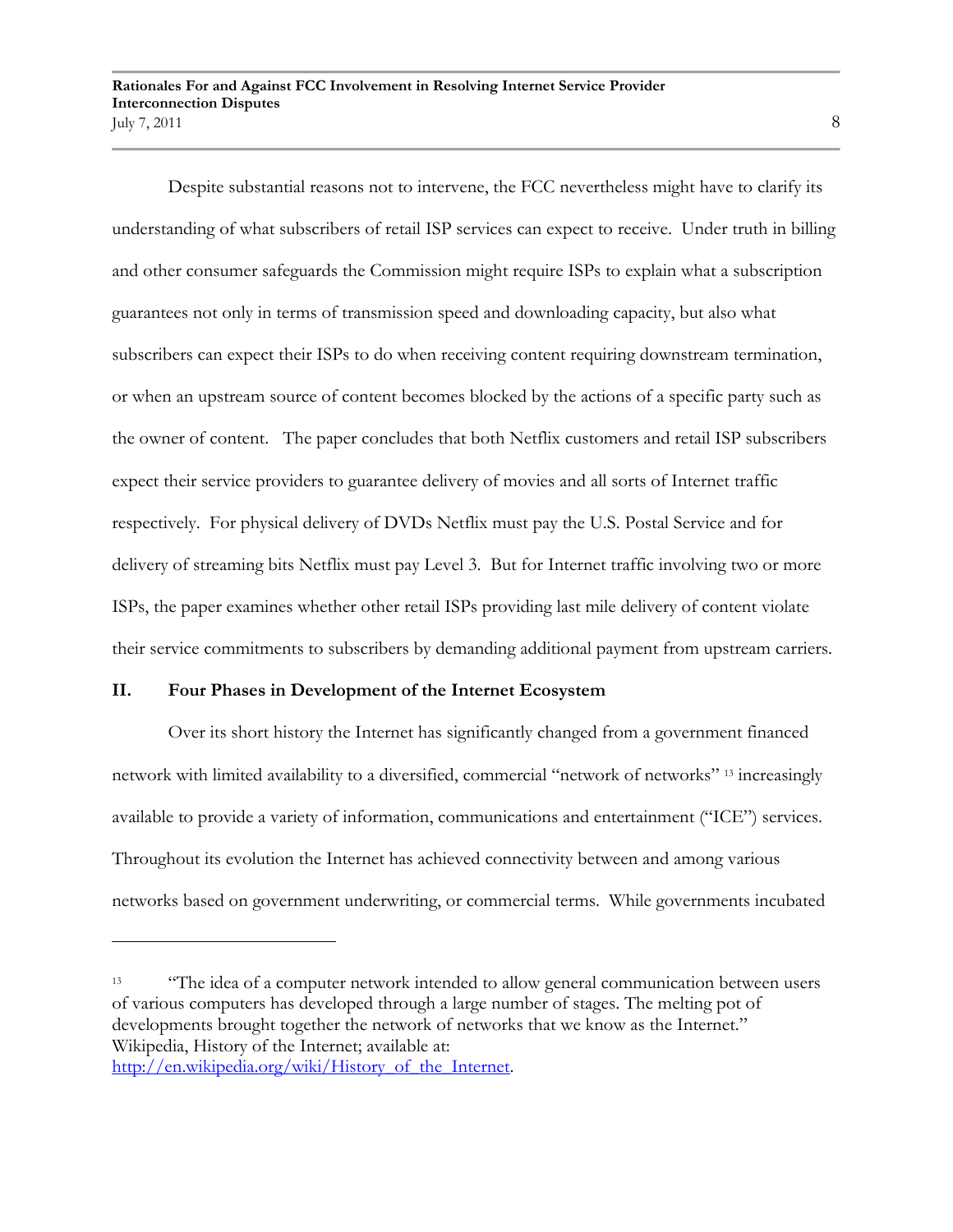the Internet and helped shape common operating standards, Internet Service Providers ("ISPs") were able to operate without taxpayer subsidies making it feasible for privatization, commercialization and diversification phases to occur in quick succession.

The four phases in development of the Internet ecosystem identify a limited and decreasing role for governments, as either financial underwriter or regulator. However, as the Internet matures and diversifies, legitimate concerns about anticompetitive conduct and market failures have arisen. In light of the positive benefits accruing from a largely libertarian environment, advocates for government intervention should identify instances where market self-regulation cannot work.

The Internet commenced operations as a neutral, non-discriminating medium. However commercialization, technological development, increased diversity among users and proliferating service options collectively create the ability and incentive for ISPs to pursue price and service discrimination based on mixed motivations. <sup>14</sup> ISPs now face financial incentives to diversify services and to offer both retail subscribers and sources of content and software applications attractive alternatives to plain vanilla, one size fits all Internet access. The owners of many ISPs have vertically and horizontally integrated into many different types of Internet services thereby creating incentives for ISPs to pursue price and quality of service discrimination that serves diversifying user interests, but also may favor the content and applications of corporate affiliates and unaffiliated ventures willing to pay for priority treatment of their traffic.

<sup>14</sup> *See* Christopher S. Yoo, *Innovations in the The Internet's Architecture that Challenge the Status Quo*, 8 J. TELECOMM. & HIGH TECH. L. 79 (Winter, 2010)(outlining new ISP interconnection variations of peering and transiting)[hereinafter cited as Yoo, Internet Innovations].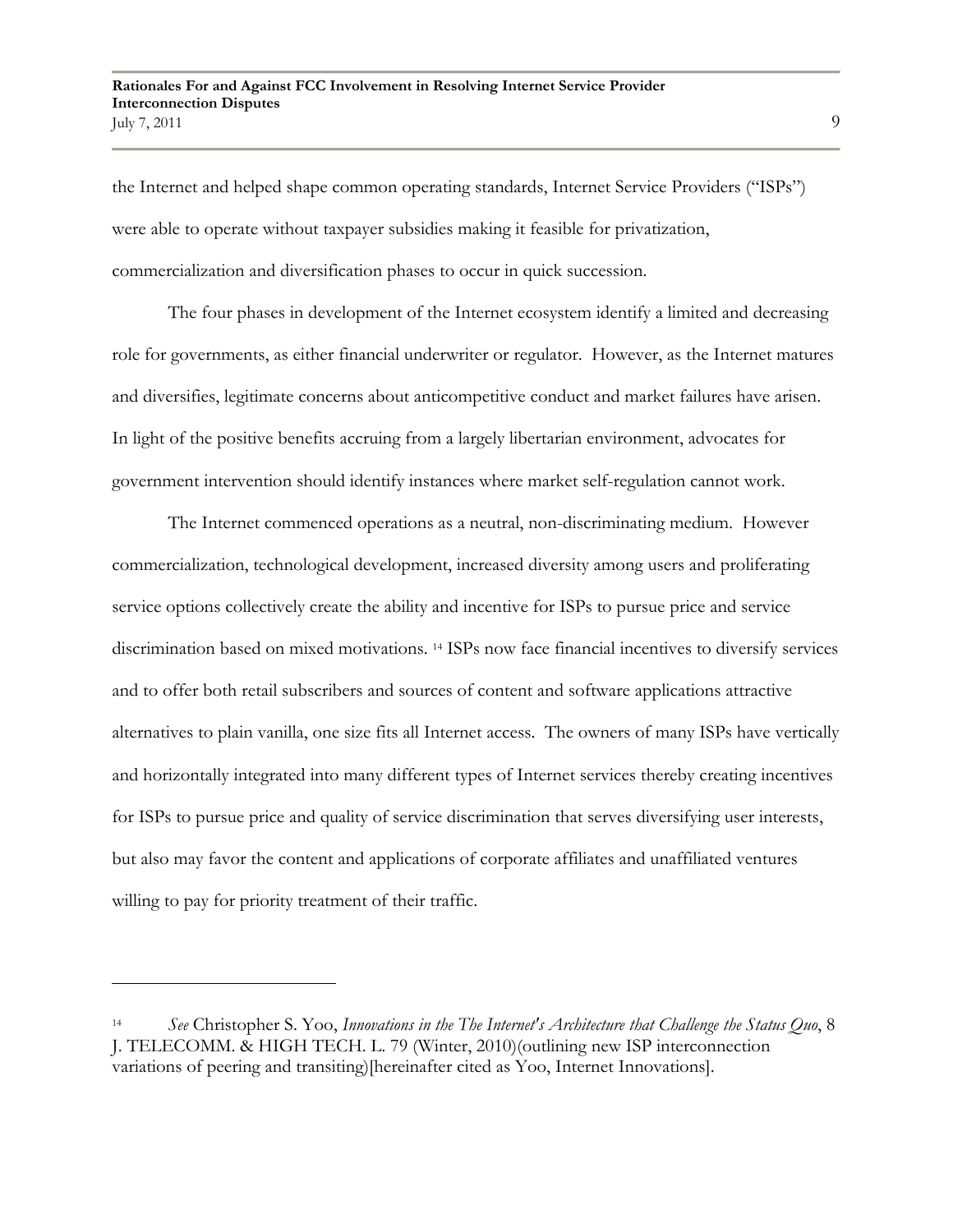The migration from government ownership, to government subsidization, and finally to privatization and commercialization has motivated ISPs to find new ways to generate more revenue. Technological innovations provide the means for ISPs to differentiate how they manage traffic flows, including the ability to prioritize specific bitstreams and to delay or even block delivery of "standard" traffic. As the nature and type of Internet user diversifies, ISPs seek to offer different service tiers with different prices on the basis of user requirements and intensity of need, e.g., premium rates for "power" users needing high bandwidth and timely delivery of packets. The techniques that can provide priority and preferential services to paying customers also can provide ways for vertically integrated <sup>15</sup> ventures to use delivery prioritization techniques to favor affiliates, or handicap competitors. Similarly Fox used techniques to identify the ISP used by persons seeking access to Fox content via the Hulu web site. Armed with this information Fox blocked access to its content only to Cablevision subscribers.

Although no government or private forum comprehensively regulates the Internet, government and private operator decisions, primarily in the North America and Europe, have had a substantial impact on the Internet's development and governance. <sup>16</sup> The United States government helped create the Internet through research and development support and by serving as an "anchor

<sup>16</sup> For background on the history of Internet development *see* Barry M. Leiner, Vinton G. Cerf, David D. Clark, Robert E. Kahn, Leonard Kleinrock, Daniel C. Lynch, Jon Postel, Larry G. Roberts and Stephen Wolff, Internet Society, *A Brief History of the Internet* (2003); available at: [http://www.isoc.org/internet/history/brief.shtml;](http://www.isoc.org/internet/history/brief.shtml) *see also*, William B. Norton, *The Evolution of the U.S. Internet Peering Ecosystem*, Draft 1.1 (Nov. 19, 2003); available at: [http://www.equinix.com/pdf/whitepapers/PeeringEcosystem.pdf.](http://www.equinix.com/pdf/whitepapers/PeeringEcosystem.pdf)

<sup>&</sup>lt;sup>15</sup> Vertical integration refers to the combination of separate market activities by a single enterprise. Annual Assessment of the Status of Competition in the Market for the Delivery of Video Programming, 12<sup>th</sup> Annual Report, 21 F.C.C.R. 2503, 2575 (2006).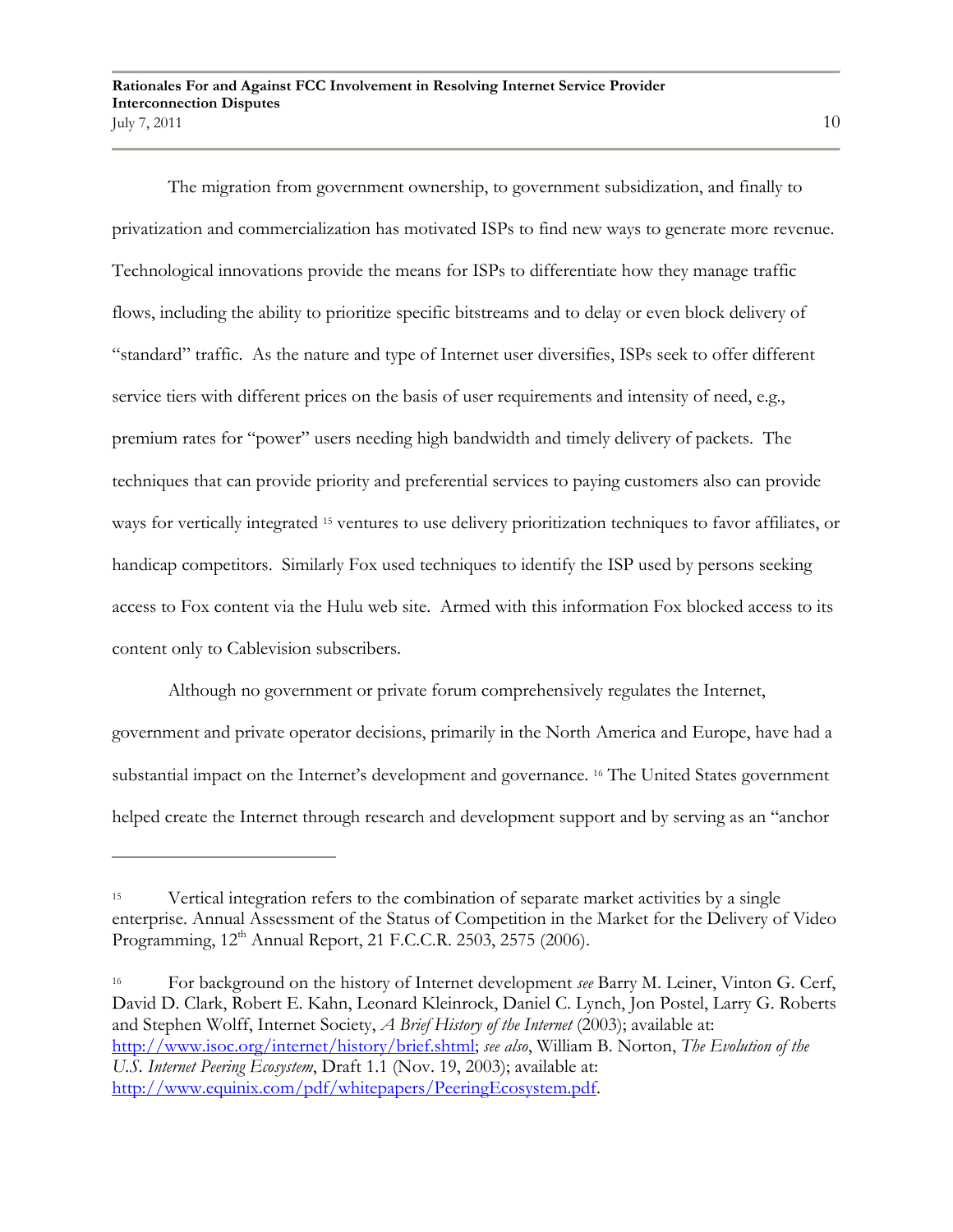tenant." The decision to abandon public financing of the major U.S. backbone network in 1995, created the opportunity for former government contractors to become Tier-1<sup>17</sup> ISP operators of the major backbone networks providing transcontinental and transoceanic links. For the most part largely unregulated private parties have the power to make sweeping decisions affecting the terms and conditions for network access. However, privatization also has created an environment where absent market power, possessed individually or collectively, competition and consumer sovereignty predominates.

The industrial structure of the Internet has tracked four phases:

- 1) Incubation--government administration, first through the United States Defense Department and later through the United States National Science Foundation and universities and research institutes throughout the world (1980s-1995);
- 2) Privatization--governments eliminate financial subsidies obligating contractors to assess whether and how to operate commercially (1995-1998);
- 3) Commercialization—private networks proliferate as do ventures creating software applications and content that traverse the Internet. The "dotcom boom" triggers irrational, excessive investment and overcapacity (1998-2001); and
- 4) Diversification—after the dotcom bust and market re-entrenchment, Internet survivors and market entrants expand the array of available services and ISPs offer diversified terms, conditions and rates, including price and quality of service

<sup>17</sup> "Relationships between network providers typically fell into two categories. Tier-1 ISPs entered into peering relationships with one another, in which they exchanged traffic on a settlementfree basis and no money changed hands. The primary justification for foregoing payment is transaction costs. Although the backbones could meter and bill each other for the traffic they exchanged, they could avoid the cost of doing so without suffering any economic harm so long as the traffic they exchanged was roughly symmetrical. Such arrangements would not be economical with when the traffic being exchanged by the two networks was severely imbalanced. Thus tier-1 ISPs will not peer with other networks that are unable to maintain a minimum level of traffic volume. In addition, peering partners typically require that inbound and outbound traffic not exceed a certain ratio. Networks that cannot meet these requirements must enter into transit arrangements in which they pay the backbone to provide connectivity to the rest of the Internet. Yoo, *Internet Innovations*, 8 J. TELECOMM. & HIGH TECH. L. at 84.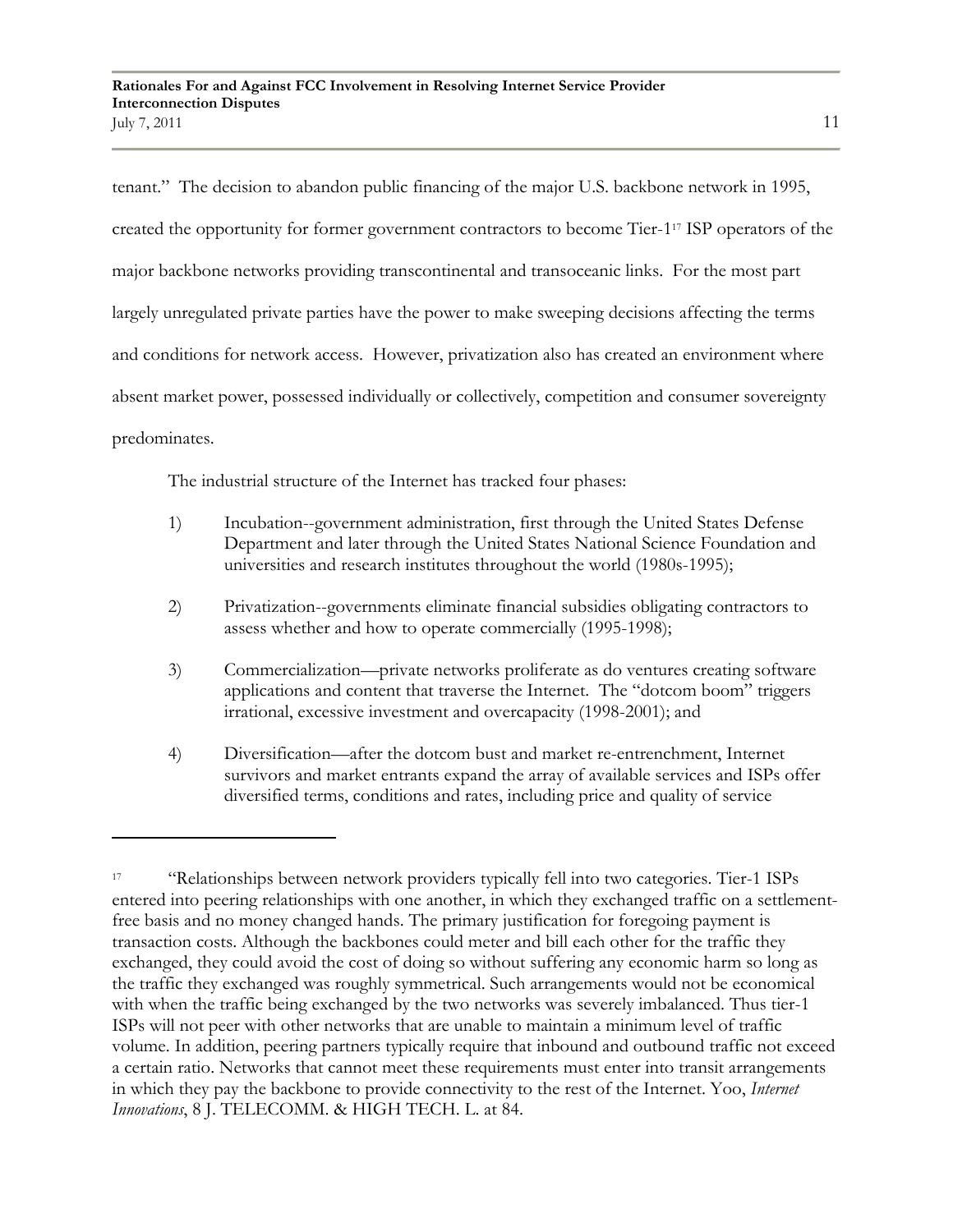discrimination needed by "mission critical" traffic having high bandwidth requirements, e.g., full motion video content.

### **A. Phase 1: Incubation**

 $\overline{a}$ 

Until 1995, the United States government through the Defense Department and later the National Science Foundation ("NSF"), underwrote development and maintenance of the core Internet backbone (NSFnet). National governments in other parts of the world pursued similar network projects. The Internet began as specialized, closed networks between specific operators and users. Governments incubated what became the Internet through financial subsidies and by being the first major, "anchor tenant" of newly created networks.

Government stewardship helped expedite the research and development of the technologies and the uniform operating standards needed to achieve broadly accessible and interconnected networking. The engineering necessary to support self-healing, redundant and reliable networks for the military and other government users also supported seamless connectivity among the many different networks operating throughout the world using different vintages of equipment manufactured by many different companies.

After incubating the Internet as a medium for traffic associated with research and education, NSF concluded that it could abandon its public financing and a commercial, privatized Internet could evolve. NSF"s 1993 public solicitation document <sup>18</sup> anticipated a privatized Internet with a structure much like what we have today: a hierarchy of many small ISPs serving localities and

<sup>18</sup> National Science Foundation, Solicitation for Network Access Point Manager, Routing Arbiter, Regional Network Providers, and Very High Speed Backbone Network Services Provider for NSFNET and NREN Program (May 6, 1993); available at: [http://www.intercom.co.cr/internet/research/1993/0506.htm.](http://www.intercom.co.cr/internet/research/1993/0506.htm)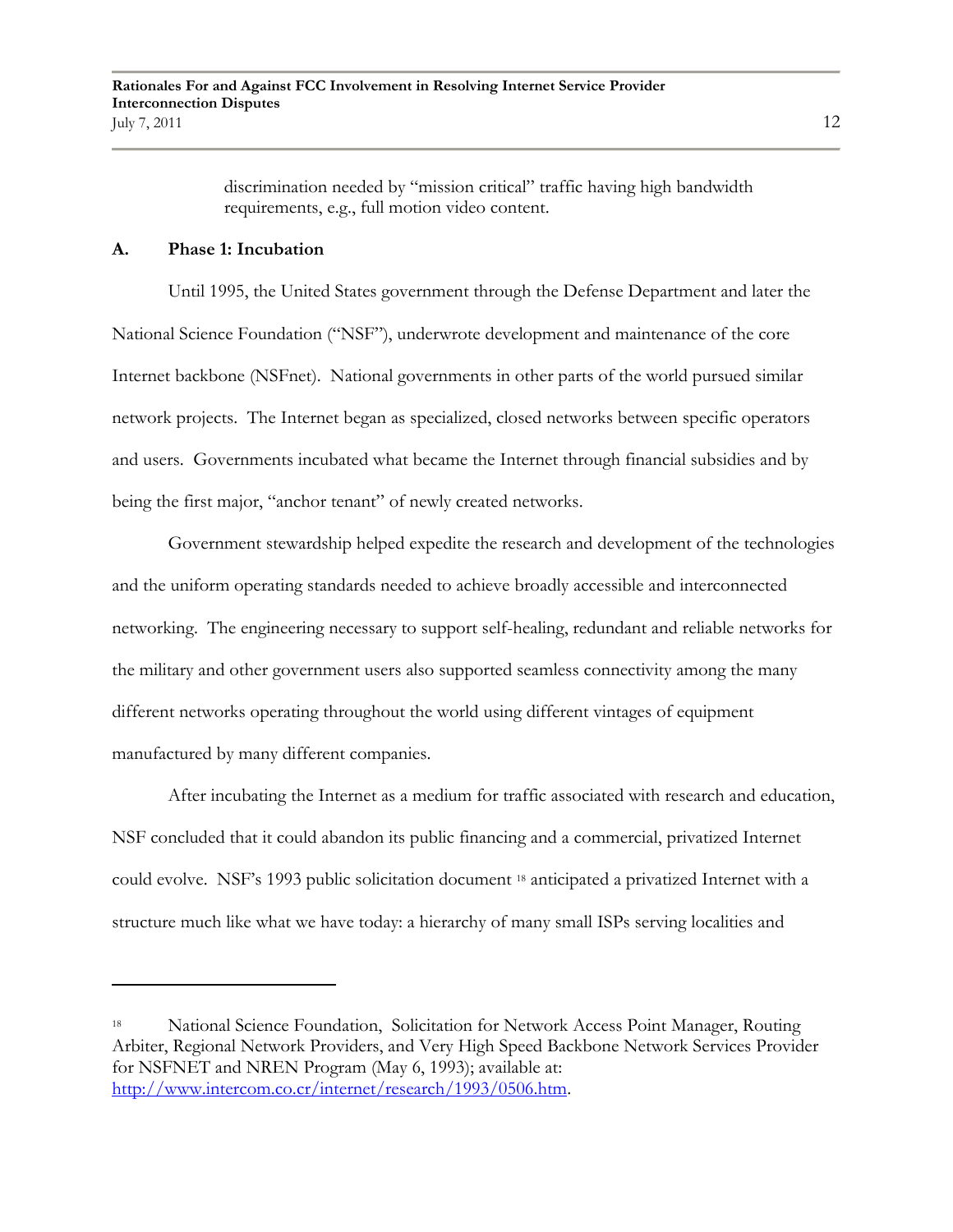regions, fewer inter-regional, Tier-2 ISPs and even fewer Tier-1 ISPs serving entire nations with the highest capacity backbone networks.

At the outset of Internet development government contractors engineered national networks accessible primarily by government, academic and research users. With few operators, generally having the same characteristics in terms of user population, bandwidth, traffic switching capabilities, network management staffing and geographical reach, the parties could agree to simple interconnection and access arrangements. The intelligence behind Internet network routing sought to achieve efficiency and the ability to route around outages and congestion. Because all the ISPs in this phase had roughly the same characteristics and traffic volumes, their routing assignments generated approximately the same financial burdens.

Internet access in this first phase sought primarily to achieve better geographical reach and more users with little regard to the cost of access and who caused an ISP to incur such costs. This promotional phase emphasized the accrual of positive networking externalities <sup>19</sup> so much so that the parties did not seek to monitor traffic flows. Because few ISPs existed, each having the same characteristics, and operating with government funding, the parties saw little benefit and significant cost in negotiating interconnection agreements that required carriers to meter traffic.

In this first promotional phase all participating ISPs agreed to network "peering" meaning that they would provide reciprocal access to each other"s subscribers in a free exchange of traffic

<sup>&</sup>lt;sup>19</sup> A positive network externality exists when the cost incurred by a user of the Internet does not fully reflect the benefit derived with the addition of new users and points of communications. See John Farrell & Garth Saloner, Standardization, Compatibility and Innovation, 16 RAND J. OF ECON. 70 (1985); Michael L. Katz. & Carl Shapiro, *Network Externalities, Competition and Compatibility*, 75 Am. Econ. Rev. 424 (1985). *See also* Mark A. Lemley & David McGowan, *Legal Implications of Network Economic Effects*, 86 CAL. L. REV. 479 (1998).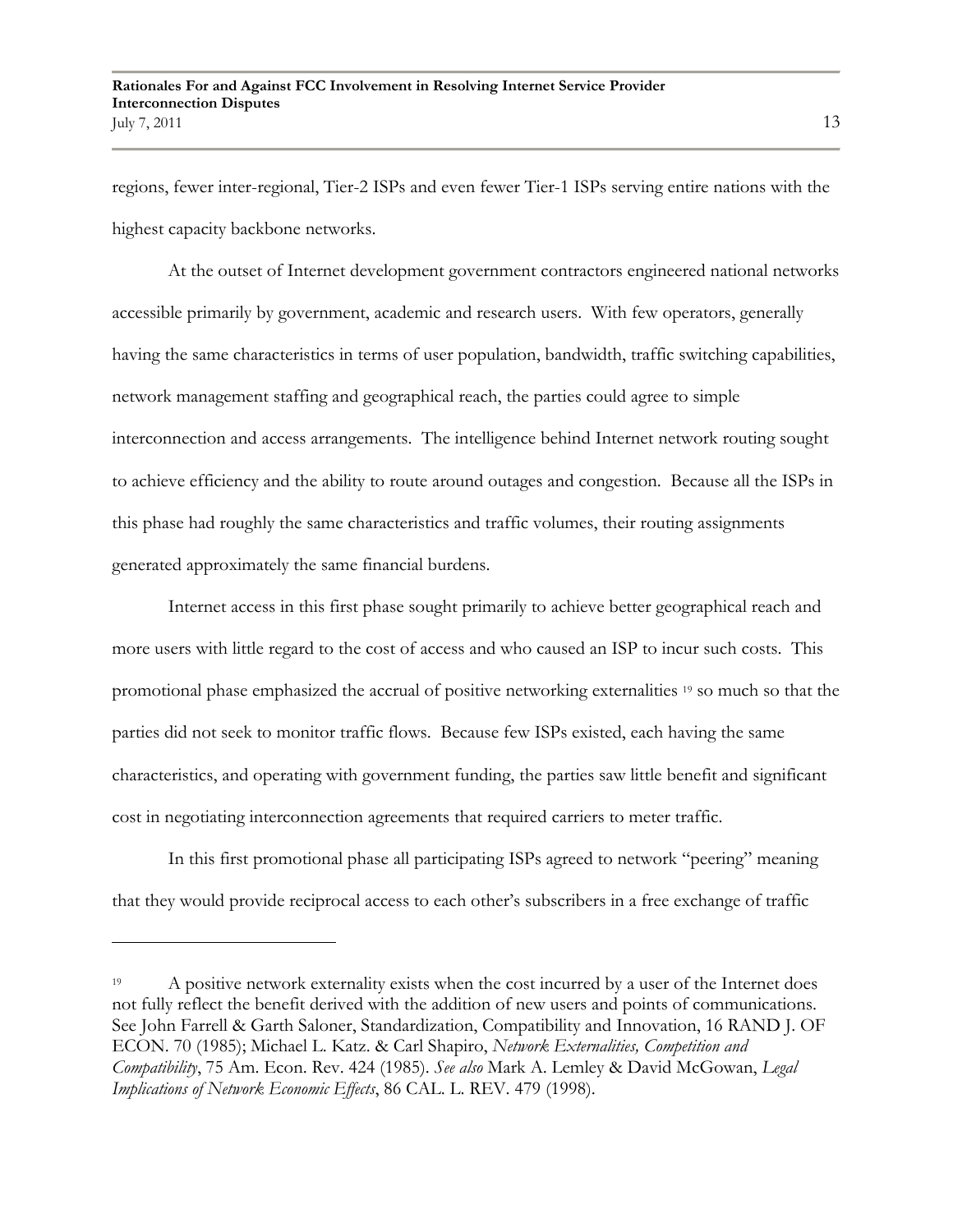that would take place at a few shared, "public" Network Access Points ("NAPs"). <sup>20</sup> The few ISPs operating at this time agreed to receive traffic from the other ISPs for onward delivery to the final intended destination, or to another ISP in exchange for the same traffic acceptance and delivery commitment from the other ISPs. This barter interconnection commitment triggered no exchange of funds based on the "rough justice" expectation that an ISP would deliver roughly the same amount of traffic generated by other ISPs that it handed off for delivery by those ISPs. 21 In the vernacular of telecommunications carriers this arrangement constituted a "bill and keep" and

[http://www.pch.net/resources/papers/bgp-for-bankers/BGP-for-Bankers-v02.doc;](http://www.pch.net/resources/papers/bgp-for-bankers/BGP-for-Bankers-v02.doc)

<sup>20</sup> For helpful background on how peering developed *see* Scott Marcus, Global Traffic Exchange among Internet Service Providers, OECD Briefing (2001); available at: [http://www.oecd.org/dataoecd/45/9/1894955.pdf;](http://www.oecd.org/dataoecd/45/9/1894955.pdf) Geoff Huston, *Interconnection Peering and* 

*Settlements*, INET"99 presentation; available at:

[http://www.isoc.org/inet99/proceedings/1e/1e\\_1.htm;](http://www.isoc.org/inet99/proceedings/1e/1e_1.htm) William B. Norton, *Interconnection Strategies for ISPs*, Document v.2.0; available at:

[http://pharos.equinix.com/pdf/whitepapers/ISPInterconnectionStrategies2.pdf;](http://pharos.equinix.com/pdf/whitepapers/ISPInterconnectionStrategies2.pdf) *The Evolution of the U.S. Internet Peering Ecosystem*, Draft 1.1; available at:

[http://pharos.equinix.com/pdf/whitepapers/PeeringEcosystem.pdf;](http://pharos.equinix.com/pdf/whitepapers/PeeringEcosystem.pdf) *A Business Case for ISP Peering*, Draft 1.3; available at: [http://pharos.equinix.com/pdf/whitepapers/Business\\_case.pdf;](http://pharos.equinix.com/pdf/whitepapers/Business_case.pdf)

Bill Woodcock, *White Paper on Transactions and Valuation Associated with Inter-Carrier Routing of Internet Protocol Traffic or BGP for Bankers*, Version 0.2; available at:

Daniel C.H. Mah, *Explaining Internet Connectivity: Voluntary Interconnection Among Commercial Internet Service Providers* (March 26, 2003); available at:

[http://tprc.org/papers/2003/181/Explaining\\_Internet\\_Connectivity\\_Mar26-03.DOC.pdf;](http://tprc.org/papers/2003/181/Explaining_Internet_Connectivity_Mar26-03.DOC.pdf) Steve Gibbard, *Economics of Peering* (Oct. 2004); available at:

[http://www.pch.net/resources/papers/Gibbard-peering-economics.pdf;](http://www.pch.net/resources/papers/Gibbard-peering-economics.pdf) *see also,* Network Startup Resource Network, Routing, BGP and IXP Resources; available at: [http://www.nsrc.org/route-bgp](http://www.nsrc.org/route-bgp-ixp.html)[ixp.html;](http://www.nsrc.org/route-bgp-ixp.html) The North American Network Operators' Group, Peering Links; available at: [http://www.nanog.org/subjects.html#P.](http://www.nanog.org/subjects.html#P)

<sup>&</sup>lt;sup>21</sup> "Most . . . peering relationships have been historically 'settlement free' because they benefit both parties and because traffic demands were symmetrical." Dirk Grunwald, *The Internet Ecosystem: The Potential for Discrimination*, 63 FED. COMM. L.J. 411, 427 (March 2011).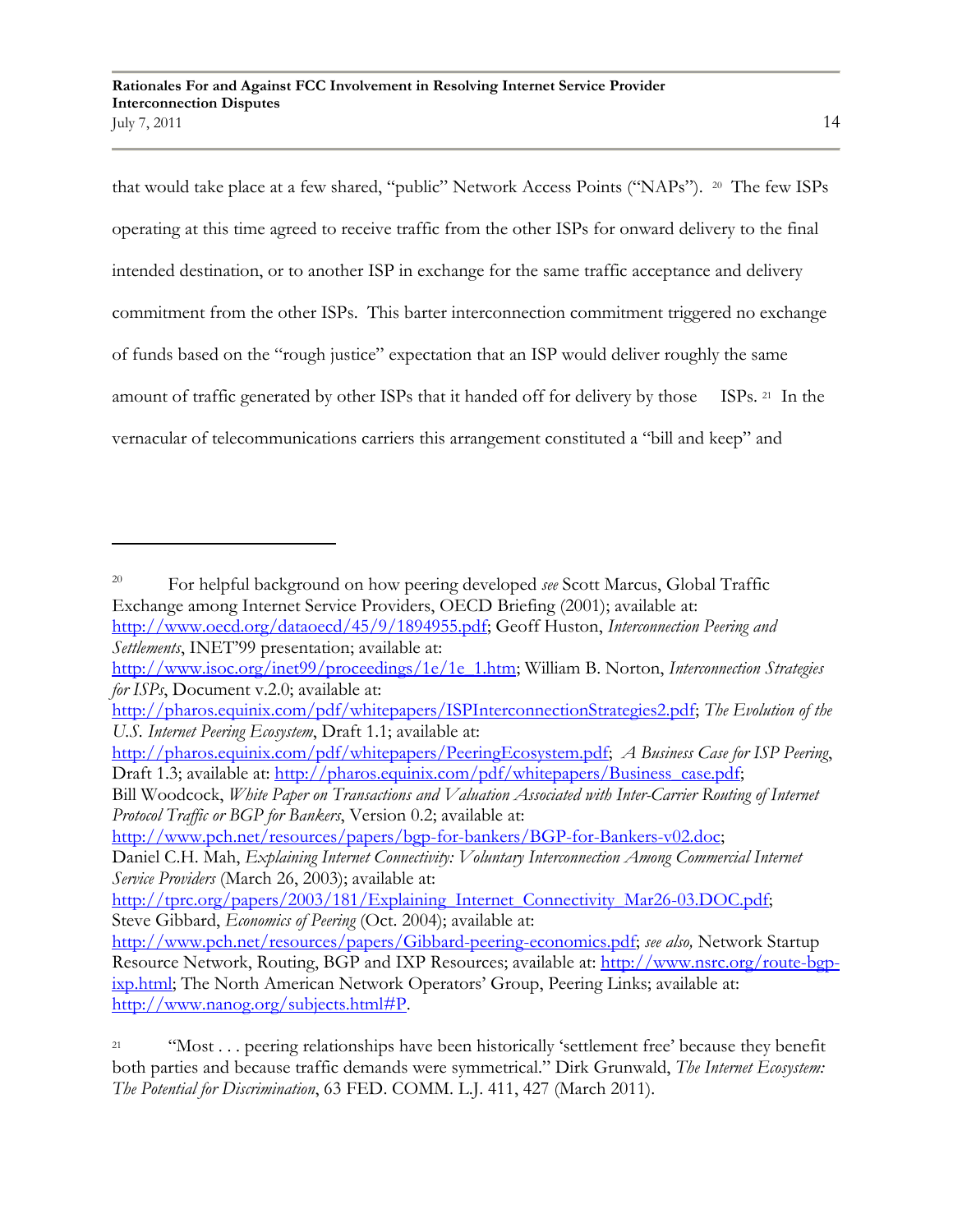"sender keep all" arrangement, <sup>22</sup> because each ISP retained all revenues it generated from subscriptions for traffic carriage regardless of whether it solely provided the transmission, or whether it handed off the traffic for carriage by other ISPs.

## **B. Phase 2: Privatization**

 $\overline{a}$ 

NSF"s glide path to privatization largely succeeded with former contractors achieving supremacy in both the ownership and operation of backbone networks and NAPs. MCI, whose assets Verizon now holds, won the solicitation to take over the very high speed backbone network that previously had served NSF-sponsored research institutions including Cornell University, supercomputer centers in Pittsburgh and San Diego and several government facilities. MCI upgraded its Asynchronous Transfer Mode network from OC-3 (155 megabits per second) to OC-12 (622 megabits per second).

The NSF privatization solicitation also created four private NAPs in Chicago, operated by

the Ameritech Bell Operating Company, now owned by AT&T, and Bellcore, the former research

<sup>&</sup>lt;sup>22</sup> "In a bill-and-keep or sender-keeps-all arrangement, each carrier bills its own customers for the origination of traffic and does not pay the other carrier for terminating this traffic. In a settlement arrangement, on the other hand, the carrier on which the traffic originates pays the other carrier to terminate the traffic. If traffic flow between the two networks is balanced, the net settlement that each pays is zero, and therefore a bill-and-keep arrangement may be preferred because the networks do not have to incur costs to measure and track traffic or to develop billing systems. As an example, the Telecommunications Act of 1996 allows for incumbent local exchange carriers to exchange traffic with competitors using a bill-and-keep arrangement." Michael Kende, *The Digital Handshake: Connecting Internet Backbones*, 11 COMLCON 45, n.60 (2003) (citing 47 U.S.C.  $\sqrt{252}$  (d)(2)(B)(i) (2000)). "The sharing of traffic over the interconnected networks forming the Internet on a statistical and un-metered 'settlements' (or 'bill & keep') basis was a hallmark of early federal agency involvement in the development of the Internet. This system of traffic carriage free of charge became known as "peering."" Barbara Esbin, INTERNET OVER CABLE: DEFINING THE FUTURE IN TERMS OF THE PAST 20 (F.C.C., O.P.P. Working Paper No. 30, 1998), available at 1998 WL 567433.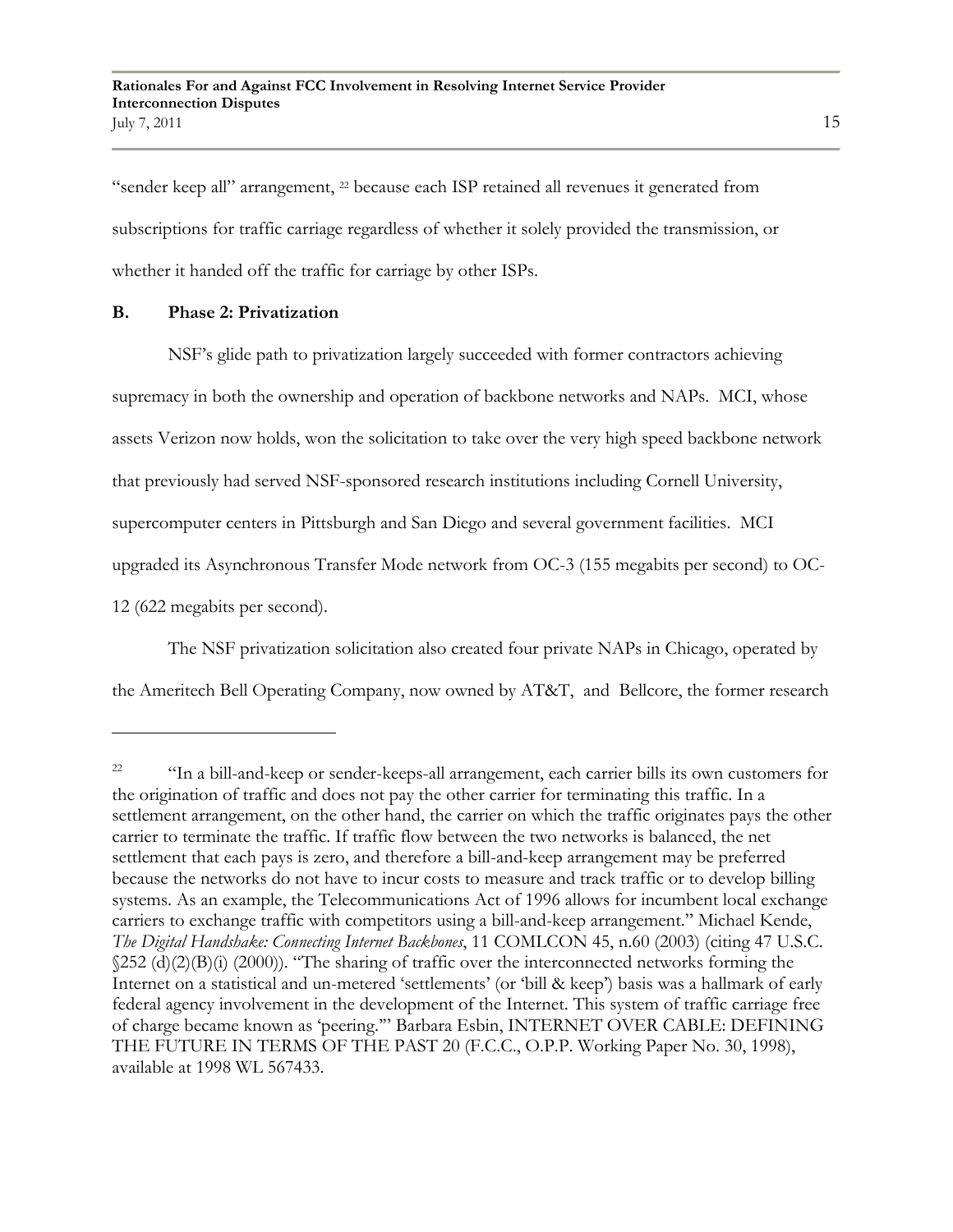arm of AT&T before its acquisition by Southwestern Bell Telephone Company, spun-off to the divested Bell Operating Companies, metropolitan New York/Philadelphia, operated by Sprint and the San Diego Supercomputer Center and San Francisco, operated by the Bell Operating Company Pacific Telesis, now owned by AT&T, and BellCore, the research and development arm of the local telephone companies spun off from AT&T in 1984, and Washington, D.C., operated by Metropolitan Fiber Systems, a networking firm subsequently acquired by MCI.

With the privatization of the Internet, a hierarchical industrial structure developed. At the top of the pyramid stood a handful of Tier-1 ISPs whose network size, customer base and operational success qualified them for the direct and cost-free exchange of traffic. While peering used to predominate as the primary mode of the NSF network interconnection, the commercialization of the Internet created opportunities for market entry by more ISPs and new incentives for all ISPs to charge what the market would bear for network access. The composition of ISPs expanded and diversified in terms of available bandwidth, geographical reach, subscribership, types of available content, etc.

In light of this diversification and proliferation of ISPs, universal peering became unsustainable. ISPs not having sufficient size and importance, became customers of network access provided by the Tier-1 and other ISPs. This meant that smaller ISPs had to pay the larger Tier-1 ISPs for the privilege of accessing the Tier-1 ISP"s customers and network connections. The term transit—also borrowed from the telecommunications vernacular—refers to a negotiated business relationship whereby one ISP sells access to its customers, its network and its access to other ISP networks it has negotiated.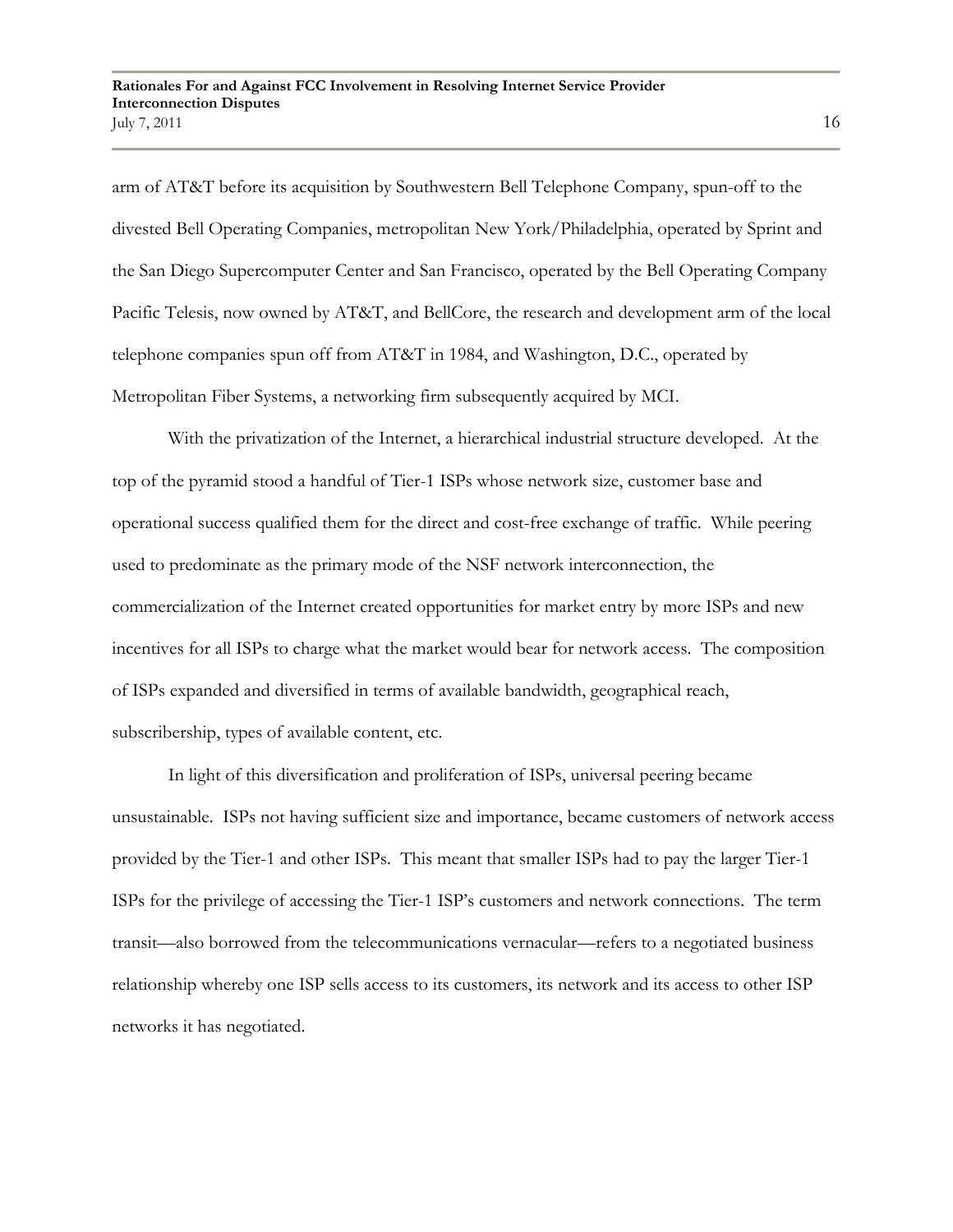Clearly no ISP beneficiary of cost-free peering appreciated the demoted status of having to pay for access as a customer and reseller. Yet this demotion appeared to occur on the basis of sound business judgment made by individual Tier-1 ISPs and not on the basis of collusion or concerted refusals to deal. ISPs in Asia-Pacific and Africa bore the greatest financial burden in having to self-provision lines to and from NAPs in North America and Europe as well as the obligation to pay for transit. But smaller ISPs everywhere incurred a similar, albeit less expensive burden as well. ISPs in North America generated less telecommunications expense in reaching a Tier-1 ISPs NAP, or Point of Presence, in light of the proliferation of such facilities and their close proximity to most Tier-1 ISPs. ISPs located in more remote areas had to procure at their expense the complete link to Tier-1 ISP facilities, even though once installed these two-way links provided Tier-1 ISPs with a cost-free pathway to the smaller remotely located ISP and its subscribers.

ISPs in remotely located regions objected to having to provide typically well financed Tier-1 ISPs a "free ride" for the delivery of traffic from the Tier-1 ISPs. Certainly from a telecommunications service orientation it appeared that the remotely located ISP underwrote the full cost of "return" traffic in light of the bi-directional nature of telecommunications links instead of having to pay half of such cost. However, in the context of Internet service the free ride attribution breaks down. First, the Internet seamlessly combines telecommunications bit transport conduit function with access to content. Particularly at the time of Phase Two in the Internet's development, ISP subscribers could access most of the content available via the Internet for nothing more than the cost of their ISP subscription. Put another way when an ISP pays another larger ISP for transit services, the smaller ISP acquires access to the larger ISP"s subscribers and the content available from these customers as well as the customers of other ISPs with which the larger ISP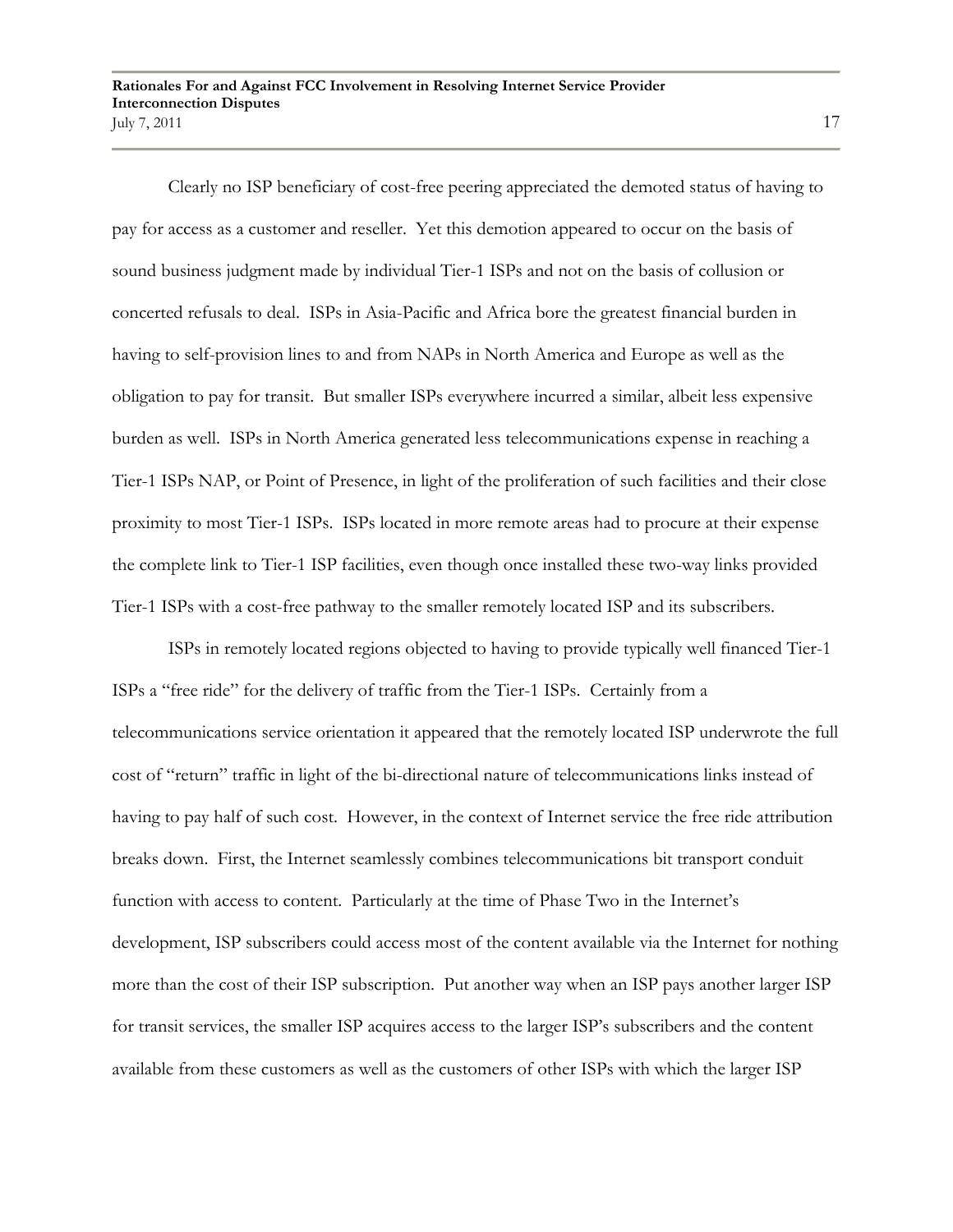peers, or pays for transit. Smaller ISPs had to pay for access to and from larger ISPs in North America and Europe, but the smaller ISPs could then acquire and deliver content that their subscribers sought. Much of the most desired content resided on servers located in North America and Europe meaning that remote ISPs had to secure access to be able to deliver the content their subscribers expected to access.

Internet transit access arrangements also do not match the limited geographical scope of a telecommunications transit arrangements. In telecommunications service, transit arrangements typically secure an indirect link for a carrier in one location, primarily because this carrier might not have sufficient traffic volume to secure a direct link. In Internet service, transit arrangements typically provide access to a vast array of networks certainly not limited to one country, or carrier. In its most expansive role one Internet transit payment arrangement with one major Tier-1 ISP can provide a small, remote ISP with access to the Rest of the World, because the Tier-1 ISP has secured ubiquitous access and therefore can offer (advertise in the Internet vernacular) an extensive list of routing opportunities.

### **C. Phase 3: Commercialization**

The "irrational exuberance" of the dotcom bubble stimulated a gold rush mentality among investors keen on finding "ground floor" stock ownership opportunities. Undocumented and belatedly refuted claims that the Internet doubled in size on a monthly basis encouraged risk taking based on the assumption that a rising tide would raise all ships, i.e., that anyone investing at the onset of the Information Revolution would reap ample returns. Investors sank several hundred billion dollars in incumbent and new telecommunications and ISP networks. The resulting glut in local and long haul transmission capacity had the impact of creating substantial downward pressure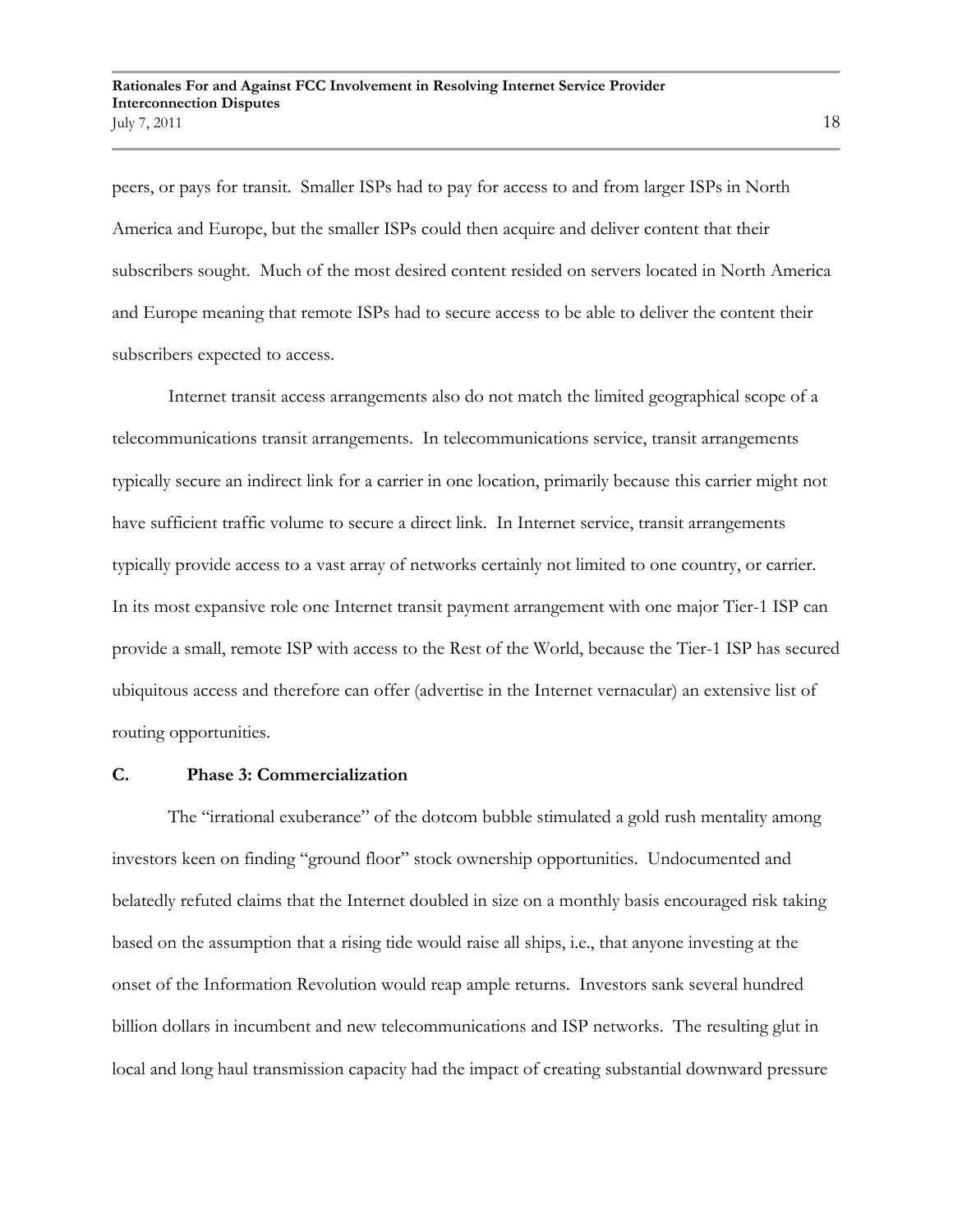on Internet transport cost and precluding any pricing discipline by Tier-1 ISPs individually, or even collectively had they attempted to collude. Similarly, even before the dotcom implosion, several Tier-1 ISPs experienced financial distress, but the infusion of more of investment helped create new aspiring Tier-1 and Tier-2 operators.

### **D. Phase 4: Diversification**

The popping of the dotcom bubble triggered substantial losses in the Internet marketplace and a relatively short period of irrational pessimism. The post dot com bubble environment appears to emphasize a shorter transition to profitability, but substantial funds continue to be invested in business plans requiring the use of Internet connections. With less tolerance for financial losses, investors expect to see a realistic timetable for profitability. Throughout the Internet ecosystem ventures have a greater appreciation for cost control and the need to turn cash flow positive quickly.

ICE ventures in this fourth phase have to pay close attention to costs. This means that the carriers providing traffic delivery services will closely monitor traffic flows and have little patience for instances where a traffic partner has executed a peering agreement, but either generates comparatively more downstream traffic, or lacks the network capacity upstream to route traffic it receives from a peer. While relatively few in number, perhaps because ISPs generally use Non Disclosure Agreements to shroud peering terms and disputes, <sup>23</sup> the onset of peering disputes create

<sup>&</sup>lt;sup>23</sup> The "norms [for a blend of FCC and industry self-regulation of the Internet] might include requirements to provide some level of transparency over the terms of treating a counterpart as a peer deserving of settlement-free interconnection as opposed to a customer required to pay for transit." Philip J. Weiser, *The Future of Internet Regulation*, 43 U.C. DAVIS L. REV. 529, 576 (Dec. 2009); see also, Frank Pasquale, *Beyond Innovation and Competition: The Need for Qualified Transparency in Internet Intermediaries*, 104 N.W. U.L. REV. 105 (Winter, 2010).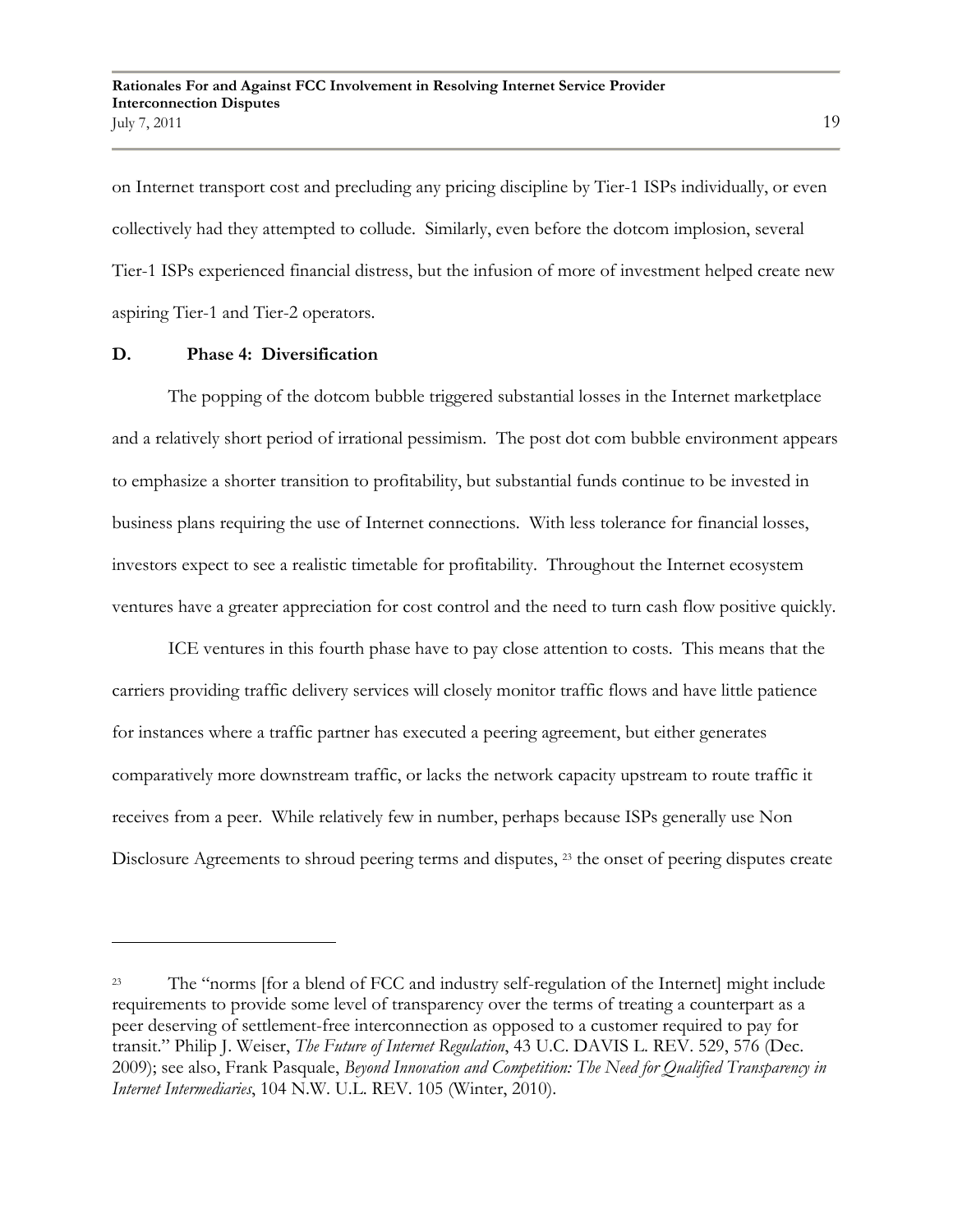incentives for a partner quickly to force a renegotiation of terms, possibly leading to conversion from zero cost peering to a transit payment when a traffic imbalance arises. <sup>24</sup>

Greater vigilance of traffic volumes and the proliferation of Internet-mediated services also has created incentives for ISPs to diversify the nature, type, terms and conditions for network interconnection beyond the peering/transiting dichotomy. While NDAs obscure which ISP has agreed to what terms new traffic routing and interconnection arrangements the diversification of services carried via the Internet has prompted ISPs to expand the types of interconnection arrangements. For example, the growing market for access to full motion, video content delivered on an instantaneous, "real time basis" has stimulated the creation of a new type of service provider called Content Delivery Network ("CDN") that offers guaranteed "better than best efforts" routing of traffic. <sup>25</sup> Because many CDNs concentrate on the downstream delivery of traffic, they may have the volume that would stimulate interest in a peering arrangement, but not necessarily the networks capable of handling a commensurate upstream flow.

Ongoing need to upgrade infrastructure to handle increasingly bandwidth intensive applications, creates a powerful financial incentive for ISPs to change the terms and conditions for service both upstream and downstream. Many ISPs initially offered retail subscribers an "all you can

<sup>&</sup>lt;sup>24</sup> For example, in 2008, Sprint and Cogent "de-peered" their networks, causing temporary service disruptions between their customers. *See* Om Malik, Cogent, Sprint Disconnect Networks, May Cause Web Slowdown, GigaOM (Oct. 30, 2008), available at: [http://gigaom.com/2008/10/30/cogent-sprint-un-peer-may-cause-web-slowdown.](http://gigaom.com/2008/10/30/cogent-sprint-un-peer-may-cause-web-slowdown)

<sup>&</sup>lt;sup>25</sup> "Today, much Web content is not delivered to the ultimate recipient directly from the Web server belonging to the original creator, but via a content delivery network (CDN)-a collection of servers that cache the content and deliver it on demand." David D. Clark and Marjory S. Blumenthal, *The End-To-End Argument and Application Design: The Role of Trust*, 63 FED. COMM. L.J. 357, 364-65 (March 2011).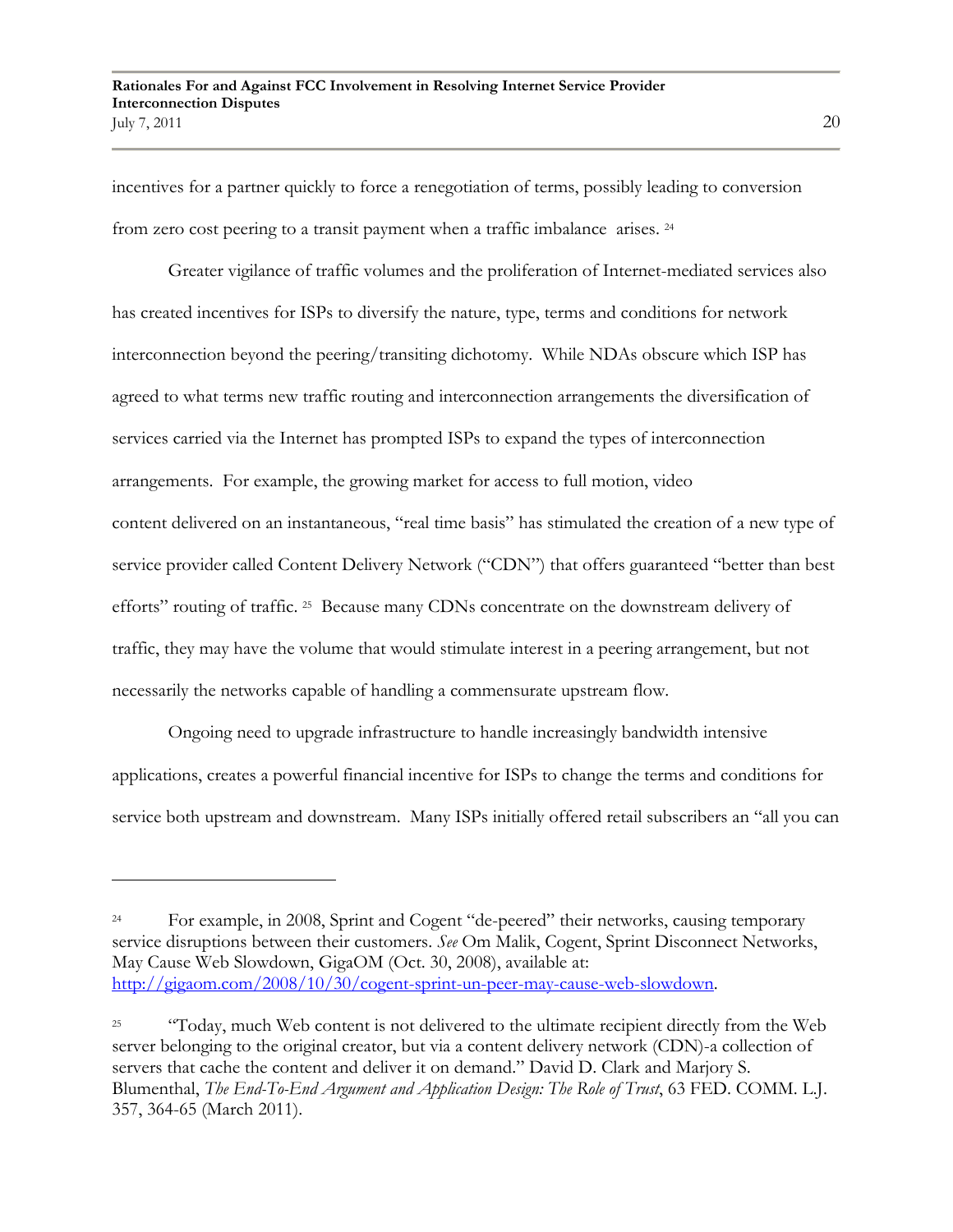eat" unmetered service plan based on the correct perception that all but early adopters would need financial inducements to "test drive" the Internet. Now that the Internet marketplace has evolved, many ISPs see unmetered service as conferring an unnecessary windfall on high volume users to the detriment of the carrier and low volume users. ISPs perceive Network Neutrality initiatives as foreclosing necessary pricing flexibility.

# **III. The Level 3-Comcast Dispute**

In late 2010 Comcast sought to impose a surcharge on traffic volumes generated by Level 3 in light of a significant increase in downstream traffic generated by Level 3 after having secured the opportunity to serve as the primary carrier for delivering Netflix full motion video content to subscribers. While Level 3 agreed to pay the surcharge, the company sought regulatory relief at the Federal Communications Commission ("FCC"). Level 3 also launched a public relations campaign to frame the dispute in terms of Comcast imposing a "toll booth" on the Internet and singling out Level 3 and Netflix traffic for a surcharge to raise the cost of a major alternative to Comcast's pay per view movie services. <sup>26</sup> Comcast responded with an equally forceful campaign to explain that the dispute simply addressed a commercial peering matter. <sup>27</sup> Comcast claimed that Level 3's increased

<sup>&</sup>lt;sup>26</sup> "By taking this action, Comcast is effectively putting up a toll booth at the borders of its broadband Internet access network, enabling it to unilaterally decide how much to charge for content which competes with its own cable TV and Xfinity delivered content." Level 3, Press Release, Level 3 Communications Issues Statement Concerning Comcast's Actions (Nov. 29, 2010); available at: [http://www.level3.com/About-Us/Newsroom/Press-Release-Archive/2010/2010-11-](http://www.level3.com/About-Us/Newsroom/Press-Release-Archive/2010/2010-11-29-level3-statement-comcast.aspx) [29-level3-statement-comcast.aspx.](http://www.level3.com/About-Us/Newsroom/Press-Release-Archive/2010/2010-11-29-level3-statement-comcast.aspx)

<sup>&</sup>lt;sup>27</sup> "The bottom line is that this is a good, old-fashioned commercial peering dispute. It is not about online video, it is not a net neutrality issue, it is not about "paid prioritization," and it does not involve putting "toll booths" on the Internet." Comcast Corp., Comcast Voices Blog Site (Nov. 30, 2010); available at: [http://blog.comcast.com/2010/11/10-facts-about-peering-comcast-and-level-](http://blog.comcast.com/2010/11/10-facts-about-peering-comcast-and-level-3.html)[3.html.](http://blog.comcast.com/2010/11/10-facts-about-peering-comcast-and-level-3.html)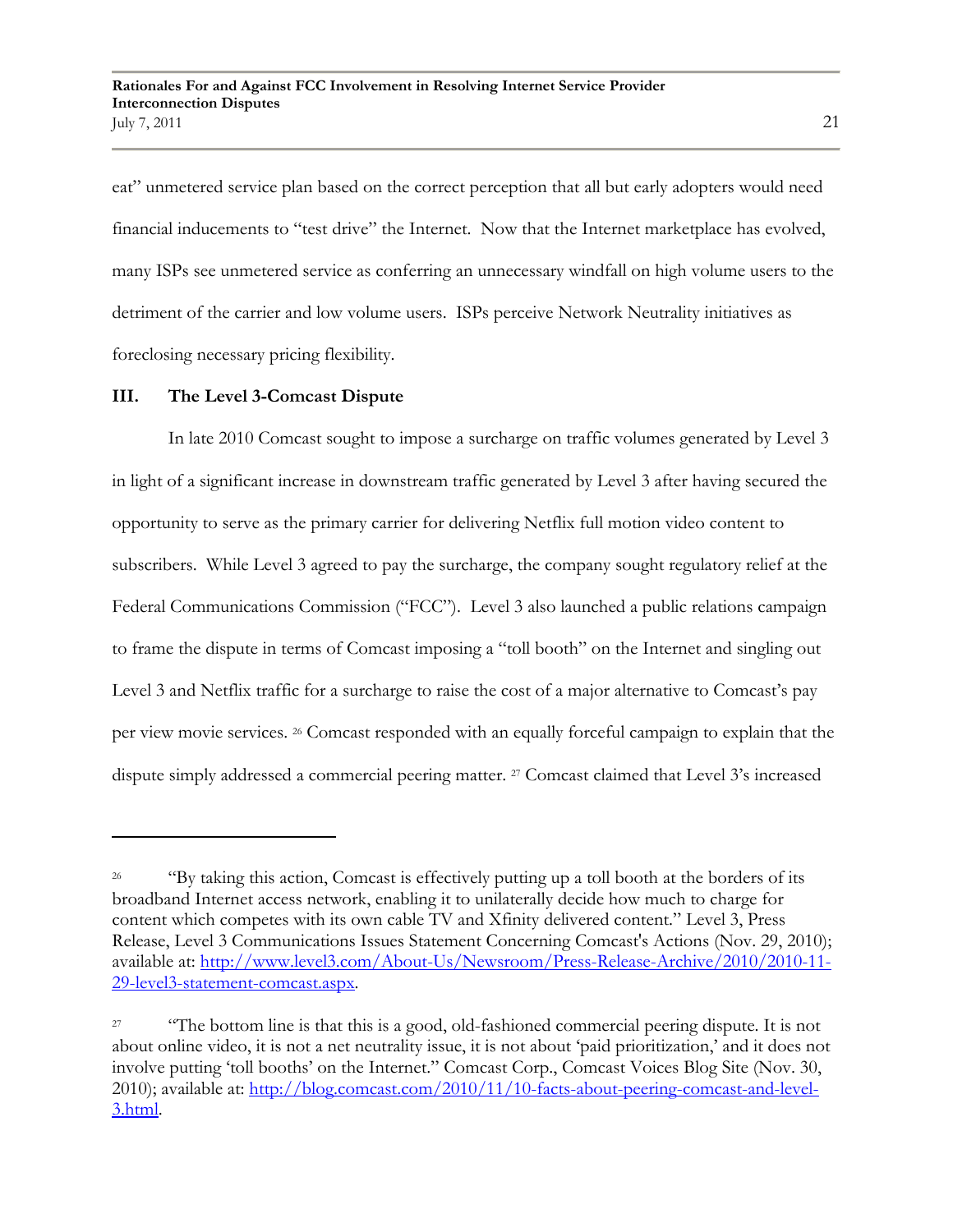traffic triggered the right to demand more compensation in light of the higher volume of traffic Comcast delivered to its subscribers. 28

This dispute provides a high profile example of how a dispute in one traffic routing segment can impact all other segments that combine to provide a complete link from content source to end users. Comcast correctly states that Level 3 and it had executed a peering agreement for reciprocal and zero cost treatment of traffic, provided the flows remain nearly symmetrical. Because Level 3 now has more traffic for Comcast to deliver than it receives from Comcast, the typical peering agreement would require Level 3 to compensate Comcast if the traffic flows cannot return to near parity. Unless the parties can find a way for Level 3 to receive more traffic from Comcast, Level 3 contractually bears a financial obligation to compensate Comcast.

On the other hand, Level 3 correctly states that the peering agreement it has negotiated with Comcast cannot be examined in a vacuum, because this agreement covers only one component of a complete routing arrangement that involves more carriers, routing segments and opportunities for Comcast to generate revenues. Comcast generates hefty profits from its retail cable modem service subscriptions <sup>29</sup> that offer access to Internet content without reserving the option to block, degrade

 $\overline{a}$ 

<sup>29</sup> "Broadband is an extraordinarily profitable service. Top Wall Street analysts John Hodulik of UBS and Craig Moffett of Bernstein both report broadband margins of 90% based on official

<sup>&</sup>lt;sup>28</sup> "Comcast has long established and mutually acceptable commercial arrangements with Level 3"s Content Delivery Network (CDN) competitors in delivering the same types of traffic to our customers. Comcast offered Level 3 the same terms it offers to Level 3"s CDN competitors for the same traffic. But Level 3 is trying to gain an unfair business advantage over its CDN competitors by claiming it's entitled to be treated differently and trying to force Comcast to give Level 3 unlimited and highly imbalanced traffic and shift all the cost onto Comcast and its customers." Comcast Corp, Comcast Voices Blog Site (Nov. 29, 2010); available at: [http://blog.comcast.com/2010/11/comcast-comments-on-level-3.html.](http://blog.comcast.com/2010/11/comcast-comments-on-level-3.html)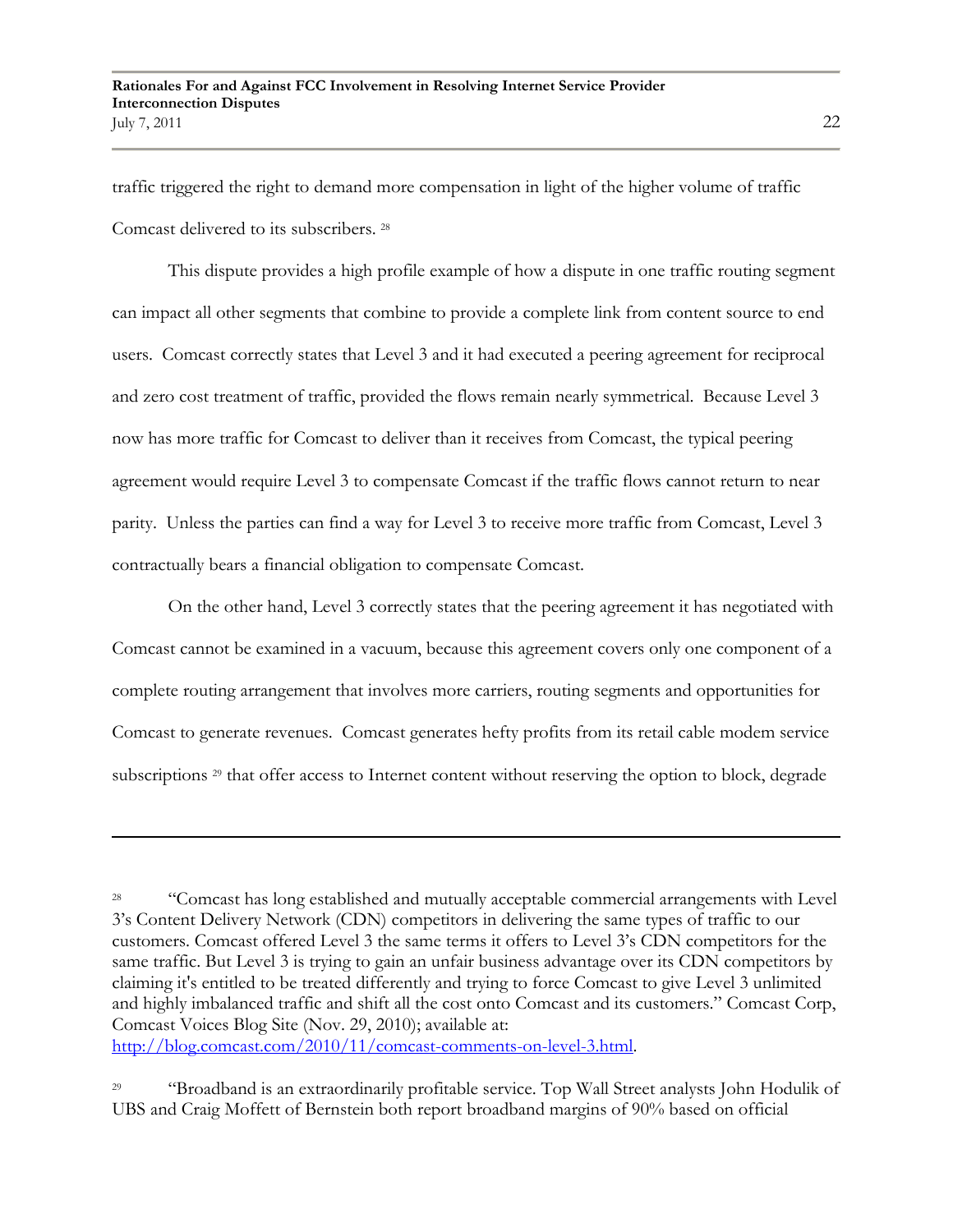or conditionally deliver traffic only if the content source, or a downstream carrier, agrees to pay a surcharge. In other words, Comcast's unilateral actions to demand additional payment from an upstream peer may impact whether the company continues to satisfy all explicit or implicit service requirements established when Comcast receives compensation from retail subscribers for providing access to and from the Internet cloud. Surely Comcast's subscribers have no understanding that they only have a conditional right to receive timely delivery of Netflix streaming movie bits, if and only if an upstream carrier of those bits agrees to pay additional compensation when traffic streams become unbalanced.

What the Level 3-Comcast dispute addresses and which carrier makes the more persuasive argument depends on the geographical scope of analysis. If one solely examines the link between Level 3 and Comcast, then the matter looks like a peering dispute. Also if one interprets the subscription agreement between Comcast and retail subscribers as solely addressing the first and last links to the Internet cloud, then the matter does not necessarily factor in what subscribers expect their monthly Internet access payments to cover. But if the dispute examines both sides of the traffic Comcast handles, then the matter integrates both what Comcast can properly demand from upstream sources of traffic and what the company must do with that traffic to meet its service commitments to downstream retail subscribers.

#### **IV. The Cablevision-Fox Dispute**

 $\overline{a}$ 

At first impression one might not see any link between the Level 3-Comcast dispute and the one involving Cablevision and Fox. The latter began as a financial dispute over the level of

company filings." DSL Prime, *Wireline Costs and Caps: A Few Facts* (March 11, 2011); available at: [http://www.dslprime.com/dslprime/42-d/4148-costs-and-caps.](http://www.dslprime.com/dslprime/42-d/4148-costs-and-caps)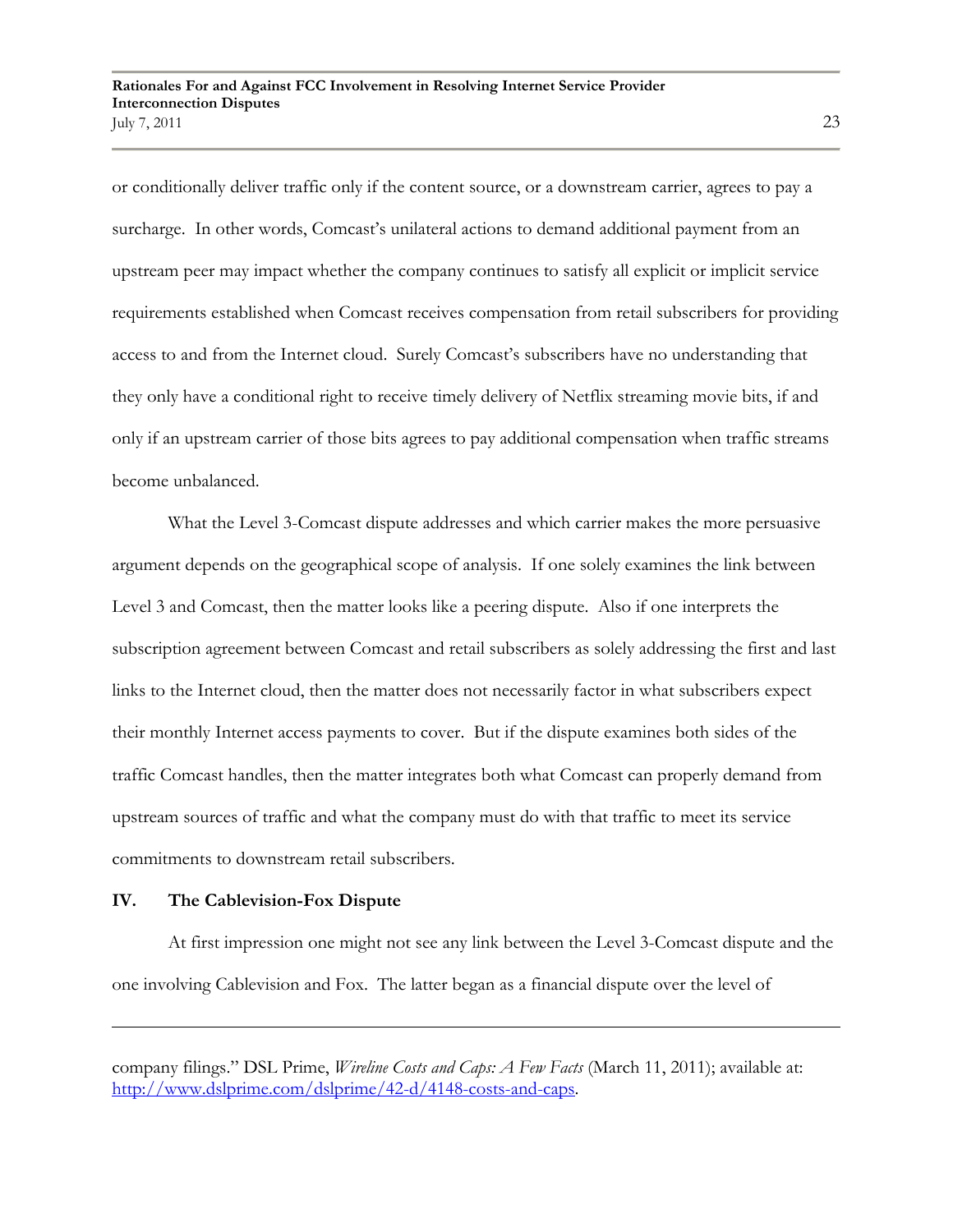compensation Cablevision should pay Fox for the right to carry and deliver Fox"s broadcast television content to Cablevision"s cable television subscribers in New York. This retransmission dispute added an Internet access element when Fox used techniques to identify traffic generated by Cablevision subscribers in the form of an upstream request for Fox content via the Hulu content aggregation web site. When Hulu forwarded to Fox the request to download Fox broadcast television content Fox could use technology to identify content specific downloading requests initiated by Cablevision subscribers. Rather than process the content request forwarded to it by Hulu, Fox refused to deliver the content and instead sent a notification to the Cablevision broadband subscriber explaining the reason for denied access. <sup>30</sup>

Cablevision subscribers, including ones only paying for Internet access, received a notification stating that because Cablevision currently had lost the right to retransmit Fox broadcast signals, Cablevision subscribers likewise lost the option to download portions Fox broadcast content otherwise available to anyone else with a broadband connection to Hulu. Fox blocked traffic flows not at the last mile linking retail ISP and end user, but far upstream at the source. The company sought to maximize its negotiating leverage with Cablevision on the broadcast television carriage matter, by denying Cablevision subscribers the option of receiving portions of the now blocked content via an alternative method.

Fox and Comcast both have resorted to tactics designed to enhance their negotiating leverage with a partner in the carriage of Internet delivered content. In the process, end users were

<sup>30</sup> Peter Kafka, *News Corp. Shuts Off Hulu Access to Cablevision Customers–And Turns It Back On*, THE WALL STREET JOURNAL, All Things Digital (Oct. 16, 2010); available at: [http://allthingsd.com/20101016/news-corp-shuts-off-hulu-access-to-cablevision-subs/.](http://allthingsd.com/20101016/news-corp-shuts-off-hulu-access-to-cablevision-subs/)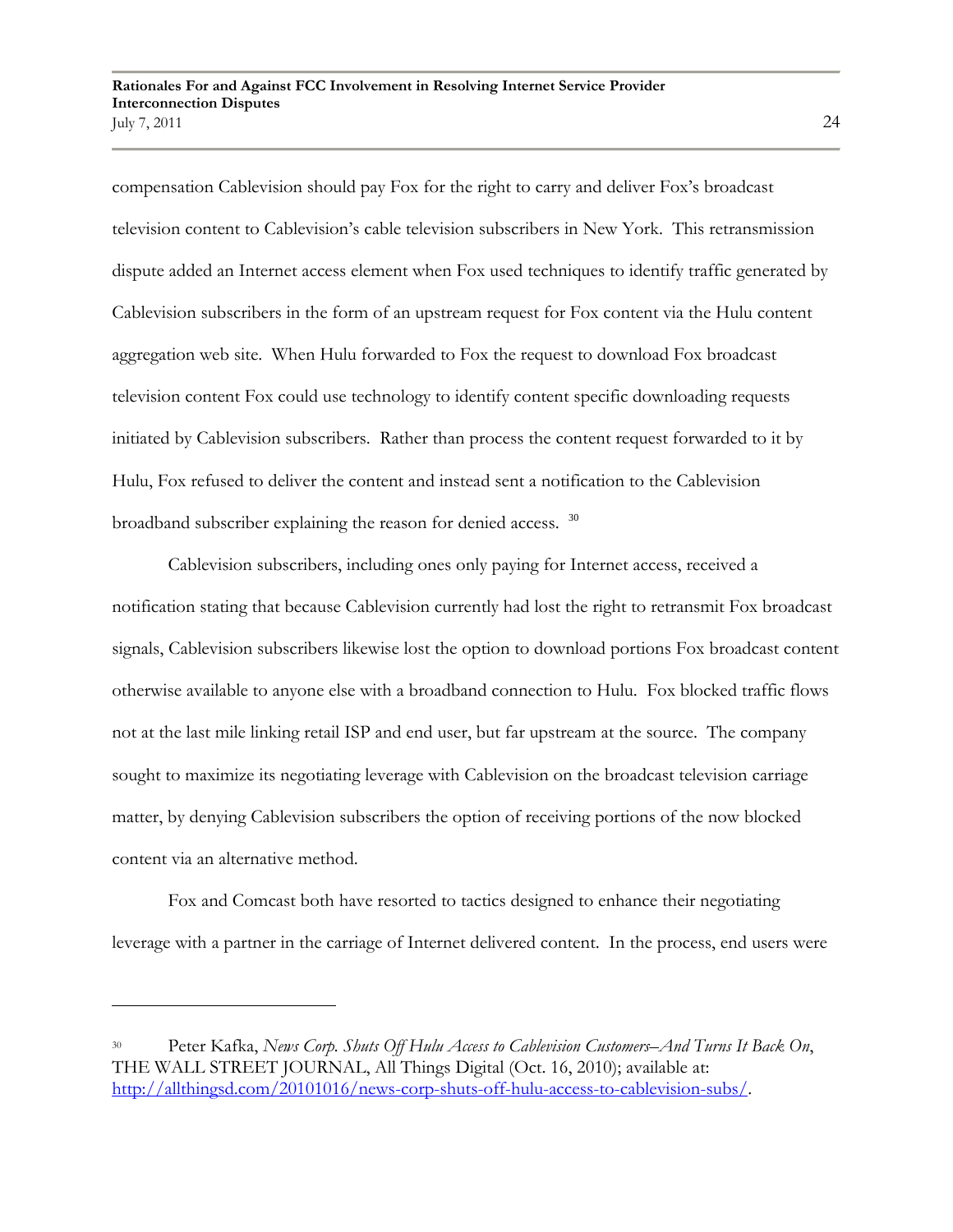denied access to something they believe they were entitled to receive, particularly in light of the fact that they continue to pay for the privilege through Internet access and cable television subscription fees during the dispute. In both instances one commercial venture can exploit a content bottleneck to deny access, either by blocking a request for a video file stored on a server the company controls, or by refusing to deliver that file to paying retail subscribers. Regardless of the merits in their disputes with a traffic routing partner both Comcast and Fox evidence an incentive and technical ability to distort, block and manipulate traffic flows to serve strategic goals. In both instances consumers are denied access to content as negotiating leverage to resolve a financial dispute in one company's favor.

# **V. Does the FCC Have Jurisdiction to Resolve Internet Cloud Disputes?**

Both the Level 3-Comcast and Cablevision-Fox disputes involve Internet traffic links other than the first and last mile provided by retail ISPs. Nevertheless these disputes directly affect consumers when they cannot view content that ordinarily would be available to them. The potential for direct and adverse impact on Internet consumers refutes the view that both disputes only involve commercial transactions among unregulated ventures for which the FCC has no basis to monitor or possibly sanction. On the other hand the potential to harm consumers does not by itself provide the basis under which the FCC can assume jurisdiction to impose a remedy. Set out below are rationales for and against regulatory intervention by the FCC.

#### **A. Rationales Favoring FCC Intervention**

The traffic routing segments that combine to provide a complete Internet link from content source to end user include the services of one or more carriers that deliver packets and files. These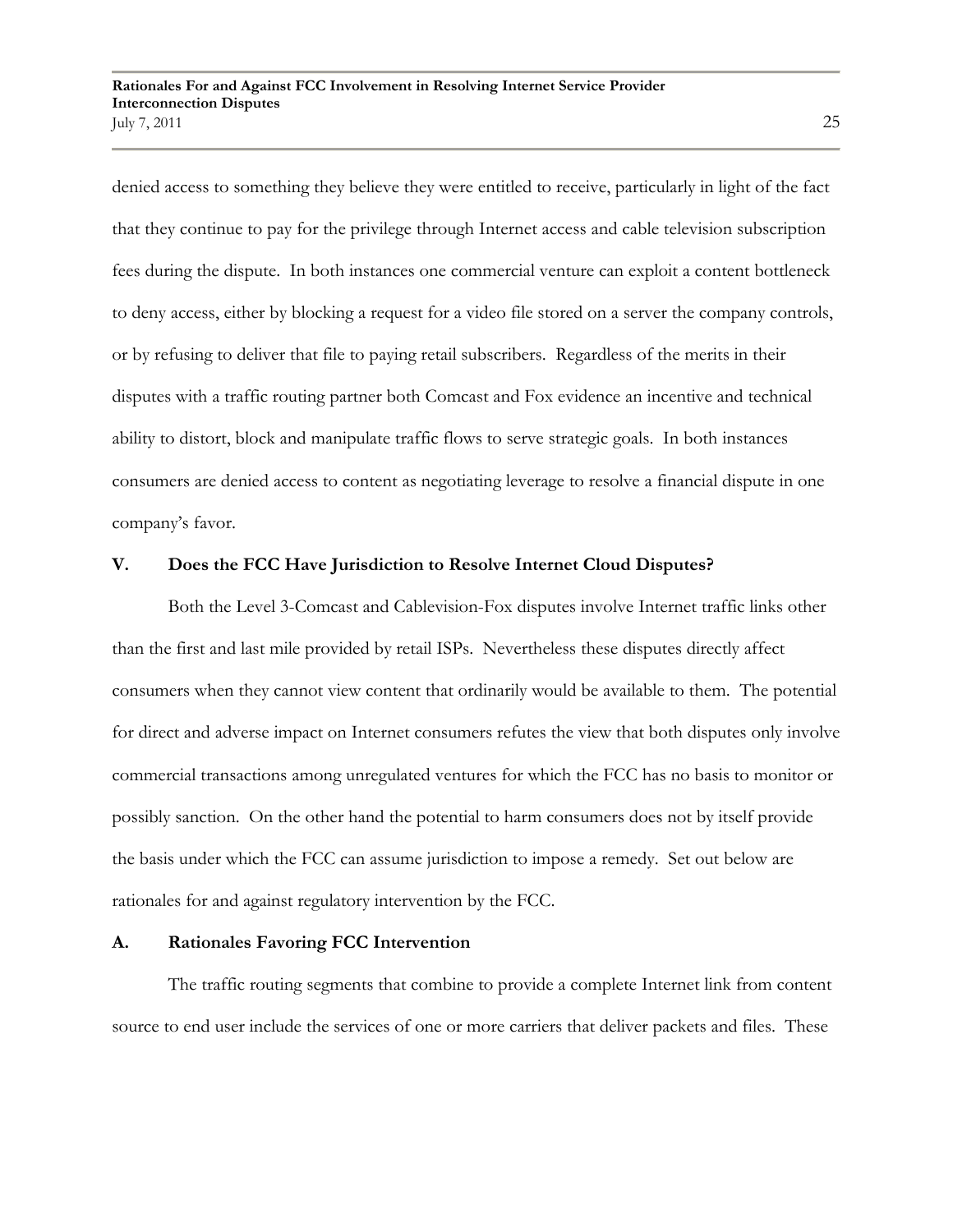carriers offer telecommunication services <sup>31</sup> when they provide a conduit for the transmission of content across a distance. While retail ISPs might fully qualify for a largely unregulated information services <sup>32</sup> "safe harbor" <sup>33</sup> created by Congress in the Telecommunications Act of 1996, <sup>34</sup> carriers operating upstream cannot fully and completely shoehorn their services into this category. The Internet cloud is comprised of telecommunication networks operated by carriers whose operations in the United States fall squarely under title II of the Communications Act, as amended. <sup>35</sup> Even

<sup>32</sup> Information service is defined as "the offering of a capability for generating, acquiring, storing, transforming, processing, retrieving, utilizing, or making available information via telecommunications, and includes electronic publishing, but does not include any use of any such capability for the management, control, or operation of a telecommunications system or the management of a telecommunications service." *Id*. 47 U.S.C. § 153(20).

<sup>33</sup> A safe harbor constitutes "[a]n area or means of protection [or a] provision (as in a statute or regulation) that affords protection from liability or penalty." BLACK"S LAW DICTIONARY 1363 (8th ed. 2004). In light of the lack of a bright line distinction between regulated telecommunications services and largely unregulated information services, ventures possibly can secure a competitive advantage through regulatory arbitrage where ventures seek reduced regulatory oversight by characterizing telecommunications services as information services. The FCC defined regulatory arbitrage as "businesses making decisions based on regulatory classifications rather than on customers" preferences and innovative and sustainable business plans." Inquiry Concerning High-Speed Access to the Internet over Cable and Other Facilities, Internet over Cable Declaratory Ruling; Appropriate Regulatory Treatment for Broadband Access to the Internet over Cable Facilities, *Declaratory Ruling and Notice of Proposed Rulemaking*, 17 F.C.C.R. 4798, 4846 (2002). *See also*, Rob Frieden, *Regulatory Arbitrage Strategies and Tactics in Telecommunications*, 5 N.C. J. L. & TECH. 227 (2004).

<sup>34</sup> Pub. L. No. 104-104, 110 Stat. 56 (Feb. 8, 1996).

<sup>35</sup> 47 U.S.C. §201 et seq.

<sup>31</sup> The Communications Act of 1934, as amended, defines telecommunications service as "the offering of telecommunications for a fee directly to the public, or to such classes of users as to be effectively available directly to the public, regardless of the facilities used." 47 U.S.C. § 153(46) (2010). Telecommunications is defined as "the transmission, between or among points specified by the user, of information of the user"s choosing, without change in the form or content of the information as sent and received." *Id*. 47 U.S.C. § 153(43).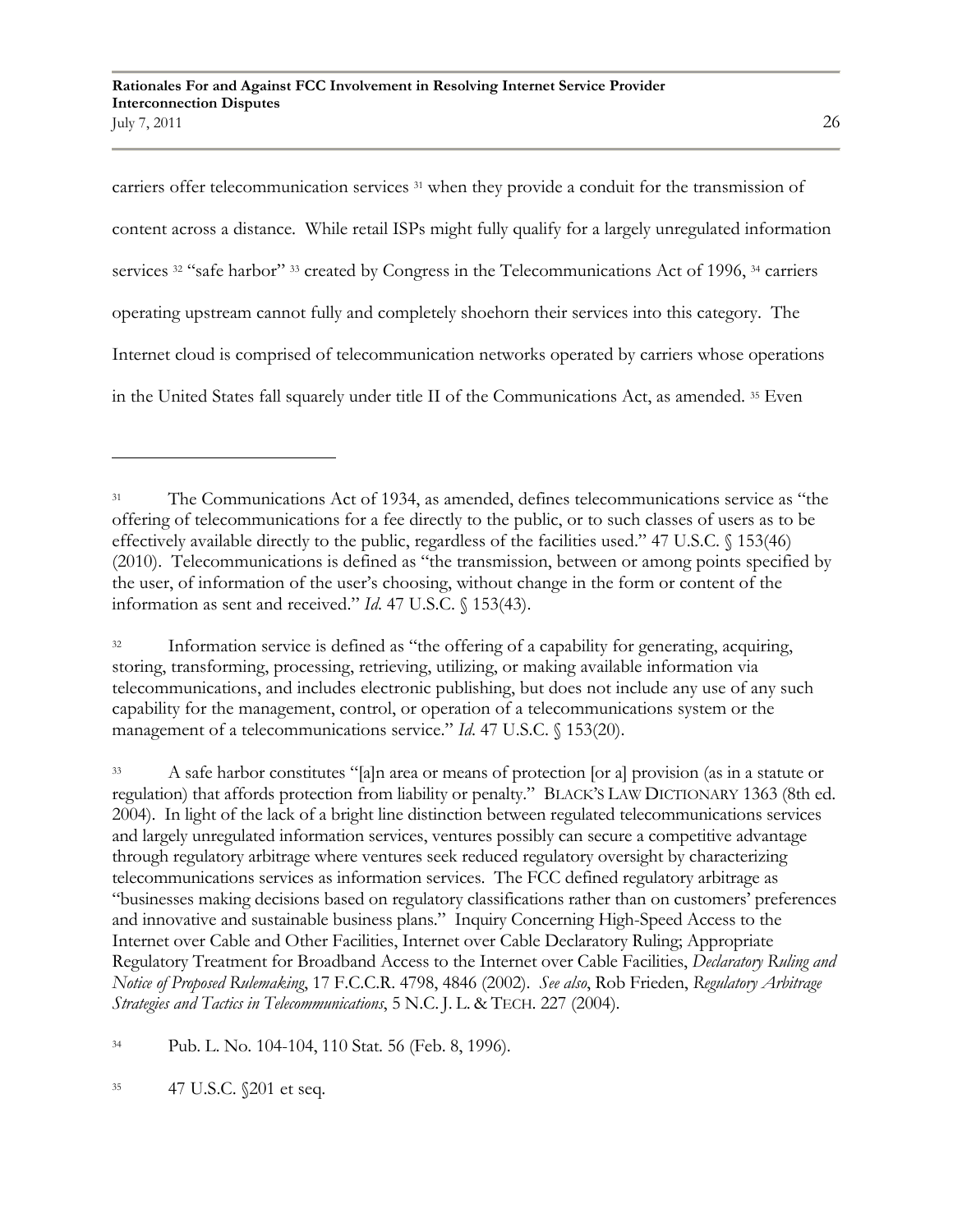though the FCC has recognized that a competitive market supports streamlined regulation, including the elimination of some requirements, such as the filing of public service contracts known as tariffs,<sup>36</sup> the Commission cannot eliminate completely the applicable Title II regulatory foundation. 37

On its own initiative or in response to complaints, the FCC has direct statutory authority to investigate the practices of Title II regulated carriers, a category that certainly applies to carriers that participate in the long haul transmission of Internet traffic and arguably can apply, in part, to ISPs that deliver the traffic onward to end users. The FCC used this rationale to sanction an ISP

The FCC first created a dichotomy between carriers still having market power and ones subject to sufficiently robust competition. Policy and Rules Concerning Rates for Competitive Common Carrier Services and Facilities Authorizations Therefor, Notice of Proposed Rulemaking, 77 FCC 2d 308 (1979); First Report and Order, 85 FCC 2d 1 (1980); Further Notice of Proposed Rulemaking, 84 FCC 2d 445 (1981); Second Further Notice of Proposed Rulemaking, 47 Red. Reg. 17,308 (1982); Second Report and Order, 91 FCC 2d 59 (1982), *recon. denied*, 93 FCC 2d 54 (1983); Third Further Notice of Proposed Rulemaking, 48 Fed. Reg. 28,292 (1983); Third Report and Order, 48 Fed. Reg. 46,791 (1983); Fourth Report and Order, 95 FCC 2d 554 (1983), *vacated* AT&T v. FCC, F.2d 727 (D.C. Cir. 1992), *cert. denied*, MCI Telecommunications Corp. v. AT&T, 113 S. Ct. 3020 (1993); Fourth Further Notice of Proposed Rulemaking, 96 FCC 2d 1191 (1984); Fifth Report and Order, 98 FCC 2d 1191 (1984); Sixth Report and Order, 99 FCC 2d 1020 (1985), *vacated* MCI Telecommunications Corp. v. FCC, 765 F.2d 1186 (D.C. Cir. 1985). The FCC largely deregulated interexchange, long distance telephone service. Competition in the Interstate Interexchange Marketplace, Notice of Proposed Rulemaking, 5 FCC Rcd 2627 (1990); Report and Order, 6 FCC Rcd 5880 (1991) (First Interexchange Competition Order); Order, 6 FCC Rcd 7255 (1991); Memorandum Opinion and Order, 6 FCC Rcd 7569 (1991); Memorandum Opinion and Order, 7 FCC Rcd 2677 (1992); Memorandum Opinion and Order on Reconsideration, 8 FCC Rcd 2659 (1993); Second Report and Order, 8 FCC Rcd 3668 (1993); Memorandum Opinion and Order, 8 FCC Rcd 5046 (1993); Memorandum Opinion and Order on Reconsideration, 10 FCC Rcd 4562 (1995).

<sup>37</sup> For example, in MCI Telecommunications Corp. v. F.C.C., 765 F.2d 1186 (D.C. Cir. 1985) the court reversed and remanded an FCC attempt to eliminate the tariff filing requirement for competing long distance telephone companies, because Congress had not yet provided the Commission with statutory authority to do so.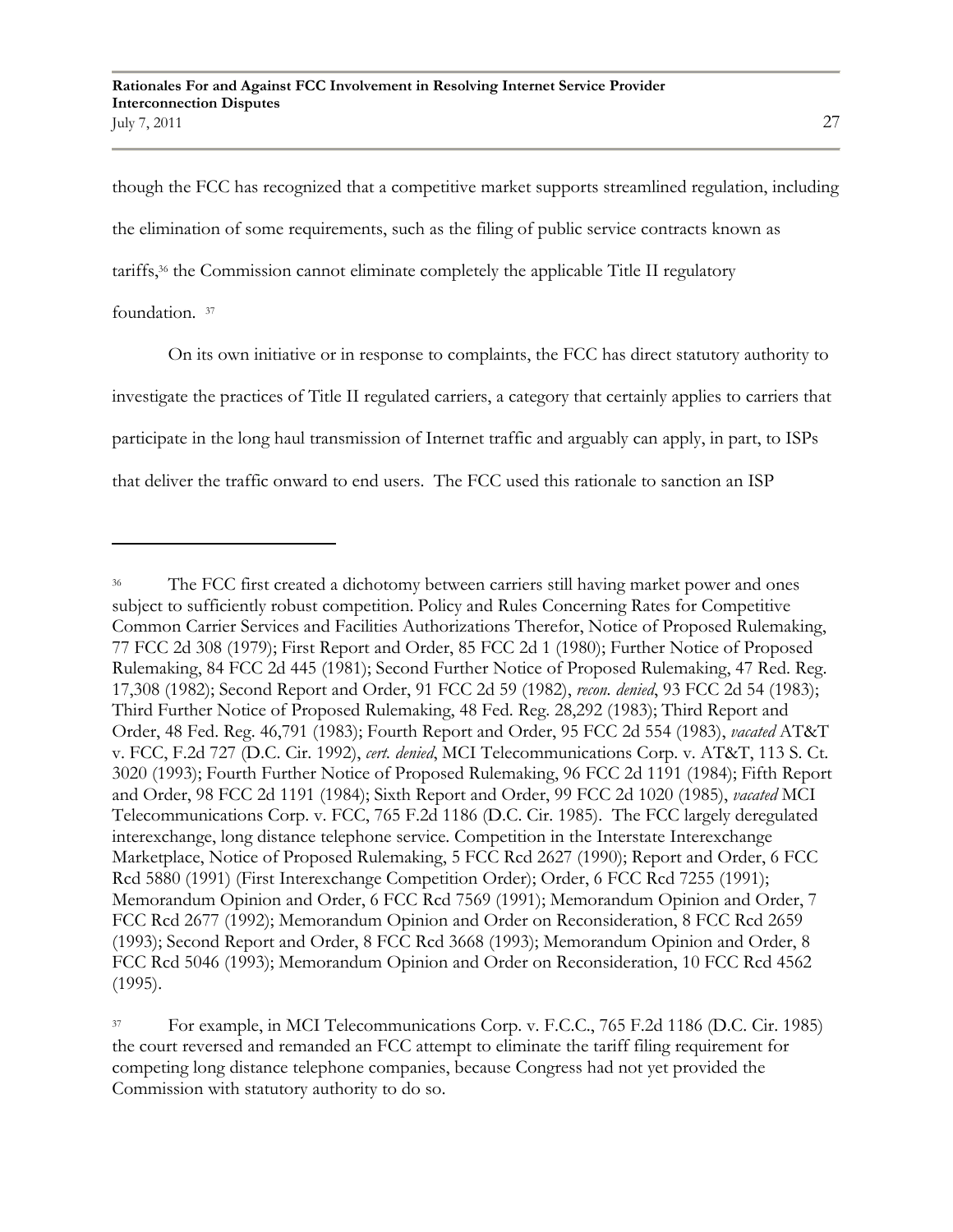providing Digital Subscriber Line ("DSL") service <sup>38</sup> that denied its broadband subscribers opportunities to originate or receive Voice over the Internet Protocol ("VoIP") service. <sup>39</sup> Similarly the FCC could sanction an ISP that refuses to deliver traffic received from an upstream carrier with which the ISP has a dispute over compensation.

Arguably the stakes are higher when an ISP blocks access to content than when a broadcaster denies a cable television operator access to content. <sup>40</sup> Most consumers could install an antenna to receive the prohibited content and typically retransmission disputes get resolved before or soon after broadcasters deny access to content. In the Internet context the traffic terminating carrier has a functional monopoly, because subscribers typically select only one ISP to handle all of their upstream and downstream traffic. <sup>41</sup> It would take consumers significant time and effort to

<sup>38</sup> Madison River Communications, L.L.C., 20 F.C.C.R. 4295, 4297 (2005) (small independent telephone company agreed to a \$15,000 monetary forfeiture and consent decree agreeing not to block Digital Subscriber Link customers" access to Voice over the Internet Protocol telephone services).

<sup>&</sup>lt;sup>39</sup> VoIP service offers a voice telephone service alternative to conventional wired and wireless dialup services. Rather than use a dedicated switched circuit, VoIP traffic is divided into digital packets routes and switched through the Internet cloud for all or part of the complete route.

<sup>40</sup> *See* Lee L. Selwyn and Helen E. Golding, *Revisiting the Regulatory Status of Broadband Internet Access: A Policy Framework for Net Neutrality and an Open Competitive Internet*, 63 FED. COMM. L.J. 91 (Dec. 2010).

<sup>&</sup>lt;sup>41</sup> "[E]ven if there is competition among broadband Internet access service providers, once an end-user customer has chosen to subscribe to a particular broadband Internet access service provider, this may give that broadband Internet access service provider the ability, at least in theory, to favor or disfavor any traffic destined for that subscriber." Preserving the Open Internet, GN Docket No. 09-191, Notice of Proposed Rulemaking, 24 F.C.C.R. 13064, 13094 (2009).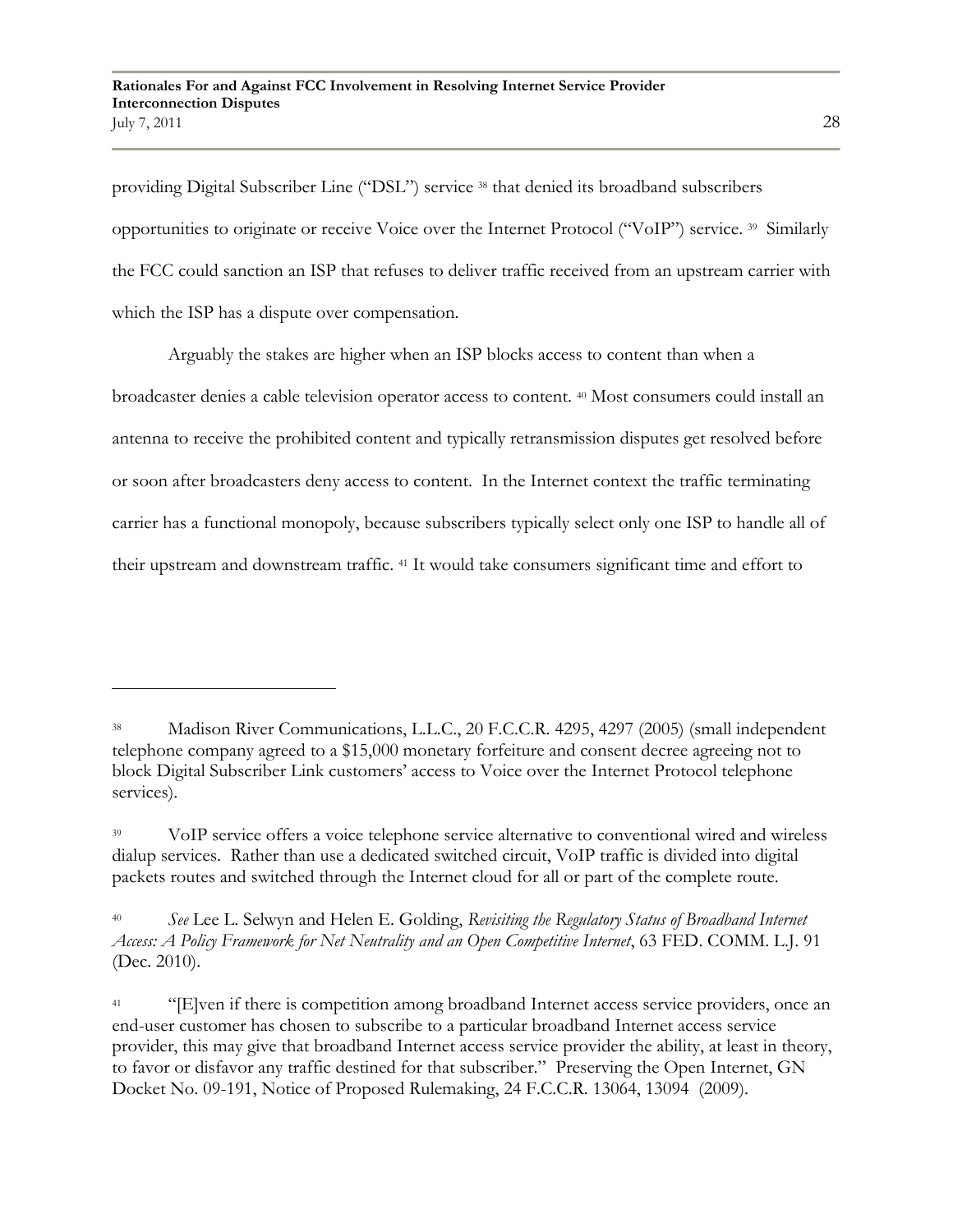secure an alternative carrier capable of restoring content access on similar terms and conditions. <sup>42</sup> Additionally the Commission could identify the public interest benefits in uninterrupted service, for which subscribers might incur costs and inconvenience in finding an adequate alternative carrier and installing replacement equipment such as a modem compatible with the new network.

In its correspondence with the FCC, Comcast characterized the dispute with Level 3 as a private commercial peering matter for which the FCC lacks jurisdiction. Comcast sought to frame the dispute in the context of two related and competitive markets both fully functional absent government oversight. The two-sided markets served by Comcast involve upstream content sources and ISPs as well as the retail Internet access services Comcast provides end users. Opponents of Network Neutrality note that operators in the two-sided Internet access market have incentives for underpricing retail services to stimulate subscribership and demand for upstream services that ISPs such as Comcast could charge at profit maximizing rates. <sup>43</sup> For example, television broadcasters opt

<sup>&</sup>lt;sup>42</sup> "Some commenters argue that an end user's ability to switch broadband providers eliminates these problems. But many end users may have limited choice among broadband providers, as discussed below. Moreover, those that can switch broadband providers may not benefit from switching if rival broadband providers charge edge providers similarly for access and priority transmission and prioritize each edge provider"s service similarly. Further, end users may not know whether charges or service levels their broadband provider is imposing on edge providers vary from those of alternative broadband providers, and even if they do have this information may find it costly to switch. For these reasons, a dissatisfied end user, observing that some edge provider services are subject to low transmission quality, might not switch broadband providers (though they may switch to a rival edge provider in the hope of improving quality)." Open Internet Report and Order, 25 F.C.C.R. at17921[citations omitted].

<sup>43</sup> "Examples abound in two-sided markets of very low, even negative, prices on one side of the market and relatively high prices on the other side of the market. These include Yellow Pages, free television, and various software programs like Adobe Acrobat. In this last example, the Adobe reader is free, but the Adobe writer commands a relatively steep price. Two observations are noteworthy. First, uniform pricing is rare in two-sided markets; it is much more common to observe differential prices across the two sides of the market. Second, one side of the market may actually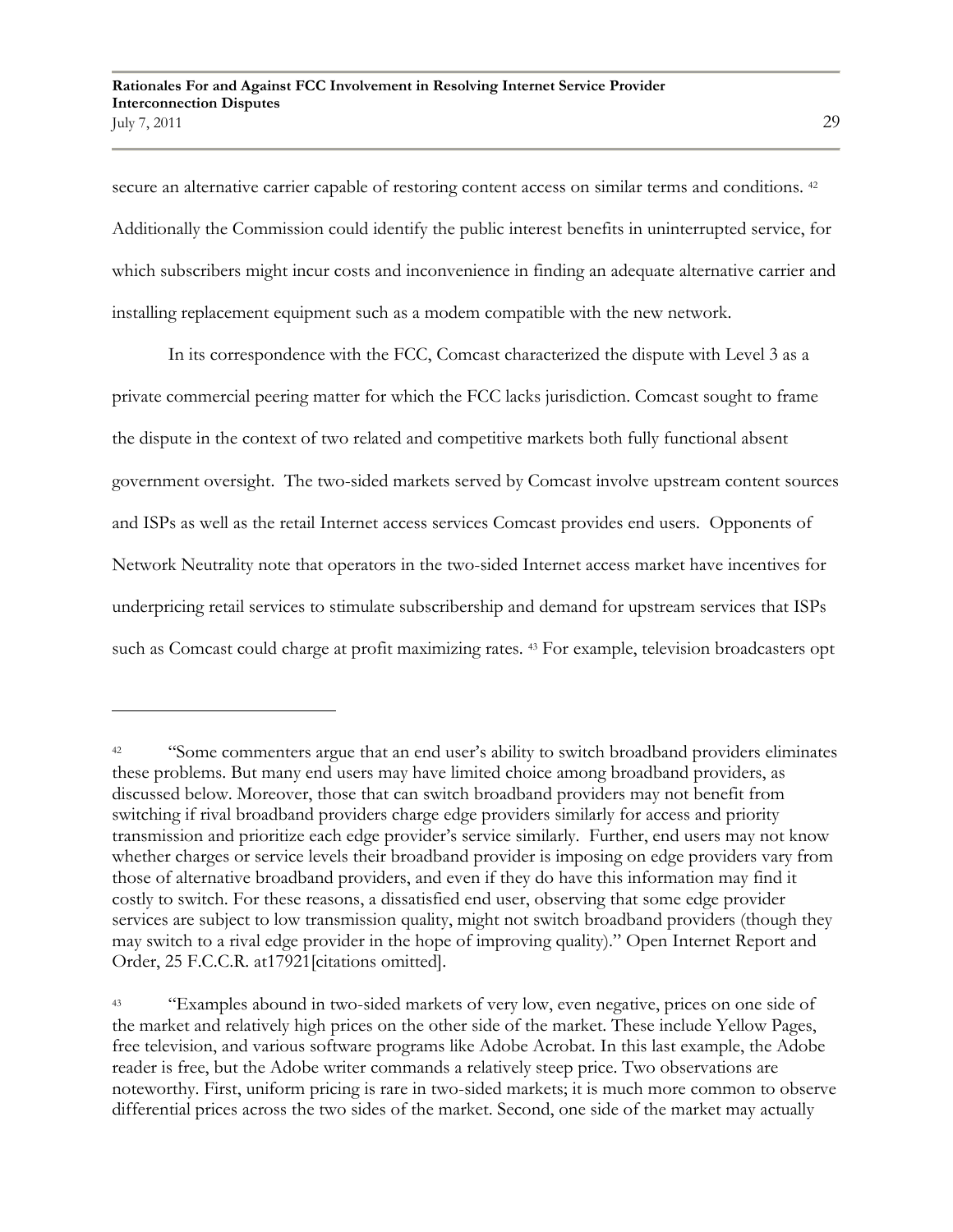to provide content free of charge to end users with an eye toward maximizing audiences for which advertisers pay rates based on market penetration.

No evidence supports the premise that Comcast deliberately underprices retail Internet access subscriptions, or more broadly that broadband service competition in the United States forces carriers to provide service at comparatively low rates. <sup>44</sup> Likewise the upstream commercial terms heretofore often involve a type of barter, i.e., peering, in lieu of financial payments. If Comcast and other ISPs sought to execute a profit maximizing two-sided market strategy using conventional tactics, the company would charge end users less with an eye toward replacing peering with a traffic-based deliver charge. Instead most ISPs appear inclined to raise end user Internet access charges, by offering tiers of service based on bit delivery speeds and how much content a subscriber can download in one month. Until the Comcast-Level 3 dispute, there appeared to be no indication that existing peers sought to replace their barter arrangement with selectively imposed surcharges applicable to specific upstream peers.

### **1. Ancillary Jurisdiction**

 $\overline{a}$ 

The FCC also may have a basis for intervening even if a court were to reject the view that Title II authority applies to Internet traffic flows between an ISP and end users, or to an ISP and

prefer to face a relatively high price to the extent that it results in a lower price on the other side of the market, and hence a higher level of participation on that side." Weisman and Kulick, *Price Discrimination, Two-Sided Markets, and Net Neutrality Regulation*, 13 TUL. J. TECH. & INTELL. PROP at 92-3.

<sup>44</sup> *See, e.g.*, Organization for Economic Co-Operation and Development, Broadband Portal, Average monthly subscription price for connections between 2.5 and 15 Mbps advertised download speed (Sep. 2010); available at: [http://www.oecd.org/dataoecd/22/46/39575020.xls.](http://www.oecd.org/dataoecd/22/46/39575020.xls)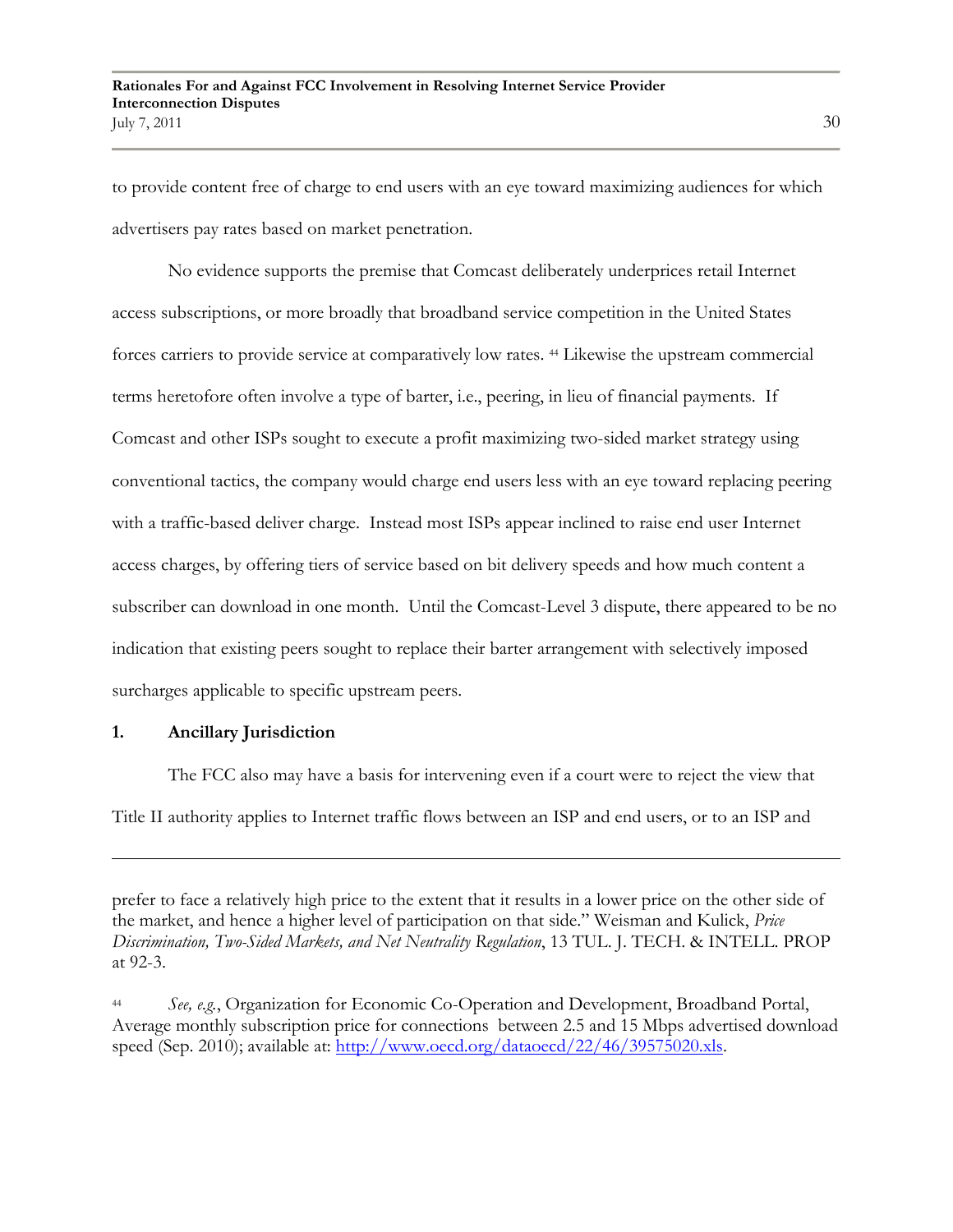other upstream ISPs and content sources. Neither the FCC nor a reviewing court have extended the information services classification upstream from the ISP-end user link. On the contrary the Madison River investigation and financial sanction supports limited Title II authority applies even to the ISP-end user link. Accepting for the sake of analysis whether any alternatives exist to direct Title II authority, alternative direct statutory authority might exist elsewhere in the Communications Act.

### **2. Titles I, III and VI of the Communications Act**

The FCC has achieved a mixed appellate record in its attempt to assert ancillary

jurisdiction <sup>45</sup> in the absence of an explicit statutory mandate. Reviewing courts endorsed the FCC"s regulation of cable television, in light of its potential to impact adversely the ability of regulated television broadcasters to offer free, advertiser supported content. <sup>46</sup> Similarly the Supreme Court endorsed both the FCC"s abandonment of Title II regulatory oversight of Internet access and the

<sup>&</sup>lt;sup>45</sup> The FCC relies on a claim of ancillary jurisdiction when the Commission lacks explicit statutory authority. The FCC successfully invoked ancillary jurisdiction to regulate cable television even before the Commission received a statutory mandate to do so. "The FCC needed a hook to assert jurisdiction over cable. To reach that goal, it used a two-step process. First, the Commission found that cable was within its primary statutory grant of authority under section 152(a) of the [Communications] Act, which allows the FCC to regulate "all interstate and foreign communication by wire or radio.' Second, the FCC invoked section  $303(r)$  of the Act, which allows the Commission to issue "such rules and regulations and prescribe such restrictions and conditions, not inconsistent with law,' as 'public convenience, interest, or necessity requires.' The FCC also referenced section 154(i), which provides that "[t]he Commission may perform any and all acts, make such rules and regulations, and issue such orders, not inconsistent with [the Communications Act], as may be necessary in the execution of its functions."" Kevin Werbach, *Off the Hook*, 95 CORNELL L. REV. 535, 572 (Mar. 2010) (citations omitted).

<sup>46</sup> United States v. Sw. Cable Co., 392 U.S. 157 (1968). *See also* FCC v. Midwest Video Corp. (Midwest Video II), 440 U.S. 689 (1979); United States v. Midwest Video Corp. (Midwest Video I), 406 U.S. 649 (1972).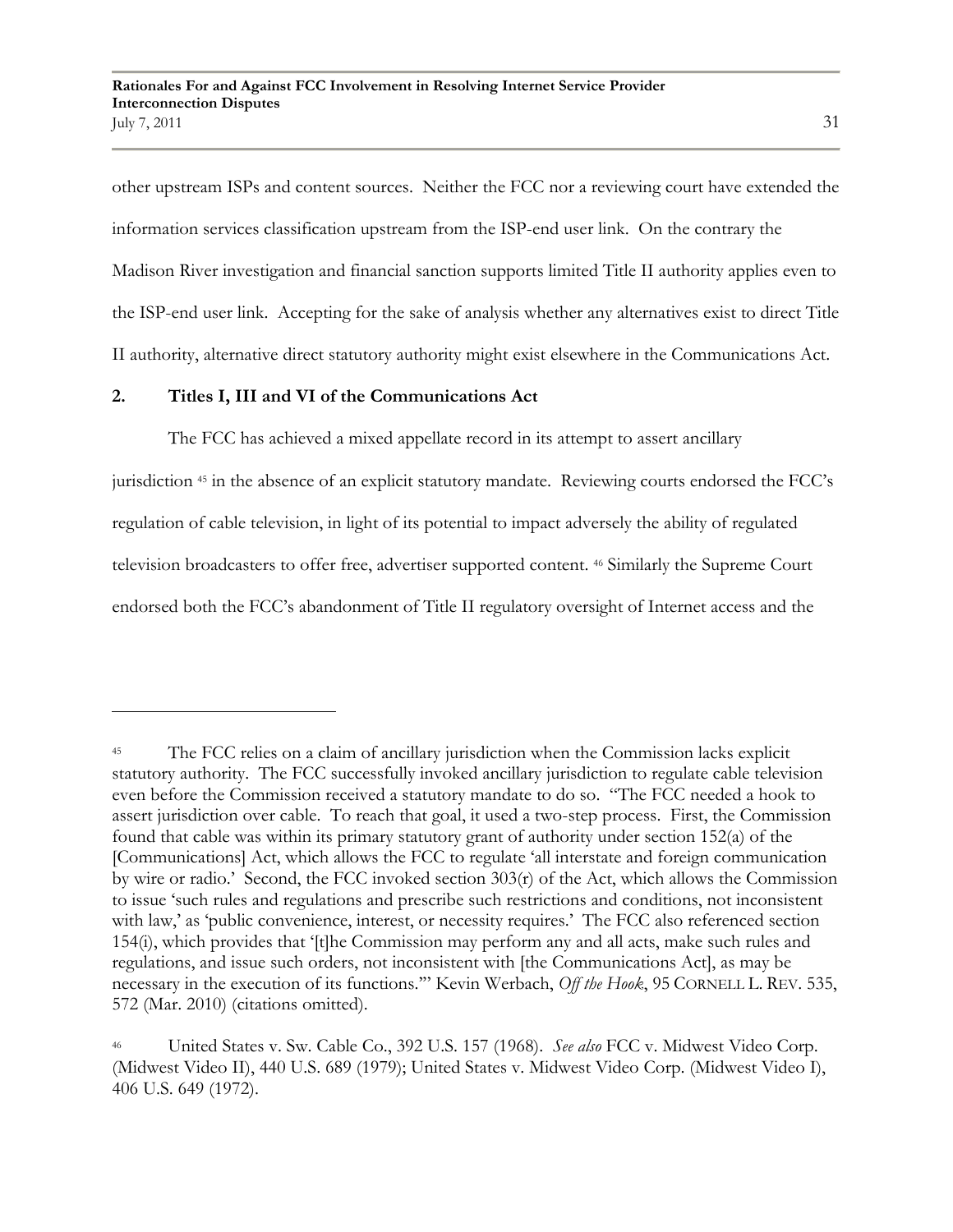Commission"s retention of some residual Title I authority going forward. <sup>47</sup> However when the FCC attempted to apply the Court"s apparent deference to Title I authority, to sanction Comcast for deliberately meddling with subscribers" traffic in the absence of compelling network management need, the D.C. Circuit Court of Appeals refused to affirm the Commission"s action based on the lack of a sufficiently clear link to statutory authority. <sup>48</sup> The FCC continues to test the scope of its Title I ancillary jurisdiction by claiming authority to impose nondiscrimination and other so-called Network Neutrality requirements on ISPs, notwithstanding the Comcast holding that rejected the Commission's jurisdictional authority to sanction anticompetitive practices of an ISP. 49

Attempts by both Comcast and Fox to block, or subject specific traffic streams to discriminatory practices may trigger a claim of lawful jurisdiction to remedy anticompetitive practices that occur because either a participating ISP or content source can target particular traffic streams. The basis for imposing Network Neutrality safeguards in these two instances involves a carrier or content provider tactic to discipline a peer or penalize a class of content consumers based on their having subscribed to a venture in a service dispute with the content provider. The FCC

<sup>48</sup> Comcast Corp. v. F.C.C., 600 F.3d 642 (D.C. Cir. 2010).

<sup>47</sup> "Information-service providers, by contrast, are not subject to mandatory common-carrier regulation under Title II, though the Commission has jurisdiction to impose additional regulatory obligations under its Title I ancillary jurisdiction to regulate interstate and foreign communications." National Cable & Telecomm. Ass'n. v. Brand X Internet Servc., 545 U.S. 967, 976, 125 S.Ct. 2688, 2696 (2005). "The Act"s definitions, however, parallel the definitions of enhanced and basic service, not the facilities-based grounds on which that policy choice was based, and the Commission remains free to impose special regulatory duties on facilities-based ISPs under its Title I ancillary jurisdiction. In fact, it has invited comment on whether it can and should do so." *Id*. 545 U.S. at 996, 125 S.Ct. at 2708.

<sup>&</sup>lt;sup>49</sup> Preserving the Open Internet, GN Docket No. 09-191, Notice of Proposed Rulemaking, 24 F.C.C.R. 13064 (2009); Report and Order, 25 F.C.C.R. 17905 (2010).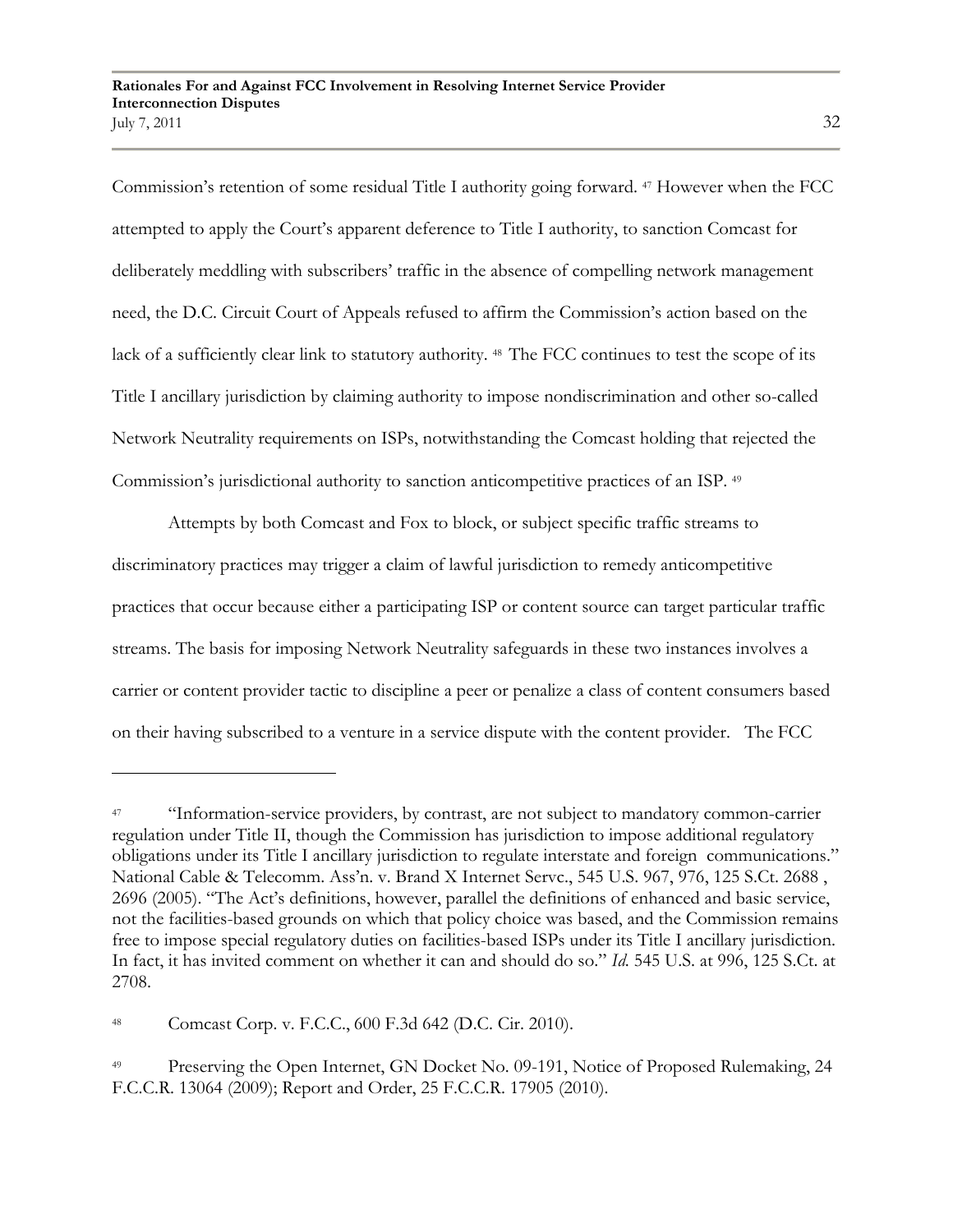can claim that its intervention does not impose common carrier requirements, but instead offers consumer safeguards when a venture can use negotiating tactics that deprive consumers of lawful content, a policy created by the FCC on a nonpartisan basis in 2005. 50

Lastly ISP interconnection disputes and a content provider denying access to a specific class of broadband subscriber calls into question what rights and reasonable service expectations ISP subscribers have. Broadband consumers expect their retail ISP to provide access to the Internet cloud at a promised bit rate and without the option of blocking, dropping and otherwise denying subscribers opportunities to access lawful content, i.e., content that does not cause technical harm to the ISP network, or fit within several categories of subscriber specified undesirable content, e.g., unsolicited commercial message commonly known as spam. Similarly ISPs have a contractual duty to use their best efforts to deliver promised services.

The FCC has prevailed over all legal objections to the its imposition of service commitments on VoIP operators even as these requirements match common carrier telephone company duties and reduce VoIP operators" competitive attractiveness and cost advantages over conventional dial up services. While VoIP arguably constitutes a type of information service, <sup>51</sup> the FCC has managed

<sup>50</sup> Appropriate Framework for Broadband Access to the Internet Over Wireline Facilities, *Policy Statement*, 20 F.C.C.R. 14986 (2005).

<sup>51</sup> VoIP customers initiate and receive calls via their broadband links, e.g., DSL and cable modem services. The FCC considers broadband access an information service. High-Speed Access to the Internet Over Cable and Other Facilities, GN Docket No. 00-185, Declaratory Ruling and Notice of Proposed Rulemaking, 17 F.C.C.R. 4798, 4802, (2002), *aff'd*, Nat"l Cable & Telecomms. Ass"n v. Brand X Internet Servs., 545 U.S. 967, 125 S.Ct. 2688, (2005); Appropriate Framework for Broadband Access to the Internet Over Wireline Facilities, Report and Order and Notice of Proposed Rulemaking, 20 F.C.C.R. 14853 (2005) *petition for review denied*, Time Warner Telecom, Inc. v. FCC, 507 F.3d 205 (3d. Cir. 2007). It follows that software and other applications carried via information service links similarly qualify as information services.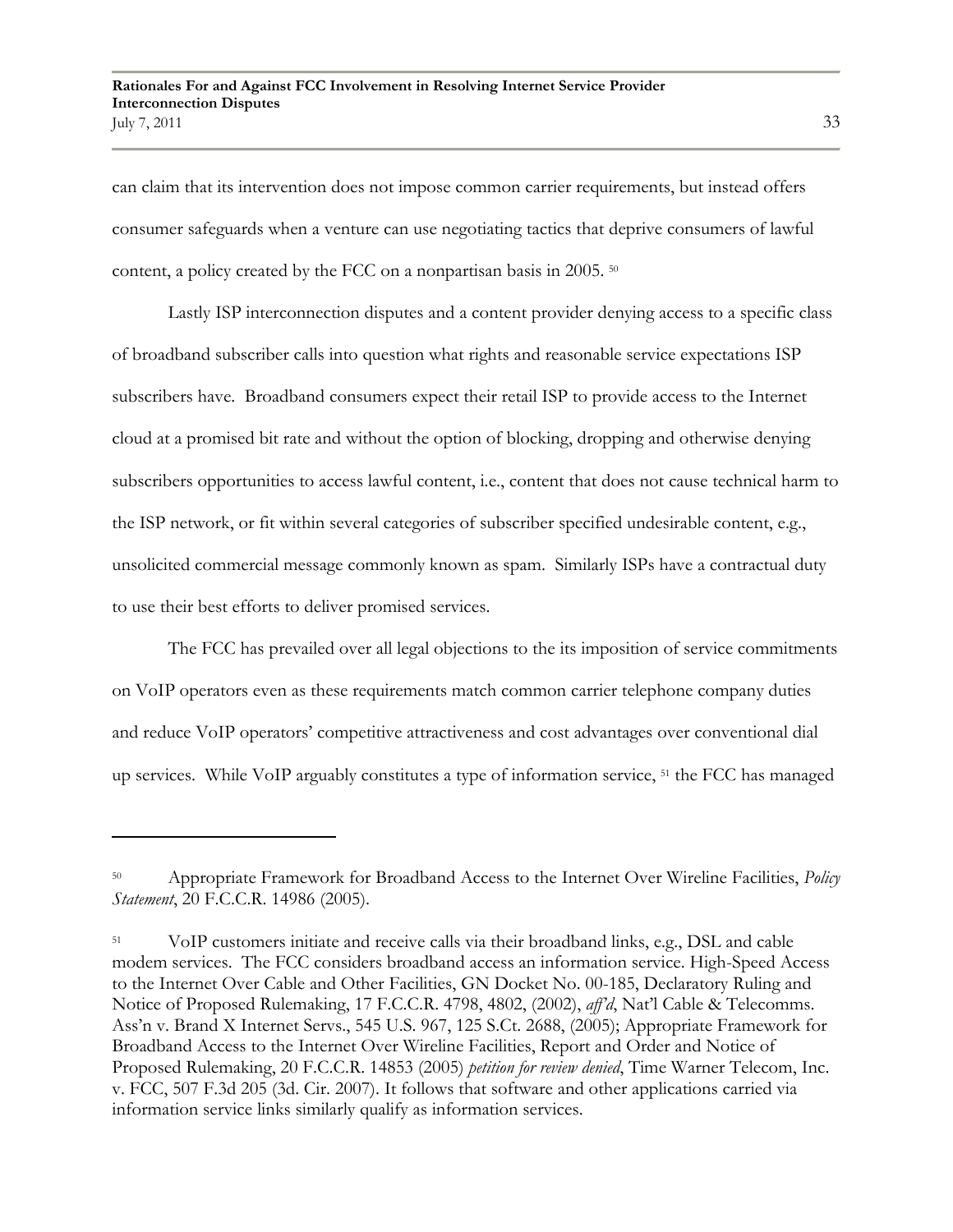to avoid having to make that determination even as the Commission requires VoIP operators to incur the same obligations of Title II regulated common carrier telephone companies.<sup>52</sup> VoIP service providers that can receive or deliver calls to conventional wired and wireless networks must contribute to universal service funding programs designed to promote affordable dial up telephone service, <sup>53</sup> make arrangements to support subscriber access to emergency 911 service, <sup>54</sup> cooperate with law enforcement authorities, <sup>55</sup> incorporate the technical accommodations telephone companies provide persons with disabilities, <sup>56</sup> such as deaf callers, and support the ability of existing subscribers to keep their existing telephone numbers when switching service. <sup>57</sup>

<sup>&</sup>lt;sup>52</sup> "To date, the Commission has not classified interconnected VoIP service as either an information service or a telecommunications service. The Commission has, however, extended certain obligations to providers of such service, including local number portability, 911 emergency calling capability, universal service contribution, CPNI protection, disability access and TRS contribution requirements, and section 214 discontinuance obligations." Connect America Fund, WC Docket No. 10-90, A National Broadband Plan for Our Future, GN Docket No. 09-51, Notice of Proposed Rulemaking and Further Notice of Proposed Rulemaking, FCC 11-13, 2011 WL 466775, ¶73 (rel. Feb. 9, 2011)(citations omitted).

<sup>53</sup> Universal Serv. Contribution Methodology, *Report and Order and Notice of Proposed Rulemaking*, 21 F.C.C.R. 7518, 7538 (2006) (extending section 254(d) permissive authority to require interconnected VoIP providers to contribute to the USF), *reh'g denied, vacated in part on other grounds*, Vonage Holding Corp. v. FCC, 489 F.3d 1232 (D.C. Cir. 2007).

<sup>54</sup> IP-Enabled Servs., E911 Requirements for IP-Enabled Service Providers, *First Report and Order and Notice of Proposed* Rulemaking, 20 F.C.C.R. 10245 (2005), *petition for review denied*, 473 F.3d 302 (D.C. Cir. 2006).

<sup>55</sup> Communications Assistance for Law Enforcement Act & Broadband Access & Servs., *First Report and Order and Further Notice of Proposed Rulemaking*, 20 F.C.C.R. 14989 (2005), *petition for review denied*, 451 F.3d 226 (D.C. Cir. 2006).

<sup>&</sup>lt;sup>56</sup> IP-Enabled Servs., Implementation of Sections 255 and 251(A)(2) of the Communications Act of 1934, as Enacted by the Telecommunications Act of 1996: Access to Telecommunications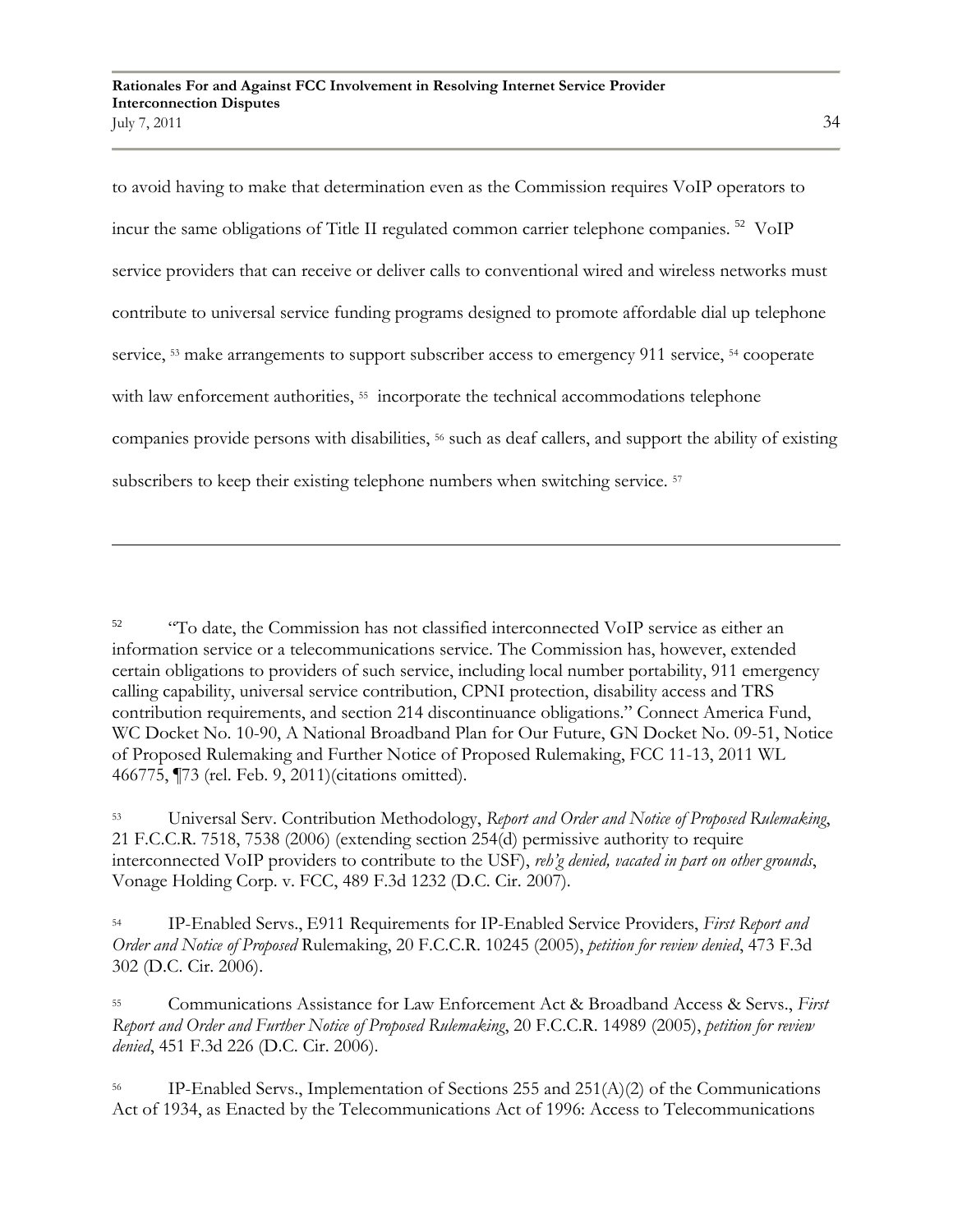The FCC can impose possibly competition reducing regulatory requirements on VoIP service providers based on ancillary jurisdiction. Because VoIP competes with conventional wired and wireless services, subject to Title II regulation, the Commission can impose the very same requirements on VoIP carriers despite the lack of specific Title II authority. Reviewing courts have affirmed the Commission"s jurisdiction as well as its preemption of the states from imposing a different regulatory regime, or none at all. <sup>58</sup>

Arguably an ISP leveraging access to its customers and threatening to block such access does not satisfy the fiduciary duty of care the carrier"s subscription agreement requires. The promise to deliver Internet access presumably includes a duty to take affirmative steps to maintain interconnection agreements, particularly for traffic end users expect to receive, e.g., timely delivery of full motion video content from Netflix. Comcast may have available an alternative to simply demanding more compensation from Level 3: rearranging its upstream traffic requirements so that

Service, Telecommunications Equipment and Customer Premises Equipment by Persons with Disabilities Telecommunications, *Report and Order*, 22 F.C.C.R. 11275 (2007), *Order and Public Notice Seeking Comment*, 22 F.C.C.R. 18319 (2007) (granting in part and denying in part waivers of the FCC order). *See also*, Contributions to the Telecommunications Relay Services Fund, CG Docket No. 11- 47, Notice of Proposed Rulemaking, FCC 11-38, 26 F.C.C.R. 3285(2011).

<sup>57</sup> Telephone Number Requirements for IP Enabled Services Providers; Local Number Portability Porting Interval and Validation Requirements; IP-Enabled Services; Telephone Number Portability; CTIA Petitions for Declaratory Ruling on Wireline-Wireless Porting Issues; Final Regulatory Flexibility Analysis; Number Resource Optimization, WC Docket Nos. 07-243, 07-244, 04-36; CC Docket Nos. 95-116, 99-200, Report and Order, Declaratory Ruling, Order on Remand, and Notice of Proposed Rulemaking, 22 F.C.C.R. 19531 (2007); Matters of Local Number Portability Porting Interval and Validation, WC Docket No. 07-244, Report and Order, 25 F.C.C.R. 6953 (May 20, 2010)(establishing fast deadlines for conversions).

<sup>58</sup> Vonage Holding Corp. v. The Minnesota Public Utilities Comm"n, 290 F. Supp. 2d 993, 994 (D. Minn. 2003)(upholding FCC preemption of state VoIP regulation).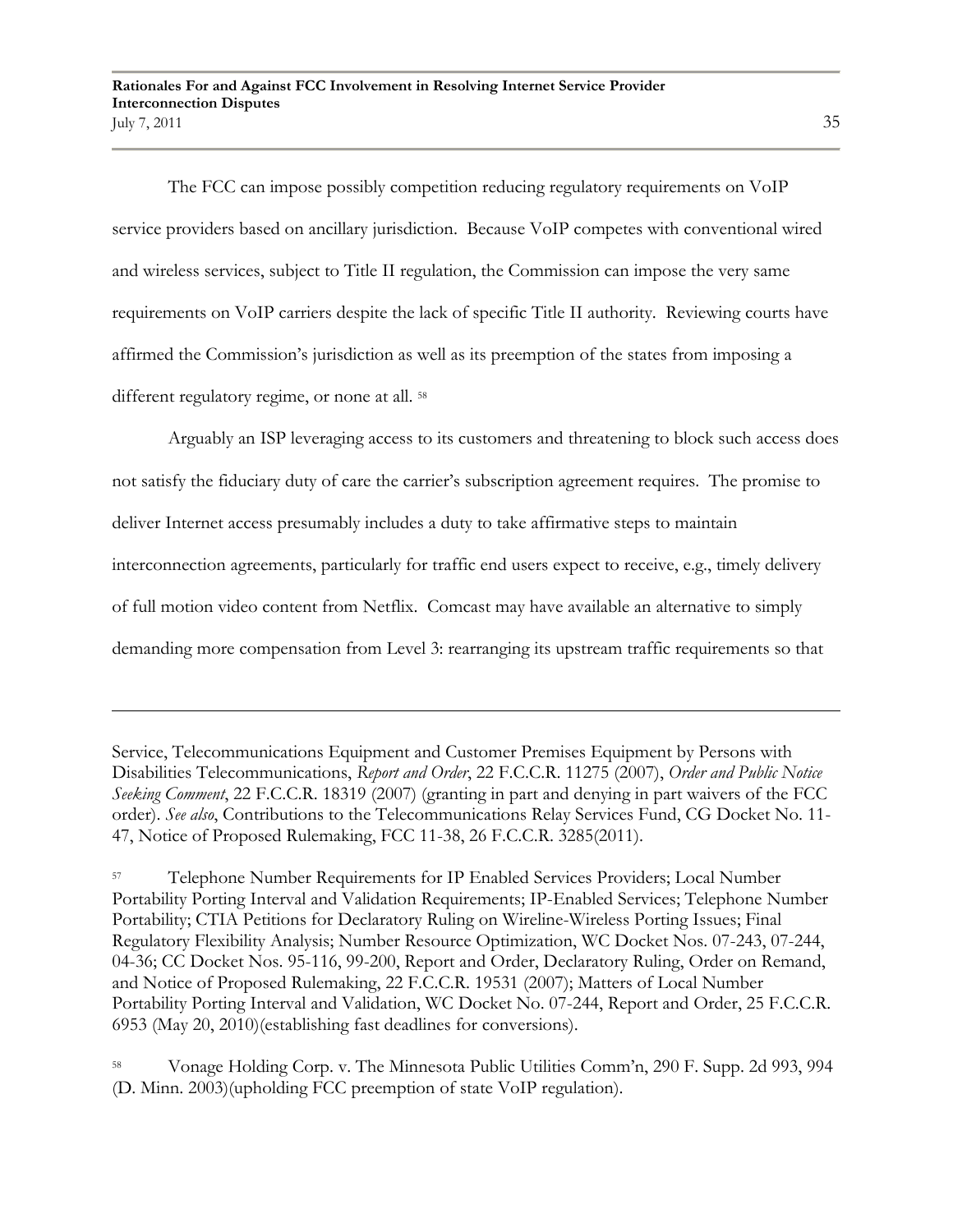Level 3 provides more carriage. Comcast's peering contract with Level 3 and its subscription contract with end users both obligate the company to attempt to remedy traffic imbalances in ways that reduce the likelihood of disconnection and "de-peering." Rather than first resort to a surcharge demand, arguably Comcast should have an affirmative obligation to pursue routing adjustments so that both Level 3 and Comcast broadband subscribers do not experience service disruptions.

#### **B. Rationales Opposing FCC Intervention**

The arguments against FCC regulation emphasize the fact that the FCC has never intervened in private peering contracts and the information service classification generally applicable to Internet traffic largely prevents assertion of jurisdiction by the Commission. ISPs have managed to achieve global connectivity through commercial peering and transit arrangements free of government intrusion. With rare exception, ISPs voluntarily have entered into these interconnection arrangements and have managed to resolve disputes without government intervention and with only rare instances of service disruptions.

The FCC has wisely shown restraint when addressing claims of Internet market failure. ISPs have demonstrated the ability to self-regulate and to resolve disputes without the need for government intervention, in part because ample alternative routing opportunities exist upstream from the retail ISP. Because the Level 3-Comcast and Cablevision-Fox disputes address routing elements upstream from the retail ISP, traffic routing irregularities are not exacerbated by the lack of alternative routing options. Actual or threatened traffic blockage results from the lack of competition downstream at the retail ISP level, or by the fact that blockage occurred as a result of actions taken by a content source and not any ISP participating in the routing of such content downstream.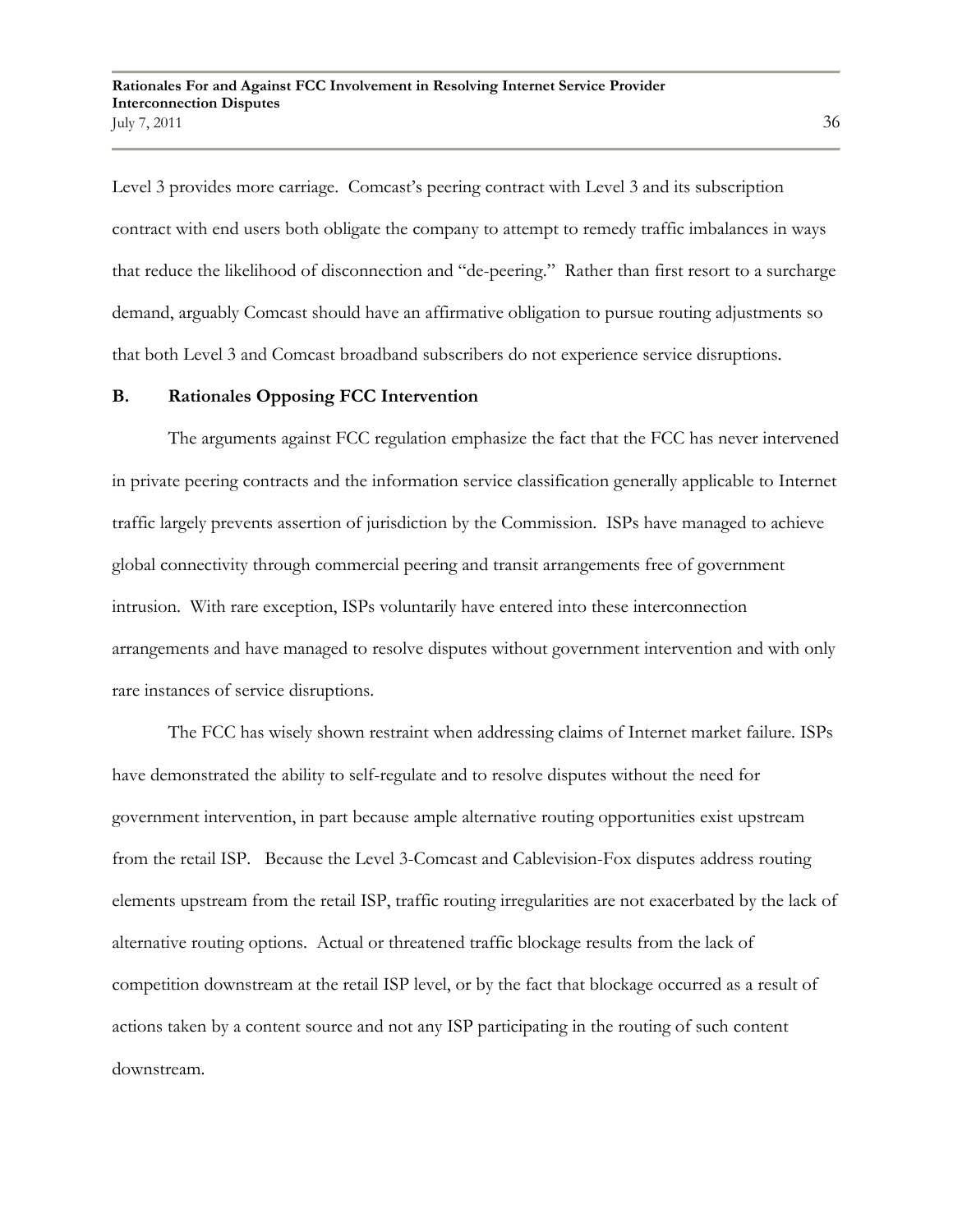Narrowing the focus of the Level 3-Comcast dispute solely to the transmission link between the two carriers, one can assert that a predictable event has triggered the need for a commercial adjustment to a preexisting contract. A significant increase in downstream traffic, not offset by a commensurate increase in upstream traffic results in an imbalance of traffic. When traffic streams become asymmetrical in a peering agreement the carrier generating more traffic bears financial responsibility to compensate the carrier now handling the higher traffic volume. Comcast"s imposition of a financial surcharge appears to be a reasonable and nondiscriminatory response to changed circumstances. Had the routing imbalance occurred the other way, with Comcast generating more traffic than it receives from Level 3, Comcast would have incurred a higher financial burden.

The likelihood of asymmetrical traffic flows between carriers otherwise interested in serving as peers has promoted the parties to negotiate a variation of the peering model. <sup>59</sup> Paid peering involves an arrangement between two ISPs that handle traffic in both directions, but expect a traffic imbalance. If an ISP"s business plan focuses on becoming a Content Distribution Network ("CDN") for the delivery of streaming video to end users, that type of ISP is certain to generate more downstream traffic than it will receive upstream. CDNs do not balk at the obligation of compensating ISPs that deliver traffic downstream.

Level 3's agreement to handle Netflix downstream traffic triggered the traffic imbalance. Level 3 presumably negotiated an agreement that compensates the carrier for the predictable payments it would have to make when its now higher downstream traffic volume results in an

<sup>59</sup> *See* Yoo, Internet Innovations, *supra* n.14.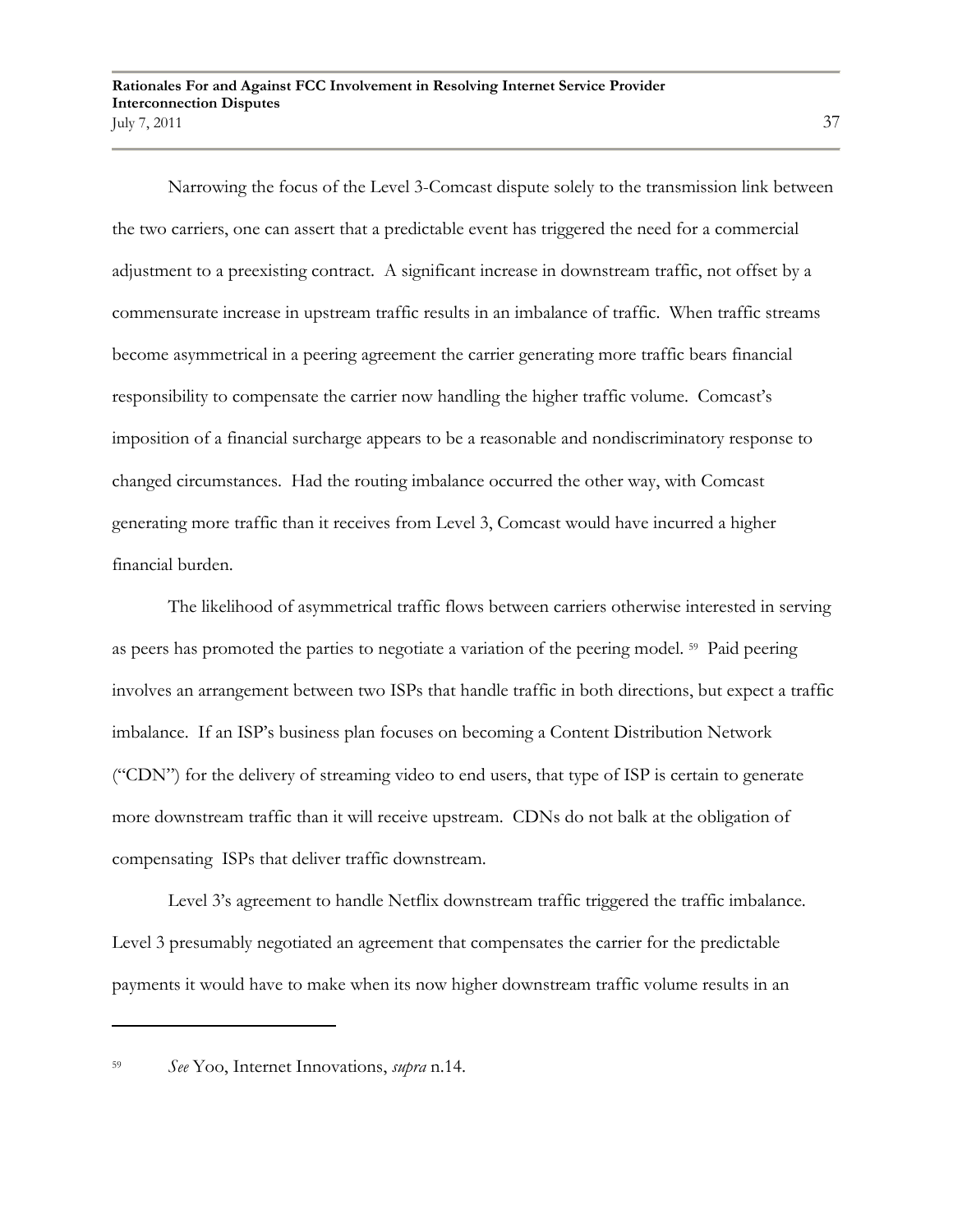imbalance. When Netflix opts to send movie compact disks via conventional postal mail, the company surely expects to compensate the postal service. So too should Netflix and its Internet carrier bear the financial obligation to compensate participating carriers downstream.

#### **VI. What Should the FCC Do?**

The FCC recently has experienced a political and judicial drubbing when attempting to resolve real instances of discriminatory and potentially anticompetitive conduct undertaken by ISPs. The Commission should act cautiously in light of having questionable jurisdiction over Internet issues and the fact that the ISPs have managed to operate largely free of regulation while satisfying subscribers' service expectations. On the other hand, disputes have occurred that necessitated the Commission"s limited, ad hoc intervention. Such disputes may grow in number as ISPs diversify services as do the models used for calculating interconnection compensation.

The vast majority of past and future Internet interconnection disputes have and will reach closure without FCC intervention, or a judicial remedy. Just as the FCC refrains from intervening in cable television retransmission consent negotiations, even ones that have triggered a disruption in service, the Commission also should refrain from proactively intervening in peering disputes and actual or threatened denials of access to content. However there will be instances where the parties cannot reach an agreement, in part because one side benefits from delay, particularly when consumers temporarily lose access to content.

The FCC should provide its "good offices" to resolve disputes when a party seeks the Commission"s intervention by filing a complaint. The FCC has direct statutory authority to resolve carrier-to-carrier disputes regardless of whether some or all of the content carried over transmission facilities constitute an information service, broadcasting, or cable service. The fact that services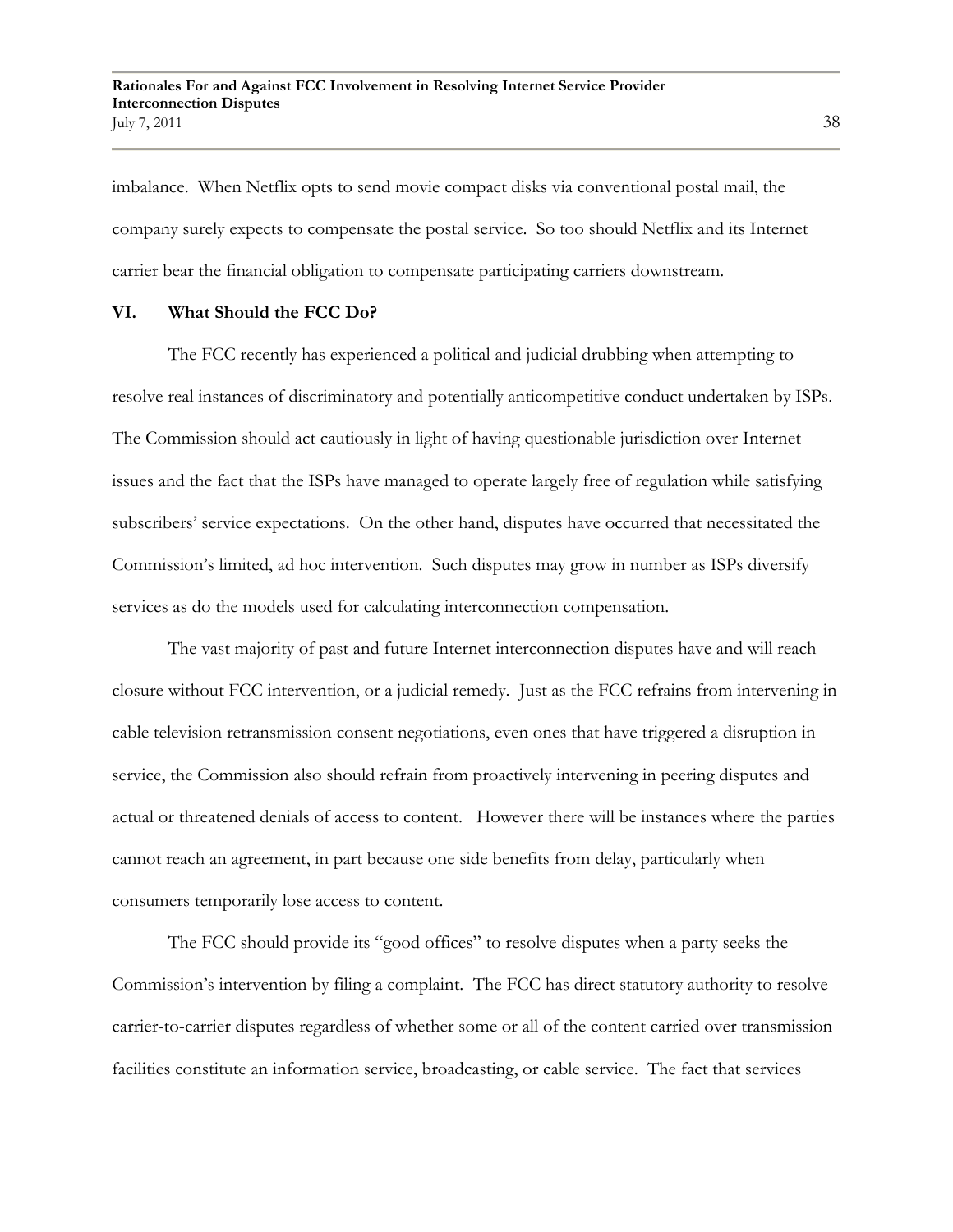delivered to an end user may qualify for an unregulated safe harbor does not by itself convert the upstream links into similarly unregulated carriage. When Level 3 provides long haul transport for another carrier or ISP, Level 3 provides a telecommunications service for hire subject to Title II. Similarly when Fox disconnects or otherwise deprives end users of access to content otherwise available to broadband subscribers whose ISP has no current dispute with Fox, the FCC has direct statutory authority to investigate the public interest consequences of such disconnections.

### **A. Case Law Supporting FCC Authority to Resolve Interconnection Complaints**

On a number of occasions involving many different aspects of facilities interconnection the FCC has responded to complaints, or initiated an investigation on its own accord. The range of FCC involvement runs the gamut including resolution of disputes among cable television operators and broadcasters, VoIP subscribers and their broadband carrier, wireless telephone and data service carriers, and owners of conduits and poles, such as electric utilities not otherwise subject to FCC oversight, and lessees, such as cable television operators and ISPs.

#### **1. Must Carry/Retransmission Consent and Other Types of Mandatory Content Access**

In addition to questions about whether the FCC has lawful jurisdiction, compulsory interconnection and carriage of content by cable television operators raise questions about compelled speech and diminution of First Amendment speaker rights.<sup>60</sup> Must carry requirements possibly substitute specific broadcast channels for content cable operators otherwise would produce

ISPs appear keen on both asserting quite questionable First Amendment speaker rights and denying them. In the former ISPs seek to deem their network management functions as a type of expression, even if executed by software. In the latter ISPs emphasize their network conduit function to qualify for exemption from potential tort and copyright liability. *See* Rob Frieden, *Invoking and Avoiding the First Amendment: How Internet Service Providers Leverage Their Status as Both Content Creators and Neutral Conduits*, 12 U. PA. J. CONST. L., No. 5, 1279-1323 (June, 2010).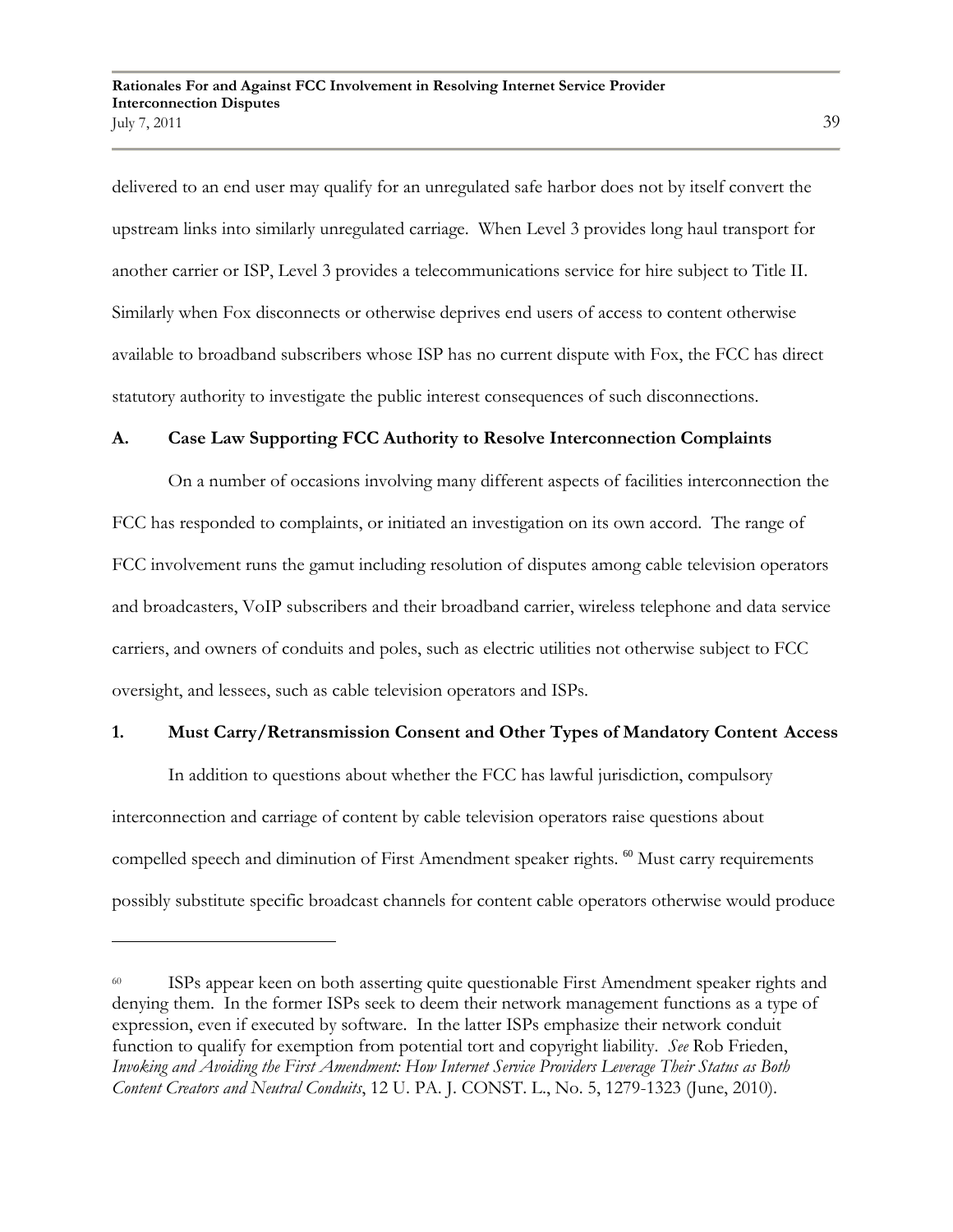or acquire. 61 Despite such constraints on speech and property ownership, the Supreme Court has confirmed that the FCC can lawfully require cable television operators to deliver broadcast content to subscribers and to make available channels for educational, government, public and leased access. <sup>62</sup> Courts have affirmed the FCC's assertion of ancillary jurisdiction to impose such carriage obligations even before Congress expressly mandated it. In effect the FCC can lawfully impose a compulsory duty to deal on a type of private, non-common carrier. Must carry imposes a duty to interconnect and deliver traffic even for ventures that do not constitute Title II regulated common carriers.

The line of must carry cases shows that the FCC can order interconnection and a duty to deal even among non-common carriers. In other words a duty to interconnect does not derive solely within Title II of the Communications Act. Title VI regulated cable television operators have to deal with Title III regulated broadcasters. It does not appear to be a jurisdictional stretch for the FCC to infer that its conditional Title II oversight of carriers providing long haul transmission of

<sup>61</sup> Turner Brdcst. Sys., Inc., 520 U.S. 180 (1997)(must-carry requirement imposed on cable television operators using an intermediate scrutiny standard and concluding that carriage requirements are reasonable and not content-based in that they promote the financial viability of television broadcasters and not any specific type of content). *See also*, Turner Broad. Sys., Inc. v. FCC, 512 U.S. 622, 663 (1994); Satellite Brdcst. & Comm. Ass"n v. FCC, 275 F. 3d 337 (4th Cir. 2001) (carry-one carry-all rule mandated by the Satellite Home Viewer Improvement Act); Nissa Laughner & Justin Brown, Cable Operators' Fifth Amendment Claims Applied to Digital Must-Carry, 58 Fed. Comm. L.J. 281, 305 (2006).

<sup>&</sup>lt;sup>62</sup> Time Warner Entm't Co. v. FCC, 93 F.3d 957, 982 (D.C. Cir. 1996) (upholding as constitutional provisions of the 1992 Cable Act which, among other things, required cable operators to provide leased access and public, educational and governmental channels).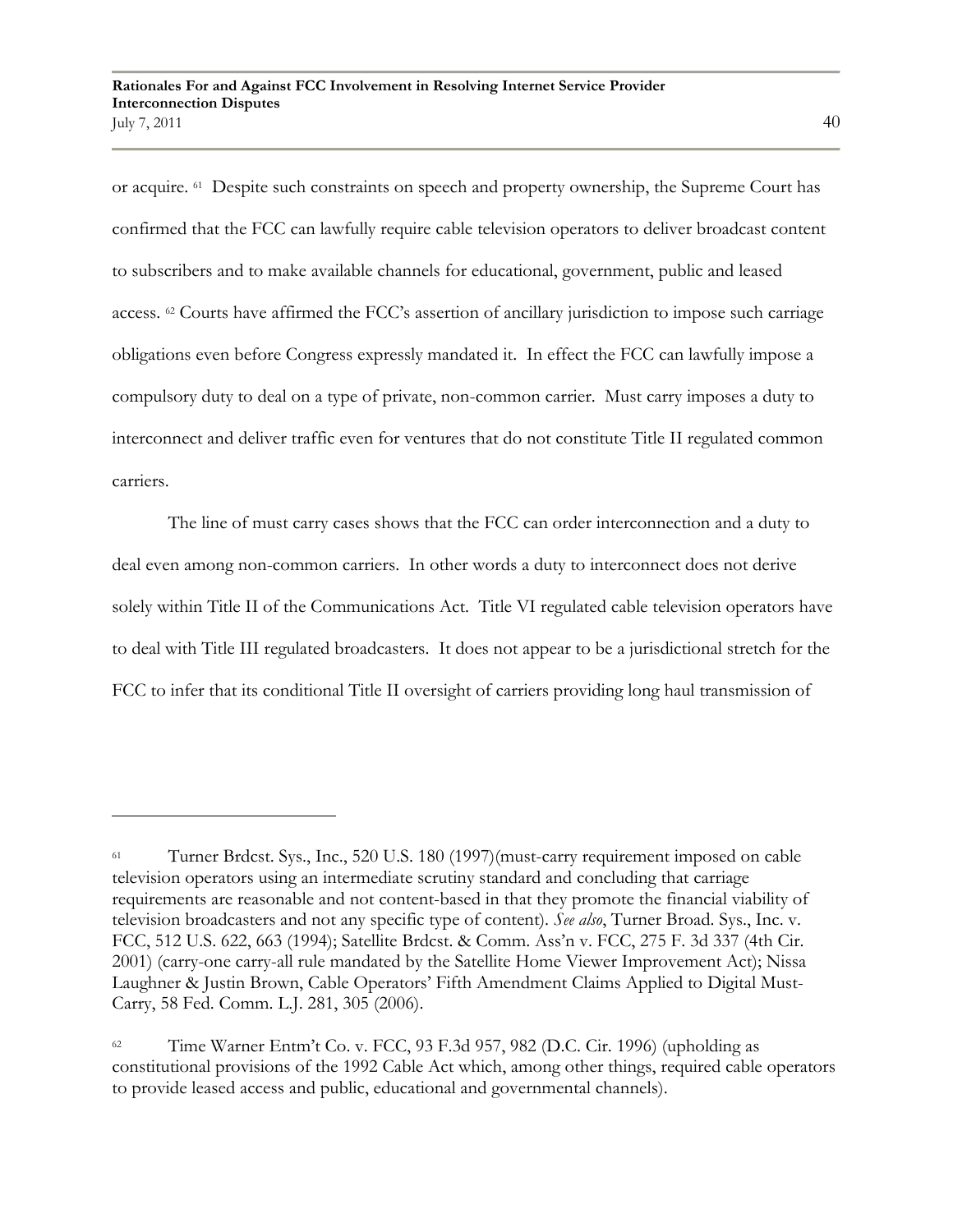Internet traffic. <sup>63</sup> The combination of its public interest duties and the general jurisdiction over wire and radio confers authority for the FCC to resolve an interconnection dispute between two ISPs. It may also follow that the FCC could order Fox to refrain from obstructing the delivery of its content to ISPs having the duty to deliver unconditional access to lawful content for their subscribers.

The FCC appears so confident in its statutory authority to address broadcaster-cable television operator interconnection issues that it has undertaken an initiative to help resolve retransmission disputes in a timely manner. <sup>64</sup> Retransmission consent negotiations have become

 What is needed, then, is a doctrinally sound, more narrowly-tailored view of the FCC's ancillary jurisdiction over Internet carriers. Internet carriers are those entities providing "communications by wire or radio' that the FCC has classified as providing information services. A cable company, broadband over power line, or any wireless company providing Internet access service would qualify, but content and applications providers would not. The FCC"s ancillary authority should be recognized in circumstances where the Internet carrier is providing or carrying a service regulated by the Communications Act." James B. Speta, *The Shaky Foundations of the Regulated Internet*, 8 J. TELECOMM. & HIGH TECH. L. 101, 120 (Winter, 2010).

<sup>64</sup> The FCC has expressed similar concerns about the timeliness of negotiations between prospective competitors to incumbent cable television operators and local franchising authorities ("LFAs"). The Commission imposed limitations on what LFAs can require of market entrants and also established a deadline for their deliberation. Cite In Alliance for Community Media v. F.C.C., 529 F.3d 763 ( $6<sup>th</sup>$  Cir. 2008) the Sixth Circuit Court of Appeals affirmed the FCC's video franchising rules based on the court's finding that ambiguity in the Communications Act afforded the Commission an opportunity to make reasonable statutory interpretations worthy of judicial deference. The court held that the FCC reasonably interpreted Section 621(a)(1) of the Communications Act, 47 U.S.C.  $\S$  541(a)(1), as establishing no limits on the Commission's rulemaking authority despite providing no explicit delegation of authority to determine whether and how local franchising authorities unreasonably refuse to award an additional competitive franchise. The court concluded that the FCC acted well within its statutorily delineated authority in enacting

<sup>&</sup>lt;sup>63</sup> "One could conclude that the FCC simply has no authority to regulate Internet carriers, at all. But that would ignore the Supreme Court's statements in Brand X, and only the Supreme Court is free to call its own statements dicta. And arguments that the FCC has no authority over anything that Internet carriers do runs head-long against the ancillary jurisdiction cases which say that the FCC does have some regulatory authority over entities engaged in communications by wire or radio, even if those entities are not otherwise mentioned in the Act.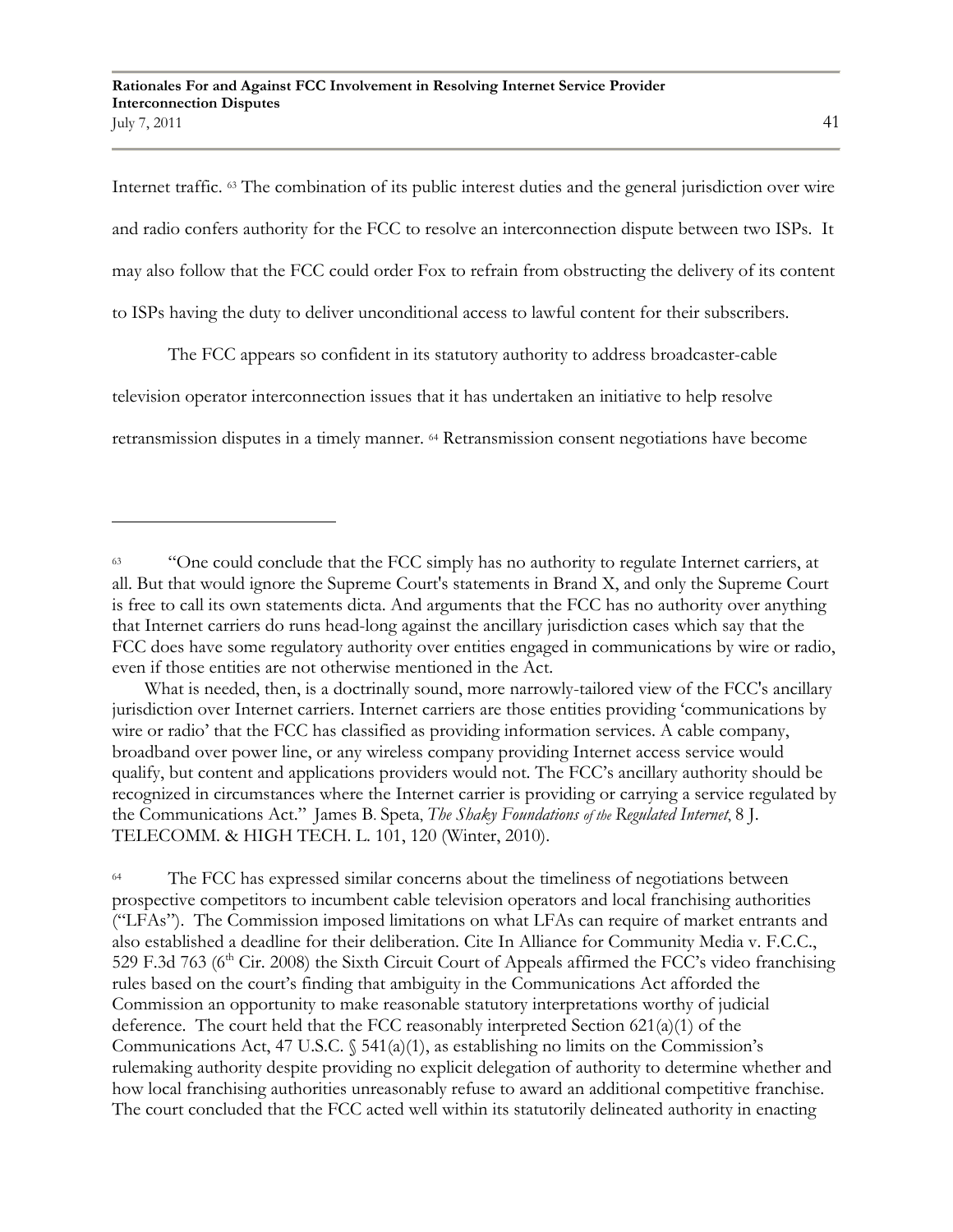more contentious and in some instance the parties have not reached closure before cable operators have had to deny their subscribers access to highly desirable broadcast television content. The FCC has issued a Notice of Proposed Rulemaking seeking comment on a series of proposals to provide greater specificity of what the parties must do to satisfy the statutory requirement that they negotiate in good faith. <sup>65</sup> Additionally the Commission proposes to improve notice to consumers in advance of possible service disruptions, extend to non-cable multi-channel video programming distributors ("MVPDs") the prohibition now applicable only to cable operators on deleting or repositioning a local commercial television station during ratings "sweeps" periods and allow MVPDs to negotiate for alternative access to network programming by eliminating the Commission's network nonduplication and syndicated exclusivity rules that preclude cable operators from delivering substitute content readily available from another broadcaster.

The FCC takes pains to emphasize its intent not to usurp marketplace-driven negotiations between broadcasters and MVPDs, or to exceed its statutory authority by mandating interim carriage of broadcast signals during retransmission consent negotiations, or imposing a duty for the parties to submit to mandatory binding dispute resolution procedures. <sup>66</sup> Having jurisdiction to assess whether

Retransmission Consent NPRM].

the [Franchising] Order and that there exists sufficient record evidence to indicate that the FCC did not engage in arbitrary-and-capricious rulemaking activity.

<sup>65</sup> Amendment of the Commission"s Rules Related to Retransmission Consent, MB Docket No. 10-71, Notice of Proposed Rulemaking, MB Docket 10-71, FCC 11-31, (rel. March 3, 2011); available at: [http://hraunfoss.fcc.gov/edocs\\_public/attachmatch/FCC-11-31A1.doc](http://hraunfoss.fcc.gov/edocs_public/attachmatch/FCC-11-31A1.doc%5bhereinafter) [hereinafter cited as

<sup>&</sup>lt;sup>66</sup> "We do not believe that the Commission has authority to adopt either interim carriage mechanisms or mandatory binding dispute resolution procedures applicable to retransmission consent negotiations." *Id*. at ¶17. "Our goal in this proceeding is to take appropriate action, within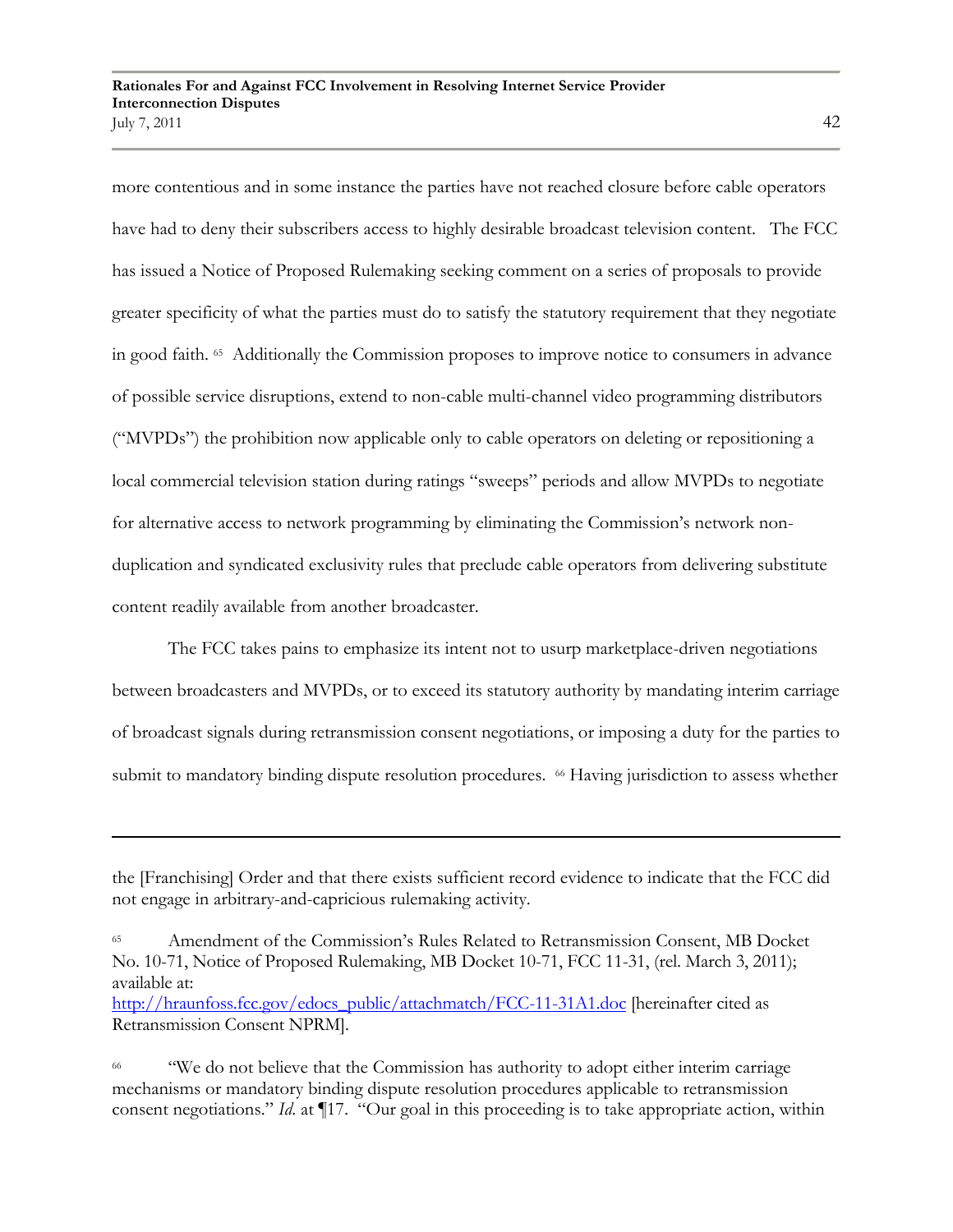broadcasters have negotiated in good faith with MVPDs, <sup>67</sup> the Commission believes that it can promote faster resolution of disputes by specifying additional examples of what constitutes a per se violation of the Section 76.65(b)(1) requirement that parties negotiate in good faith  $68$  and by further clarifying what is meant by the standard in Section 76.65(b)(2)  $\omega$  that requires the

our existing authority, to protect consumers from the disruptive impact of the loss of broadcast programming carried on MVPD video services. Subscribers are the innocent bystanders adversely affected when broadcasters and MVPDs fail to reach an agreement to extend or renew their retransmission consent contracts. In light of the changing marketplace, our proposals in this NPRM are intended to update the good faith rules and remedies in order to better utilize the good faith requirement as a consumer protection tool." *Id*. at ¶17.

<sup>67</sup> "Congress required the Commission to revise its regulations so that they 'prohibit a television broadcast station that provides retransmission consent from . . . failing to negotiate in good faith, and it shall not be a failure to negotiate in good faith if the television broadcast station enters into retransmission consent agreements containing different terms and conditions, including price terms, with different multichannel video programming distributors if such different terms and conditions are based on competitive marketplace considerations."" Id. at ¶8, *quoting* 47 U.S.C. §  $325(b)(3)(C)(ii)$ .

<sup>68</sup> Section 76.65(b)(1) of the Commission's Rules establish seven criteria for assessing the sufficiency of good faith in retransmission consent negotiations: "The following actions or practices violate a broadcast television station"s or multichannel video programming distributor"s (the "Negotiating Entity") duty to negotiate retransmission consent agreements in good faith: (i) Refusal by a Negotiating Entity to negotiate retransmission consent; (ii) Refusal by a Negotiating Entity to designate a representative with authority to make binding representations on retransmission consent; (iii) Refusal by a Negotiating Entity to meet and negotiate retransmission consent at reasonable times and locations, or acting in a manner that unreasonably delays retransmission consent negotiations; (iv) Refusal by a Negotiating Entity to put forth more than a single, unilateral proposal; (v) Failure of a Negotiating Entity to respond to a retransmission consent proposal of the other party, including the reasons for the rejection of any such proposal; (vi) Execution by a Negotiating Entity of an agreement with any party, a term or condition of which, requires that such Negotiating Entity not enter into a retransmission consent agreement with any other television broadcast station or multichannel video programming distributor; and (vii) Refusal by a Negotiating Entity to execute a written retransmission consent agreement that sets forth the full understanding of the television broadcast station and the multichannel video programming distributor."

<sup>69</sup> "[E]ven if the seven specific standards are met, the Commission may consider whether, based on the totality of the circumstances, a party failed to negotiate retransmission consent in good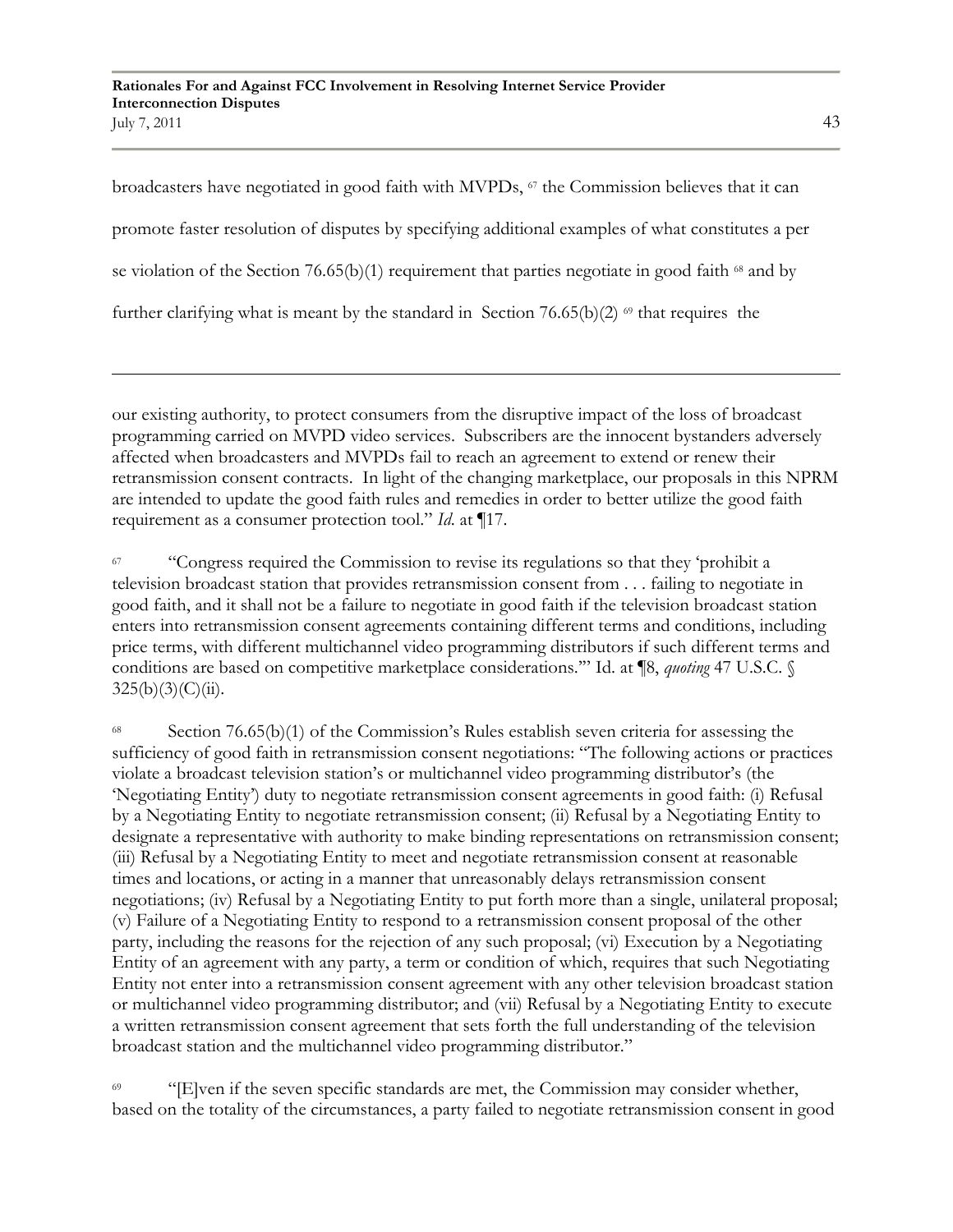Commission to consider the totality of the circumstances affecting retransmission consent negotiations.

## **2. Madison River**

The FCC asserted jurisdiction over a Digital Subscriber Line ("DSL") broadband access provider that deliberately blocked subscribers from accessing third party VoIP services. The Commission secured a \$15,000 forfeiture and executed a Consent Decree with the Madison River Telephone Company which agreed not to interfere with DSL subscribers" use of the company"s network to originate and receive VoIP telephone calls. The Commission could assert jurisdiction, which Madison River opted not to challenge, even though DSL access constitutes an information service. A reasonable interpretation of ancillary jurisdiction includes an expectation that even noncommon carrier broadband access providers cannot engage in discriminatory and anticompetitive practices aiming to thwart subscribers from lawfully using their broadband access to launch and receive a telephone service alternative to that provided by the DSL carrier.

### **3. Data Roaming**

 $\overline{a}$ 

The FCC also has determined that a carrier providing a retail wireless information service does not insulate itself from having an interconnection obligation with other wireless carriers simply

faith." Retransmission Consent NPRM at ¶10. 47 C.F.R. § 76.65(b)(2) at that in "addition to the standards set forth in § 76.65(b)(1), a Negotiating Entity may demonstrate, based on the totality of the circumstances of a particular retransmission consent negotiation, that a television broadcast station or multichannel video programming distributor breached its duty to negotiate in good faith as set forth in  $\sqrt{76.65(a)}$ ."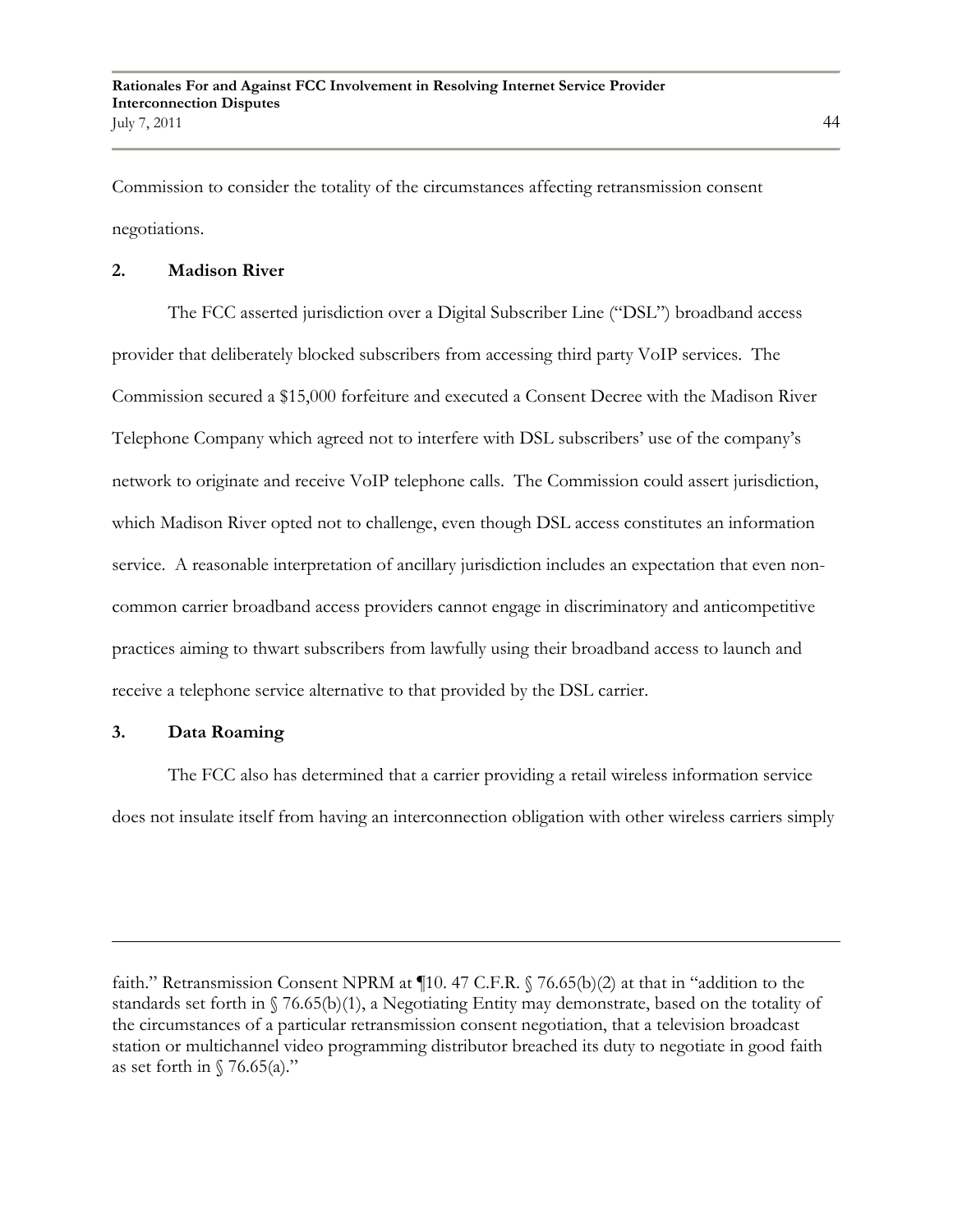because the service is not treated as a Title II regulated common carrier service. <sup>70</sup> The Commission had no difficulty deciding that wireless carriers have a duty to interconnect so that subscribers using their handsets outside their local calling area can continue to make and receive voice telephone calls. <sup>71</sup> Only AT&T and Verizon objected to an extension of the roaming interconnection requirement to data services. <sup>72</sup> The public interest benefits in supporting roaming subscriber access to a wireless network are the same regardless whether the interconnection supports a voice telephone call or Internet access. As the Internet becomes an increasing important medium for all sorts of converging services, the lawful right of access to data networks becomes even more important and necessary.

Recently the Commission sought to impose common carrier interconnection responsibilities on wireless carriers when their data service customers seek access to the network of another carrier while roaming outside the customer's home service territory. The Commission's Second Report and

<sup>70</sup> Reexamination of Roaming Obligations Of Commercial Mobile Radio Service Providers and Other Providers of Mobile Data Services, WT Docket No. 05-265, Second Report and Order, FCC 11-52, 26 F.C.C.R. 5411 (2011)[hereinafter cited as Mobile Data Roaming Order], notice of appeal filed by Verizon May 13, 2011.

<sup>71</sup> An Inquiry Into the Use of the Bands 825-845 MHz and 870-890 MHz for Cellular Communications Systems and Amendment of Parts 2 and 22 of the Commission's Rules Relative to Cellular Communications Systems, CC Docket No. 79-318, Report and Order, 86 FCC 2d 469 (1981); Reexamination of Roaming Obligations of Commercial Mobile Radio Service Providers, WT Docket No. 05-265, Report and Order and Further Notice of Proposed Rulemaking, 22 F.C.C.R. 15817, 15818 (2007). See also, 47 C.F.R. §§ 20.3, 20.12(d)(codifying roaming requirement).

<sup>72</sup> "We reject arguments by AT&T and Verizon Wireless that a data roaming rule is unnecessary because data roaming agreements are occurring without regulation. We find that providers have encountered significant difficulties obtaining data roaming arrangements on advanced "3G" data networks, particularly from the major nationwide providers." Mobile Data Roaming Order, 26 F.C.C.R. at 5424.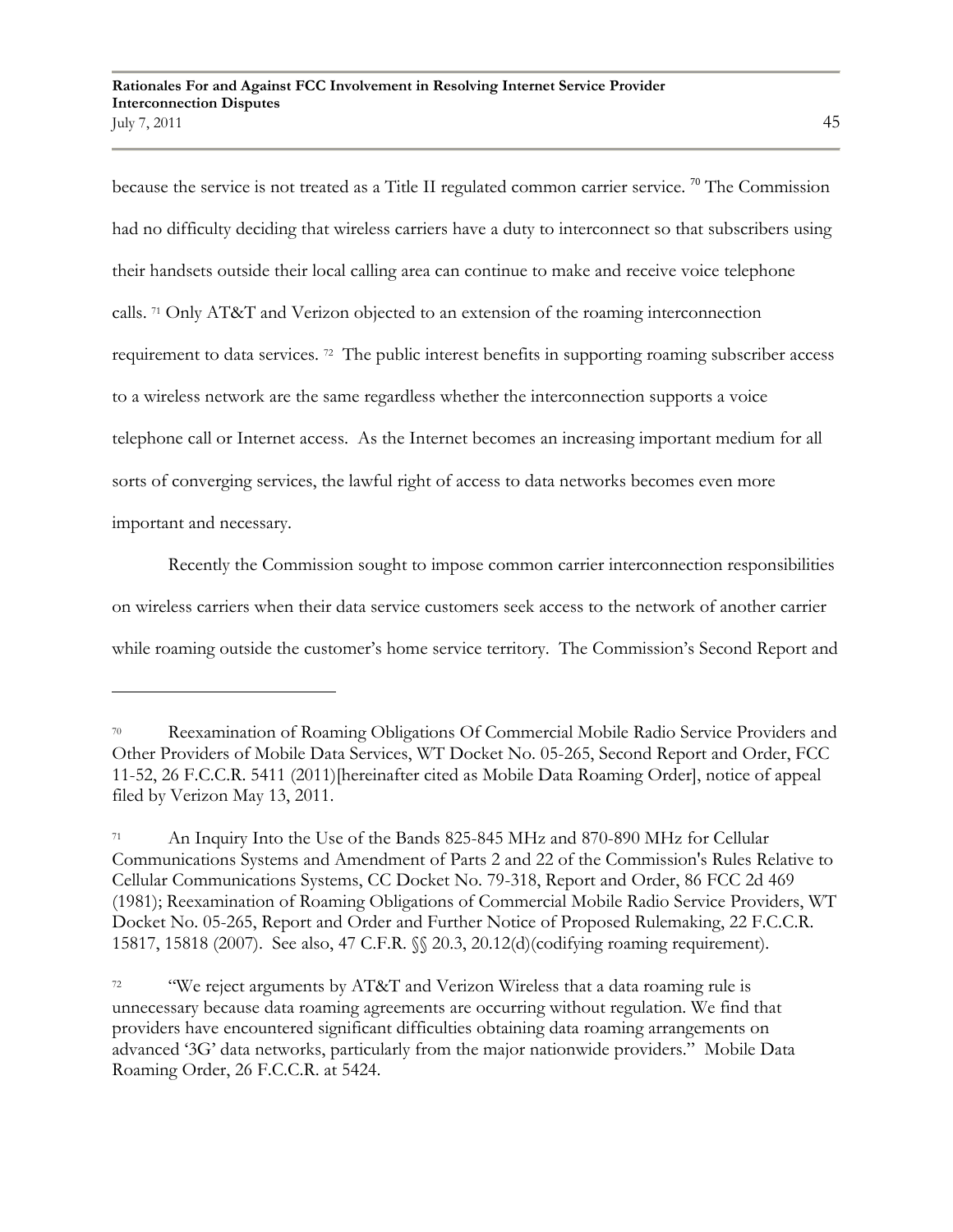Order on data roaming obligations of facilities-based wireless carriers requires interconnection backed up with the power to resolve formal complaints if commercially driven negotiations fail. The two Republican Commissioners dissented from the order based on the view that the FCC lacks jurisdiction to compel ISPs to interconnect. The Democratic majority relied primarily on the view that Title III confers broad regulatory power over any venture using licensed spectrum, not just radio and television broadcasters.

Rather than claim ancillary jurisdiction based on Title I of the Communications Act, the FCC used an expansive interpretation of Title III to achieve the same outcome, while avoiding the inconvenient fact that the Commission treats wireless broadband and data services as information services not subject to Title II oversight. <sup>73</sup> The Commission creates a non-common carrier duty to deal, i.e., wireless carriers must interconnect their data networks and provide access to roaming data service subscribers who take service from another unaffiliated carrier.<sup>74</sup> The Commission considers

<sup>&</sup>lt;sup>73</sup> "Having determined that wireless broadband Internet access service, regardless of whether offered using mobile, portable, or fixed technologies, is an information service under the Act, we now address the applicability of the "commercial mobile service" provision of section 332 of the Act to this broadband service. As discussed below, we find that "mobile wireless broadband Internet access service" is not a "commercial mobile service" as that term is defined in the Act and as implemented in the Commission"s rules." Appropriate Regulatory Treatment for Broadband Access to the Internet Over Wireless Networks, WT Docket No. 07-53, Declaratory Ruling, 22 FCC Rcd 5901, 5915(2007).

<sup>&</sup>lt;sup>74</sup> "[W]e promote consumer access to nationwide mobile broadband service by adopting a rule that requires facilities-based providers of commercial mobile data services to offer data roaming arrangements to other such providers on commercially reasonable terms and conditions, subject to certain limitations. Widespread availability of data roaming capability will allow consumers with mobile data plans to remain connected when they travel outside their own provider's network coverage areas by using another provider's network, and thus promote connectivity for and nationwide access to mobile data services such as e-mail and wireless broadband Internet access. The rule we adopt today also serves the public interest by promoting investment in and deployment of mobile broadband networks, consistent with the recommendations of the National Broadband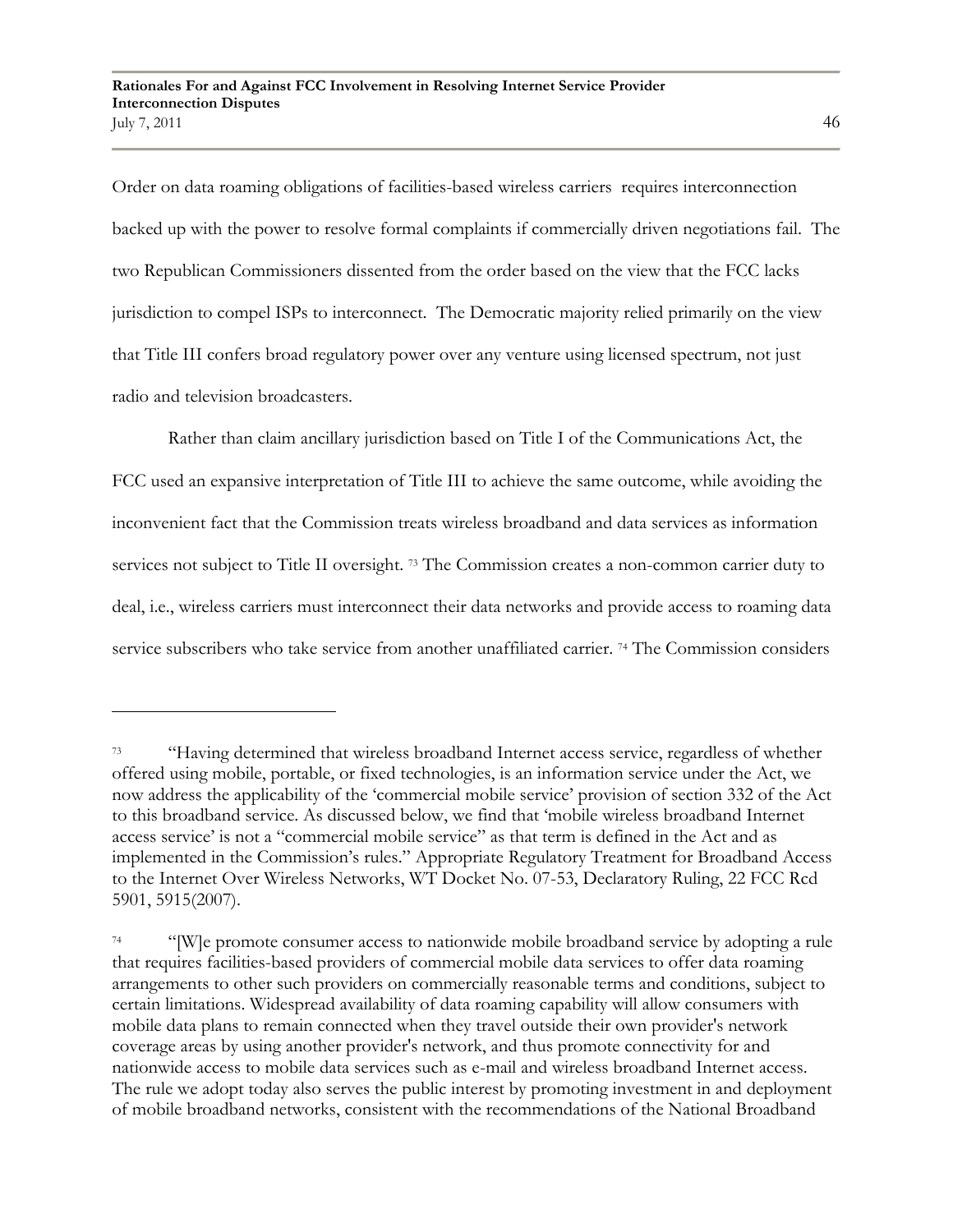it necessary to remedy the apparent absence of competitive necessity for the dominant national wireless to offer reciprocal data roaming agreements, particularly to smaller, regional operators. The FCC correctly identified a problem that could prevent consumers from relying on their smartphones as mobile computers when seeking Internet access outside their local calling area, a likely occurrence for many users.

The FCC imposes a duty to deal on carriers based primarily on their use of spectrum and the Commission"s broad mandate to service the public interest. By concentrating on Title III and the broad mandate in Section 706 of the Telecommunications Act of 1996 to promote Internet access, the Commission hopes it can impose a conventional common carrier interconnection obligation even in the absence of explicit statutory authority.

Because Title II cannot apply directly to data roaming, the FCC frames the interconnection obligation as a "spectrum usage condition" <sup>75</sup> and not a common carrier obligation. The Commission presumes that this characterization makes it possible to maneuver around the limitation contained in Section 332 of the Communications Act, as amended, that limits the application of streamlined Title II common carrier obligations only to voice services that connect with

Plan. The deployment of mobile data networks is essential to achieve the goal of making broadband connectivity available everywhere in the United States, and the availability of data roaming will help ensure the viability of new wireless data network deployments and thus promote the development of competitive facilities-based service offerings for the benefit of consumers. Today"s actions will therefore advance our goal of ensuring that all Americans have access to competitive broadband mobile data services." Mobile Data Roaming Order at ¶1.

<sup>75</sup> Mobile Data Roaming Order at ¶66.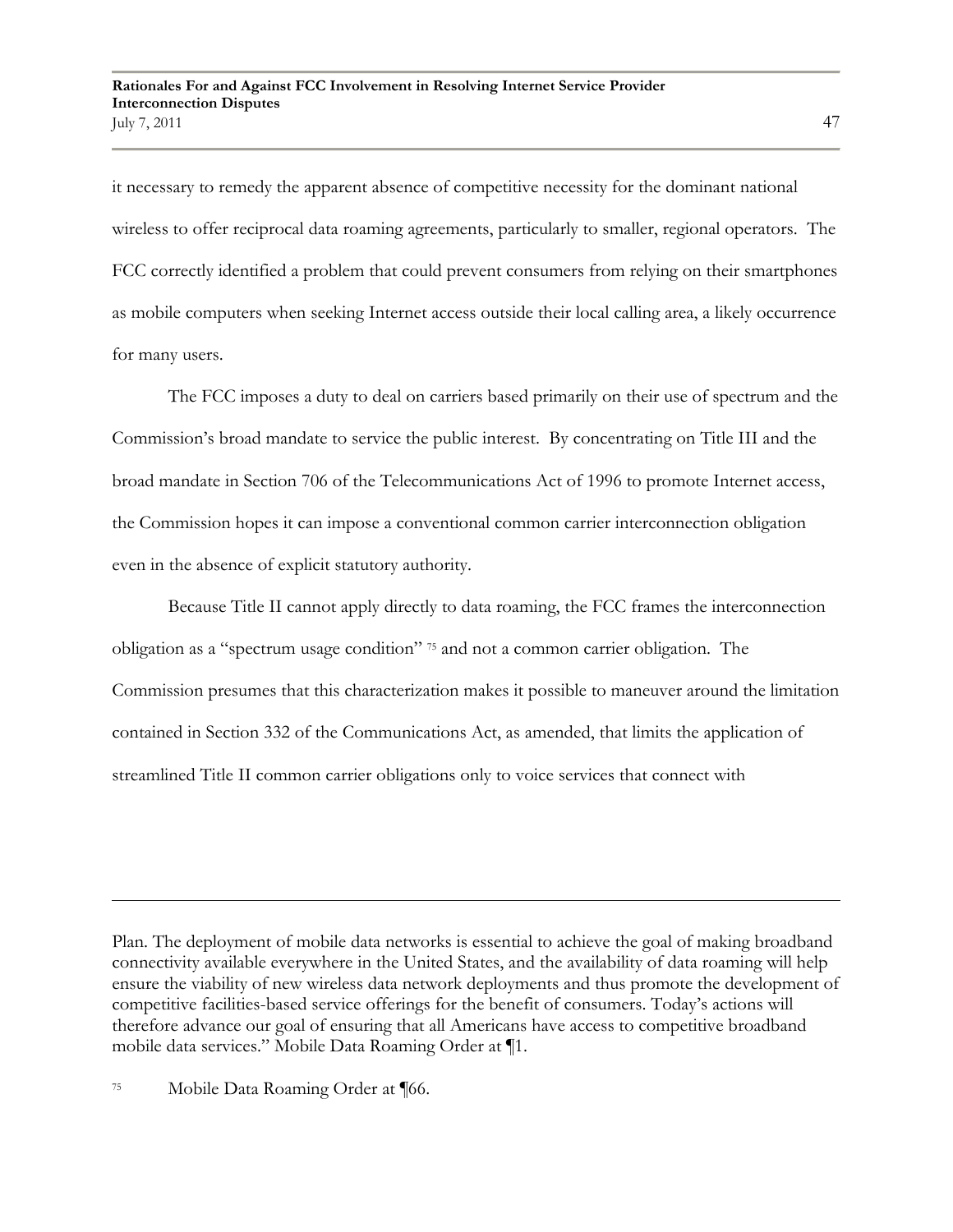conventional wireline telephone networks. <sup>76</sup> The Commission summarily states that it does not have to make the determination whether and how Sec. 332 applies, if more broadly all or other sections within Title III applies.

The FCC attempts to differentiate compulsory data roaming interconnection from common carriage, by emphasizing that wireless carriers will not apply single, tariffed terms and conditions. Wireless carriers typically negotiate voice or data roaming on an individualized, carrier-specific basis. Nevertheless it appears that the FCC has created a duty to deal for wireless carriers that must offer nondiscriminatory terms and conditions to one or more "similarly situated" wireless carriers. In other words the common carrier duty to provide service to all subscribers "indifferently" can result in a tariff or contract serving just one user or carrier, because no other user or carrier has similar usage requirements. For example, the fact that the United States government might have specific and large requirements unmatched by other users does not by itself convert service from Title II regulated common carriage to private carriage, or convert wireless telephone companies into information service providers.

### **4. Pole Attachments**

 $\overline{a}$ 

The FCC has statutory authority to require enterprises not customarily subject to its regulatory oversight to provide access to poles and duct capacity.  $\pi$  Facing complaints about the

<sup>76</sup> "For purposes of this section--(1) the term "commercial mobile service" means any mobile service (as defined in section 153 of this title) that is provided for profit and makes interconnected service available (A) to the public or (B) to such classes of eligible users as to be effectively available to a substantial portion of the public, as specified by regulation by the Commission; (2) the term "interconnected service" means service that is interconnected with the public switched network (as such terms are defined by regulation by the Commission) or service for which a request for interconnection is pending pursuant to subsection  $(c)(1)(B)$  of this section; 47 U.S.C.  $$332(8)(d)(1-2)$ .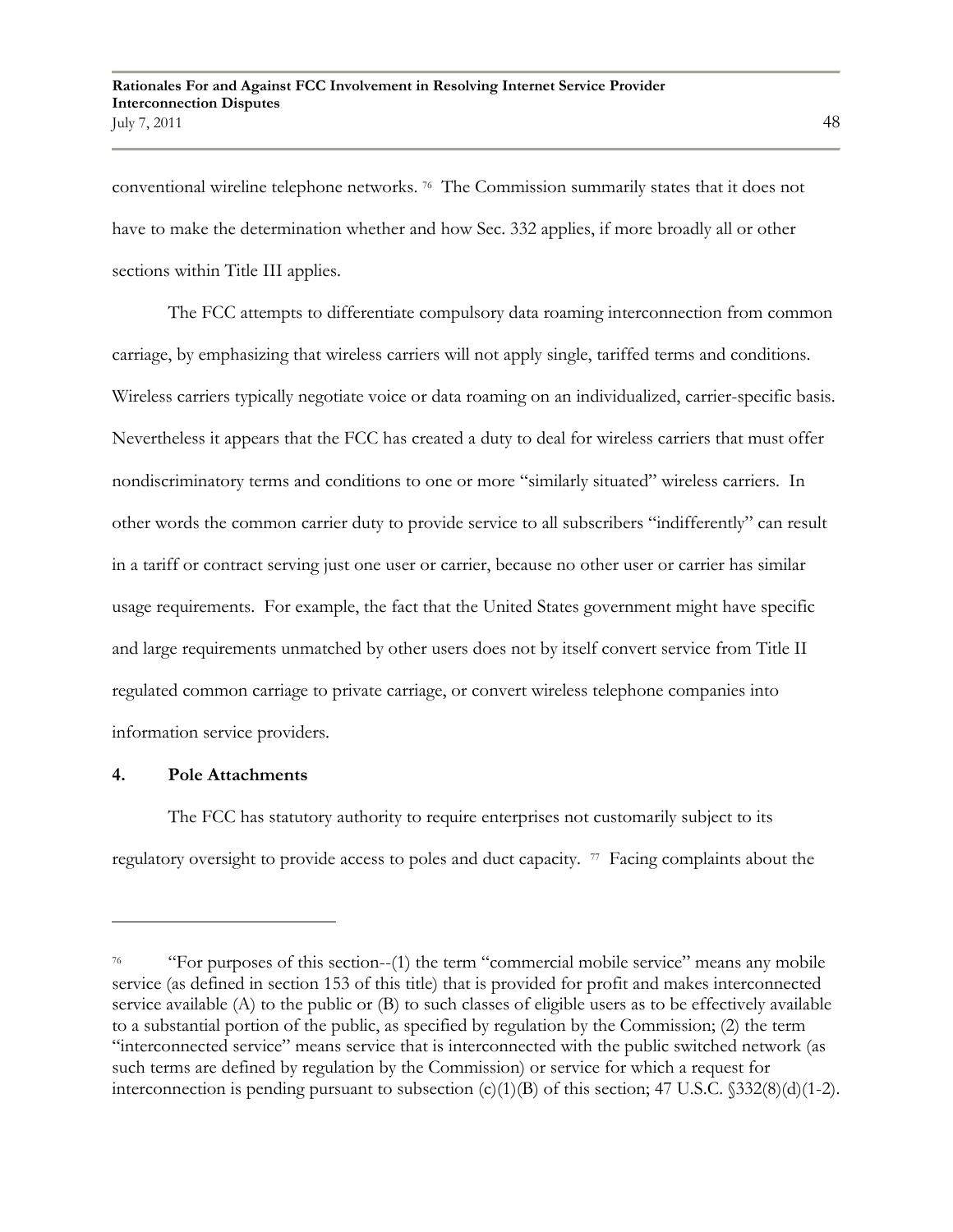timeliness of access negotiations and the appropriateness of the compensation demanded, the Commission believes it has statutory authority to delve more deeply into the negotiation process. The FCC reformed its pole attachment rules to streamline access and reduce costs for attaching broadband lines and wireless antennas to utility poles across the country. <sup>78</sup> The Commission considers pole access reform a key element in finding ways to expedite access to affordable broadband services, a key mission of the National Broadband Plan. <sup>79</sup> The Commission identified three major impediments for which it provides solutions:

> First, the process and timeline for negotiating access to poles varies across the various utility companies that own this key infrastructure. The absence of fixed timelines and the potential for delay creates uncertainty that deters investment. Second, if a pole owner does not comply with applicable requirements, the party requesting access may have limited remedies; because of time constraints, cost, or the need to maintain a working relationship with the pole owner, it may not wish to pursue the enforcement process. Third, the wide disparity in pole rental rates distorts service providers" decisions regarding deployment and offering of advanced services. For example,

<sup>78</sup> Implementation of Section 224 of the Act, WC Docket No. 07-245, Report and Order and Order on Reconsideration, FCC 11-50 (rel. April 7, 2011); available at: [http://hraunfoss.fcc.gov/edocs\\_public/attachmatch/FCC-11-50A1.doc](http://hraunfoss.fcc.gov/edocs_public/attachmatch/FCC-11-50A1.doc) [hereinafter cited as Pole Attachment Report and Order].

<sup>79</sup> "In its efforts to identify barriers to affordable telecommunications and broadband services, the Commission has recognized that lack of reliable, timely, and affordable access to physical infrastructure—particularly utility poles—is often a significant barrier to deploying wireline and wireless services." *Id*. at ¶3.

<sup>77</sup> Congress directed the Commission to "regulate the rates, terms, and conditions of pole attachments to provide that such rates, terms, and conditions are just and reasonable, and . . . adopt procedures necessary and appropriate to hear and resolve complaints concerning such rates, terms, and conditions." 47 U.S.C. §224(b)(1). *See also*, National Cable & Telecommunications Assn.,Inc. v. Gulf Power Co., 534 U.S. 327, 122 S. Ct. 782, (2002)(Pole Attachment Act applies to attachments by cable television systems that provide Internet service in addition to traditional cable service, without regard to the classification of the commingled cable modem service).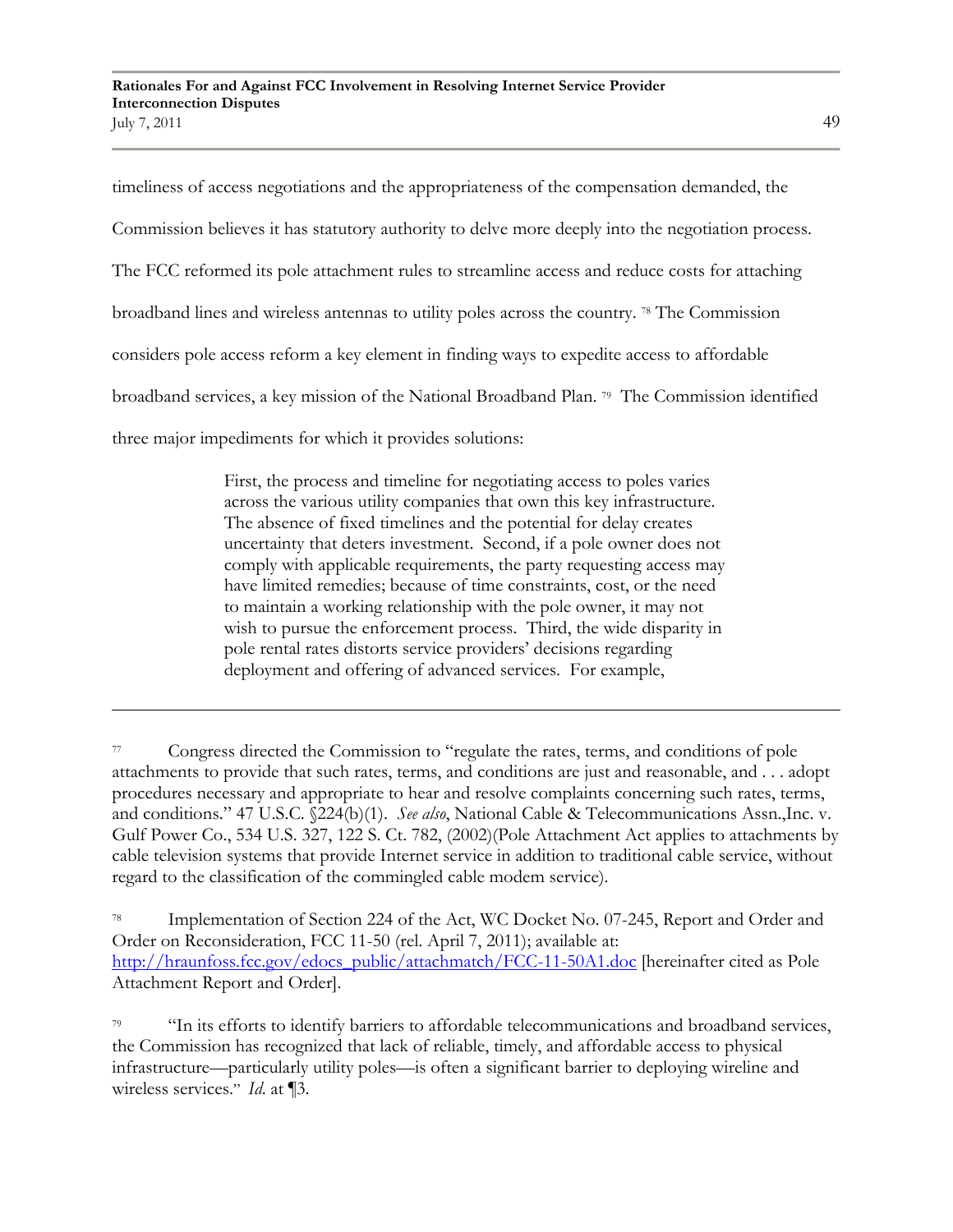providers that pay lower pole rates may be deterred from offering services, such as high-capacity links to wireless towers, that could fall into a separate regulatory category and therefore risk having a higher pole rental fee apply to the provider's entire network. <sup>80</sup>

Acting on the statutory authority contained in Section 224 of the Communication Act, <sup>81</sup> the FCC determined that it should provide greater structure and timelines for the commercial negotiations that occur between pole owner and a lessee. Because the pole owner may have monopoly control over a facility needed by a broadband provider and because the broadband provider may not have a practical means to construct its own poles or conduits, the FCC recognized "the need to establish a more detailed framework to govern the rates, terms and conditions for pole attachments." <sup>82</sup> The Commission adopted rules establishing a specific timeline for access, improvements to its enforcement process, a revised formula for the telecommunications access rate, and a process to ensure just and reasonable rates, terms and conditions for pole attachments by incumbent LECs which initially owned much of the poles they used, but increasingly have to negotiate for access just like other carriers.

# **5. Truth in Billing, Avoiding Bill Shock and Sanctions for Deliberate Overcharges**

The FCC has determined that it has statutory authority to safeguard consumers by requiring many different service providers to provide understandable bills, to help subscribers avoid

<sup>80</sup> *Id*.

<sup>&</sup>lt;sup>81</sup> Congress directed the Commission to "regulate the rates, terms, and conditions of pole attachments to provide that such rates, terms, and conditions are just and reasonable, and . . . adopt procedures necessary and appropriate to hear and resolve complaints concerning such rates, terms, and conditions." 47 U.S.C. §224(b)(1).

<sup>82</sup> Pole Attachment Report and Order at ¶5.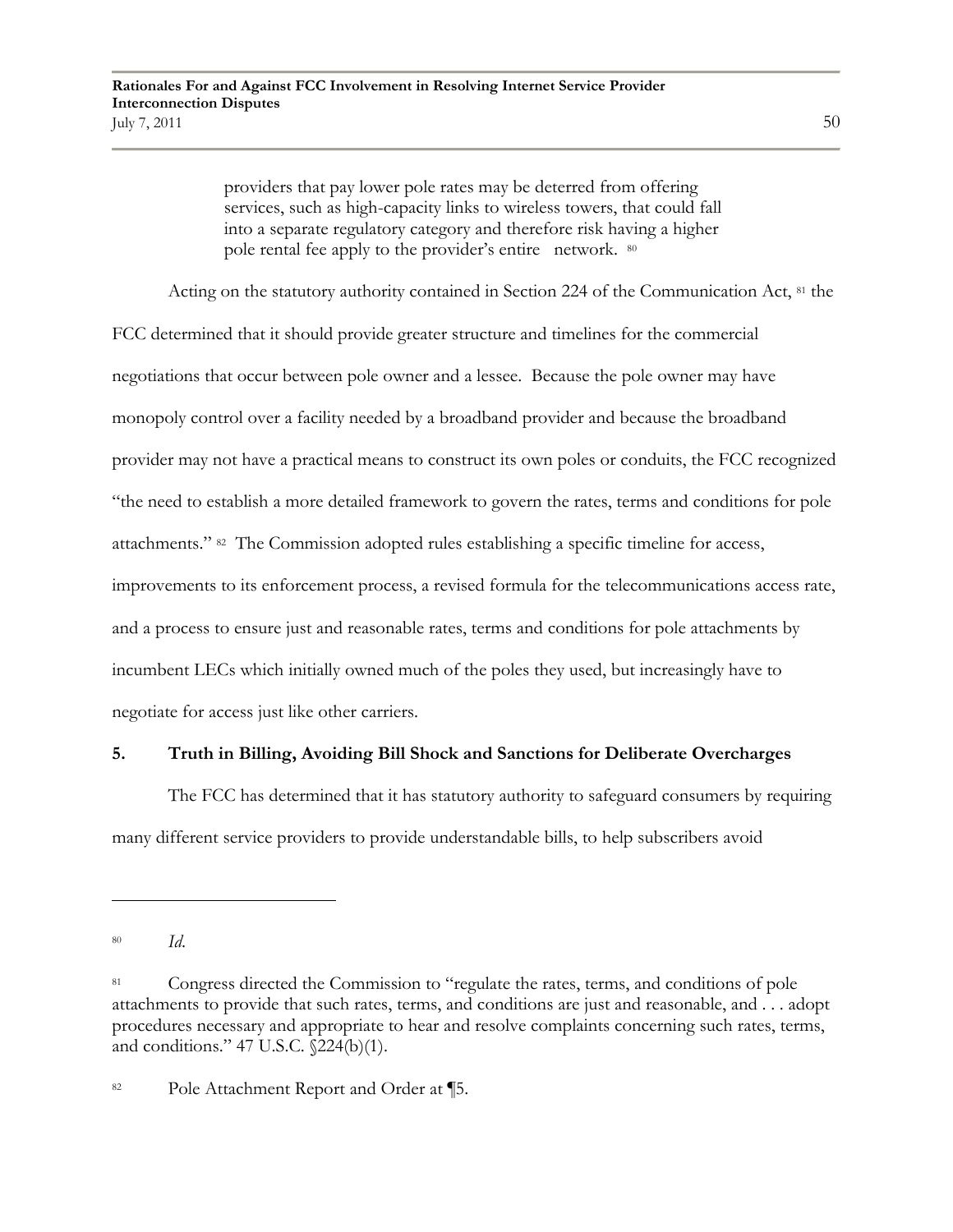unexpected charges triggered by exceeding allotted use, and to sanction a wireless carrier for overcharges involving an information service. The Commission relies on Title III to regulate the billing practices of ventures that use radio spectrum and more generally applies Title I ancillary jurisdiction:

> We note that our jurisdiction to regulate certain consumer equipment and non-Title II services delivered via various media is well established. . . . [W]hile Title II obligations have never generally applied to information services, when we have determined that regulatory requirements are necessary for performing our duties under the Communications Act, we may impose such regulations pursuant to our Title I ancillary jurisdiction. 83

The FCC also applied its Title II common carrier regulatory authority to sanction Verizon

Wireless for billing its subscribers for unintentional initiation of an Internet access data session.<sup>84</sup> The company generated at least \$52.8 million in increments of \$1.99 when a subscriber inadvertently pressed a button that triggered charges for Internet access even when the subscriber had no intent to start a data session and no idea that a meter was running. The Commission also secured a voluntary contribution of \$25 million from Verizon probably in light of the carrier"s knowledge of the overcharges and disinclination to stop the overcharges and provide refunds. 85 Verizon wisely did

<sup>83</sup> Consumer Information and Disclosure, CG Docket No. 09-158, Truth-In-Billing Format, CC Docket No. 98-170, Notice of Inquiry, 24 F.C.C.R. 11380, 11399 (rel. Aug. 28, 2009).

<sup>84</sup> Verizon Wireless Data Usage Charges, File No. EB-09-TC-458, Order, 25 F.C.C.R. 15105 (2010).

<sup>85</sup> *Id*. 25 F.C.C.R. at 15113.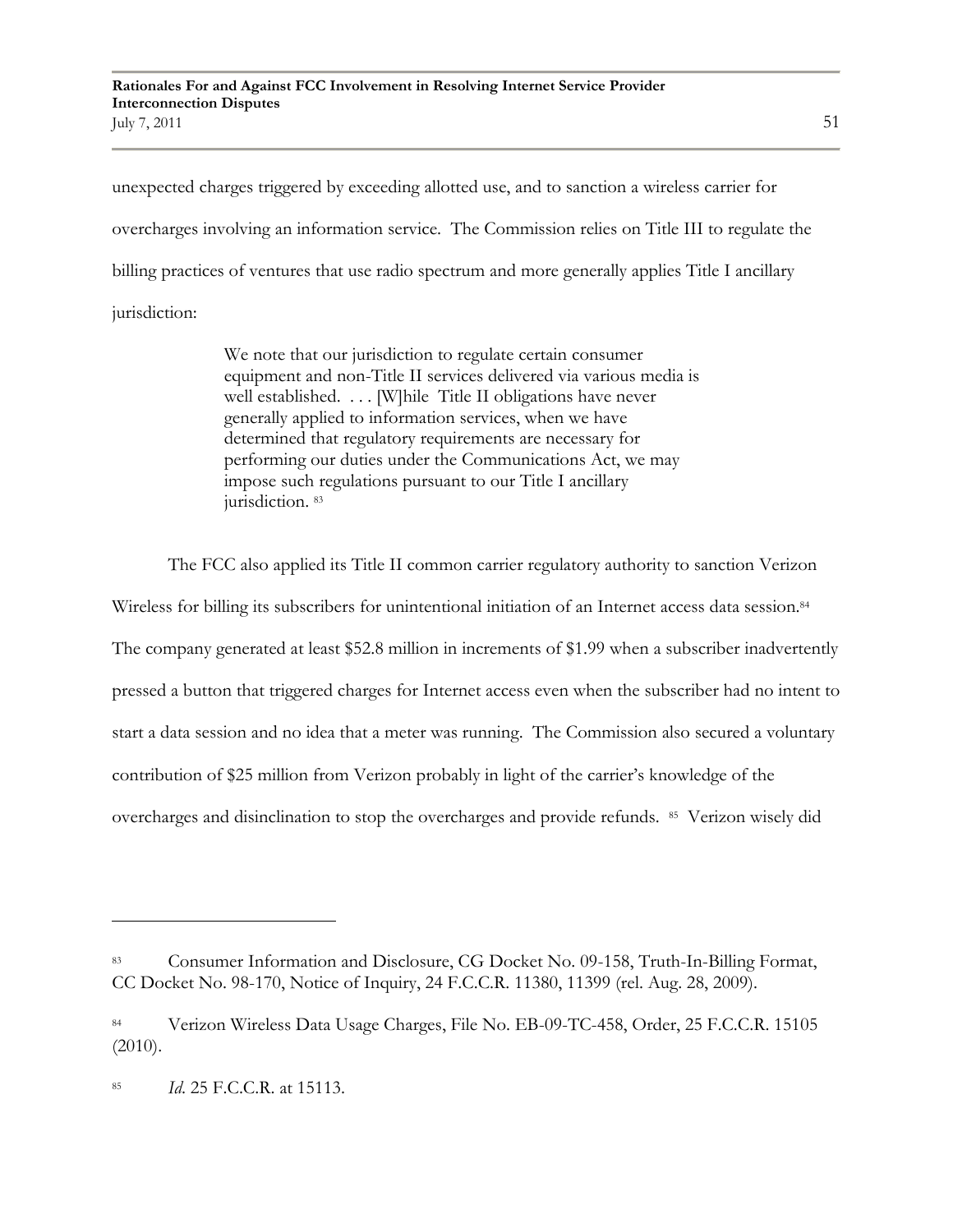not challenge the FCC"s jurisdiction to order a remedy based on the view that the Commission had no statutory basis to investigate and resolve a billing dispute pertaining to an "information service."

#### **VI. Conclusions**

The FCC has lawful statutory authority to remedy disputes among carriers and between carriers and subscribers when the parties cannot reach a timely settlement. This public service is not prevented by the fact that all or part of the service in question involves something other than common carriage. The FCC is not statutorily prohibited from remedying carrier disputes even if one of the carriers qualifies for an unregulated safe harbor such as information service, or uses telecommunications lines to deliver broadcast content to broadband customers via an information service.

However the Commission must act with substantial restraint in light of the limited statutory authority to intervene and a healthy reluctance on the part of many courts to defer entirely to the Commission"s determination of the length and breadth of its ancillary jurisdiction. FCC intervention should focus on whether and how the disputing parties have a duty to deal with each other, primarily by interconnecting their separate networks. The Commission should not try to determine the appropriate rate for interconnection and should make every effort to facilitate a commercial resolution negotiated by the parties.

The FCC has identified an increasing number of instances where disputes arise and the parties cannot reach a timely settlement. Technological innovations make it more possibly for stakeholders to single out traffic streams and demand additional compensation backed up by the ability to prevent such traffic from reaching intended recipients. The Commission appreciates that various parties also may secure greater negotiating leverage simply by stalling. For example, it sees a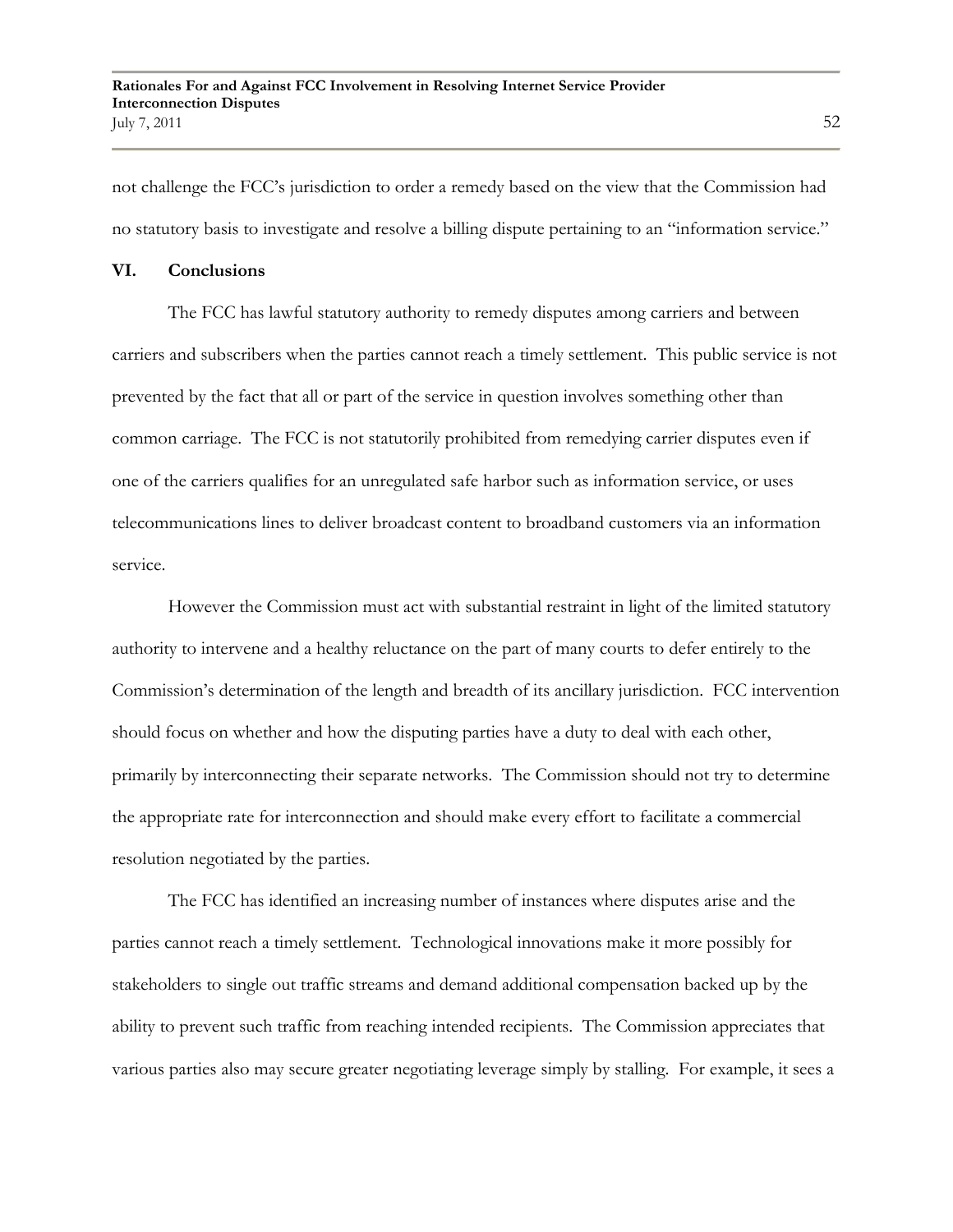public interest benefit in preventing Local Franchise Authorities from delaying the grant of authorization for new video service competitors to enter the marketplace. <sup>86</sup> The Commission also sees a benefit in becoming more active in monitoring retransmission consent negotiations, particularly ones that have so stalled as to trigger the temporary elimination of consumer access to desirable video content. <sup>87</sup>

Level 3 wants the Commission to intervene in an Internet traffic carriage dispute triggered by a significant increase in traffic that has resulted in an imbalance. Had Fox persisted in blocking Cablevision broadband customers" access to content the Commission surely would have received plenty of consumer complaints. The Commission must consider whether and how to act on such complaints. It should err on the side of not intervening unless and until the dispute results in elimination of reduction of opportunities for end users to access lawful content when such access is throttled, restrained, blocked and otherwise handicapped for no legitimate reason.

The FCC has lawful authority to investigate possibly anticompetitive and discriminatory conduct as well as suspicious conduct deliberately obscured by non-disclosure agreements and the lack of transparency and candor in dealings with the Commission. However the FCC should

Implementation of Section  $621(A)(1)$  of the Cable Communications Policy Act of 1984 as Amended by the Cable Television Consumer Protection and Competition Act of 1992, MB 05-311, Report and Order and Further Notice of Proposed Rulemaking, 22 F.C.C.R. 5101 (2007); *cert. den*., Alliance for Community Media v. F.C.C., 129 S.Ct. 2821, 129 S.Ct. 2821(2009).

Amendment of the Commission's Rules Related to Retransmission Consent, MB Docket No. 10-71, Notice of Proposed Rulemaking, FCC 11-31, 2011 WL 765105 (rel. March 3, 2011).